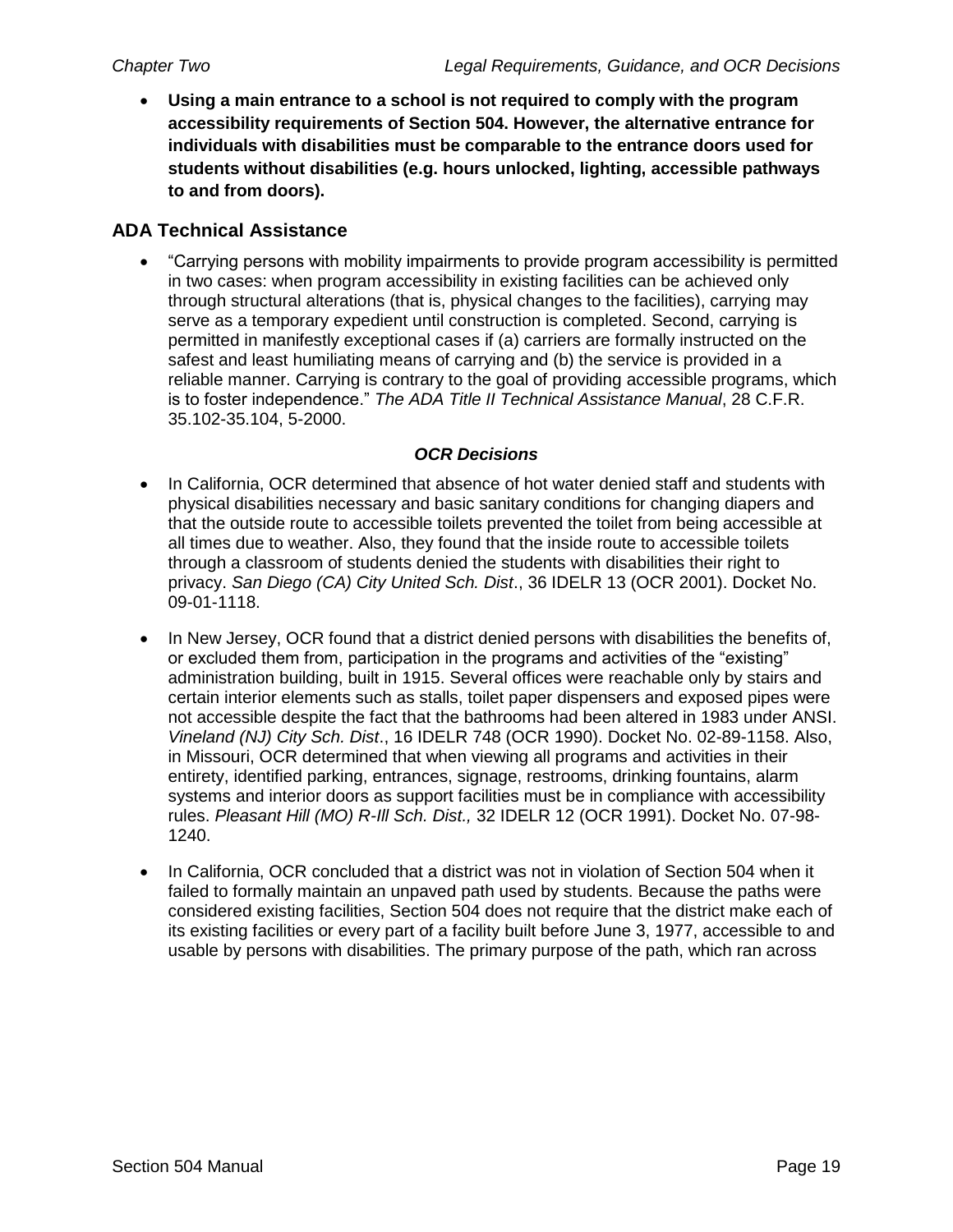grass, dirt and pea gravel. The district agreed to install wheelchair play-formed swing sets on the asphalted courtyard. *Marshall County (MS) School District*, 44 IDELR 140 (OCR 2005). Docket No. 06-051004.

- In California, OCR expressed concern that although there are no current federal guidelines specific to playground equipment, the city playground contained an uneven surface area, an inaccessible route to the playground equipment and a raised barrier to the playground making it inaccessible. The district agreed not to use the playground. *West Contra Costa (CA) Unified Sch. Dist.*, 34 IDELR 128 (OCR 2000). Docket No. 09- 99-1201.
- In Texas, OCR found a number of accessibility issues in which usage of the buildings was an important factor in determining if there was a limitation of access to programs. It was determined that buildings in which a student may spend extended periods of time (e.g. libraries, student activity centers) must meet a higher degree of accessibility than those in which a student spends relatively short periods of time. *Cayuga (TX) Indep. Sch. Dist*., 43 IDELR 203 (OCR 2004). Docket No. 06-04-1216.
- In Oregon, OCR found that a district had not followed notice procedures for providing program access in existing buildings, such as relocating programs or activities upon request if a person with a disability is unable to otherwise access the program or activity due to physical barriers. The notice, which was published on school bulletin boards, was not published in a manner that ensures that interested persons, other than students, are made aware of the district's procedures. *Sweet Home (OR) Sch. Dist. No. 55*, 22 IDELR 1053 (OCR 1995). Docket No. 10-95-1035.
- Also, in Idaho, OCR found that a district was not in compliance with Section 504 as it did not have procedures for relocating and reassigning programs or activities when they were inaccessible because of physical barriers. *Grangeville (ID) Joint Dist*. No. 241, 21 IDELR 1139 (OCR 1994). Docket No. 10-94-1074.
- And see an OCR Staff Memorandum in which OCR provides guidelines for investigations of program accessibility for individuals with disabilities with respect to existing buildings, such as relocating classes, use of aides, providing services and activities to accessible ground-level floors within a building or reassigning classes to other buildings that are accessible. OCR states that an institution must develop an effective procedure so that classes will be relocated when the need arises. *OCR Staff Memorandum*, 17 IDELR 613 (OCR 1991).
- In the District of Columbia, it was determined that a district violated Section 504 by carrying a nine-year-old mobility-impaired student with cerebral palsy during a brief period during which the wheelchair lift was out of service and awaiting repair. *Ramirez v. District of Columbia*, 32 IDELR 87 (D.D.C. 2000). Docket No. 99-803.
- In Idaho, OCR determined that a district inappropriately carried a student with juvenile arthritis to the second floor while the wheelchair-accessible lift was out of service. *Grangeville (ID) Joint Dist. No. 241*, 21 IDELR 1139 (OCR 1994). Docket No. 10-94- 1074.
- In Ohio, in a case involving a student with cerebral palsy and hydrocephalus in a school with existing buildings many of which contain only stairs to the upper floors, OCR determined that "Carrying an individual with a disability is, except under rare and exigent circumstances, an unacceptable means of providing access to district programs." Mt.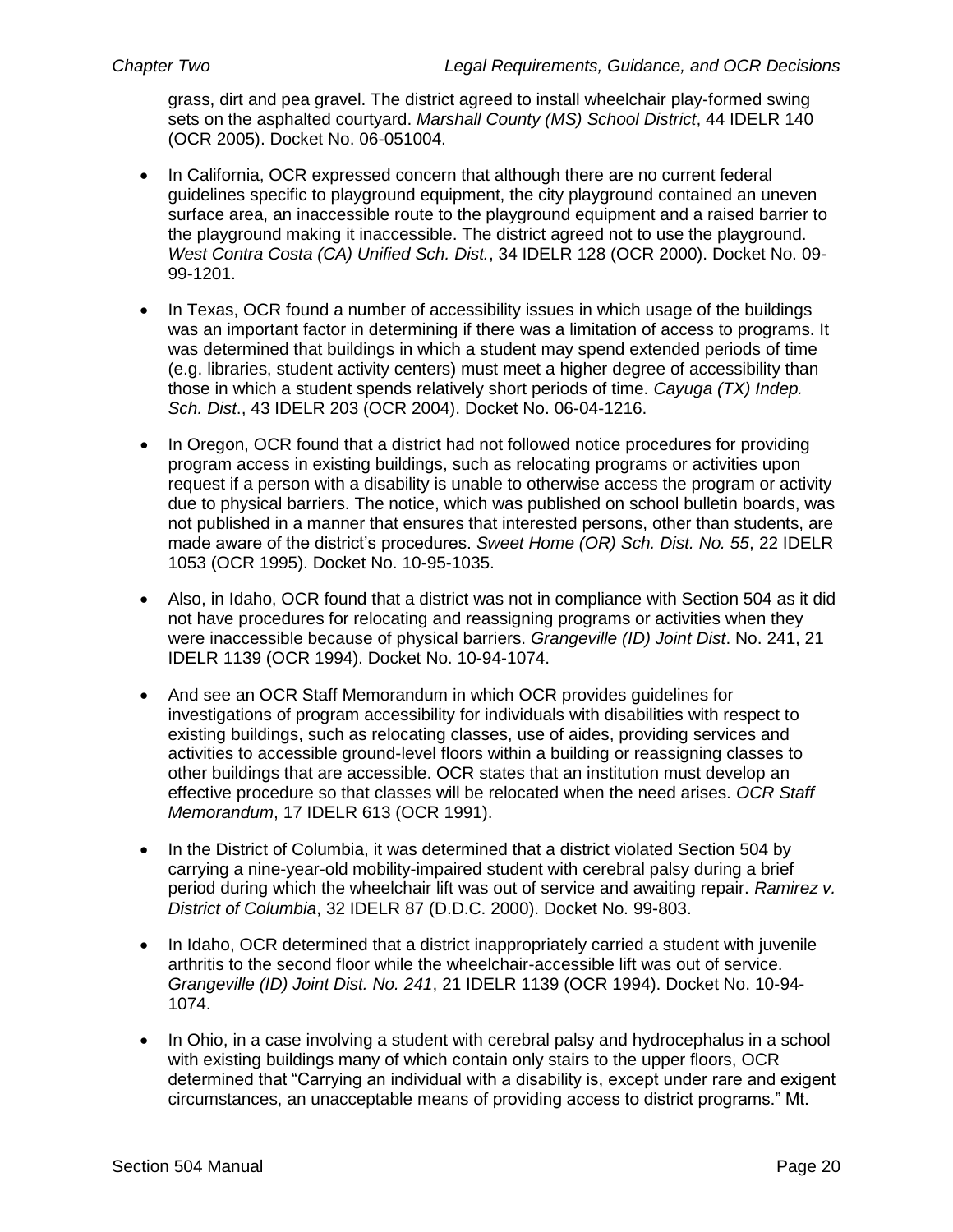Gilead (OH) Exempted Village Sch. Dist. 42 IDELR 126 (OCR 2004). Docket No. 15-04- 1068.

- In Indiana, OCR found that while carrying or lifting persons with mobility impairments is generally unacceptable as a means of providing transportation, the medical condition of the preschooler, who was fragile and weighed less than thirty pounds could be considered an extraordinary circumstance which permitted lifting her from the school van under Section 504. *South Montgomery (IN) Community Sch. Corp*. 1 ECLPR 263 (OCR 1992). Docket No. 15-92-1144.
- In New Jersey, OCR determined in a school with numerous inaccessible facilities that use of Stair-Trac was an unacceptable means of achieving accessibility. This mechanical device must be operated by another individual who both loads and unloads the wheelchair into the device and therefore, is analogous to carrying a student with a disability. *Lyndhurst Township (NJ) School District,* ECLPR 367 (OCR 1993). Docket No. 02-93-1012.
- In New York, the New York State Educational Agency determined that carrying wheelchairs and use of devices such as Stair-Tracs, which assists persons assigned to carry a wheelchair up and down stairways, is prohibited since the goal of providing accessible programs is to foster independence and avoid humiliation. *Hindsdale Central Sch. Dist*. 401 IDELR 349 (SEA NY 1989). Docket No. 12213.
- In Massachusetts, OCR determined that an alternative entrance to the school for a student with an unspecified disability was acceptable. Doors other than those designated as the main entrance may be used to satisfy the program accessibility requirements of Section 504 provided the arrangements are comparable to those for students without disabilities (e.g. hours unlocked, lighting, accessible pathways to and from doors). *Newton (MA) Public Schools*, 27 IDELR 233 (OCR 1997). Docket No. 01-96-1183.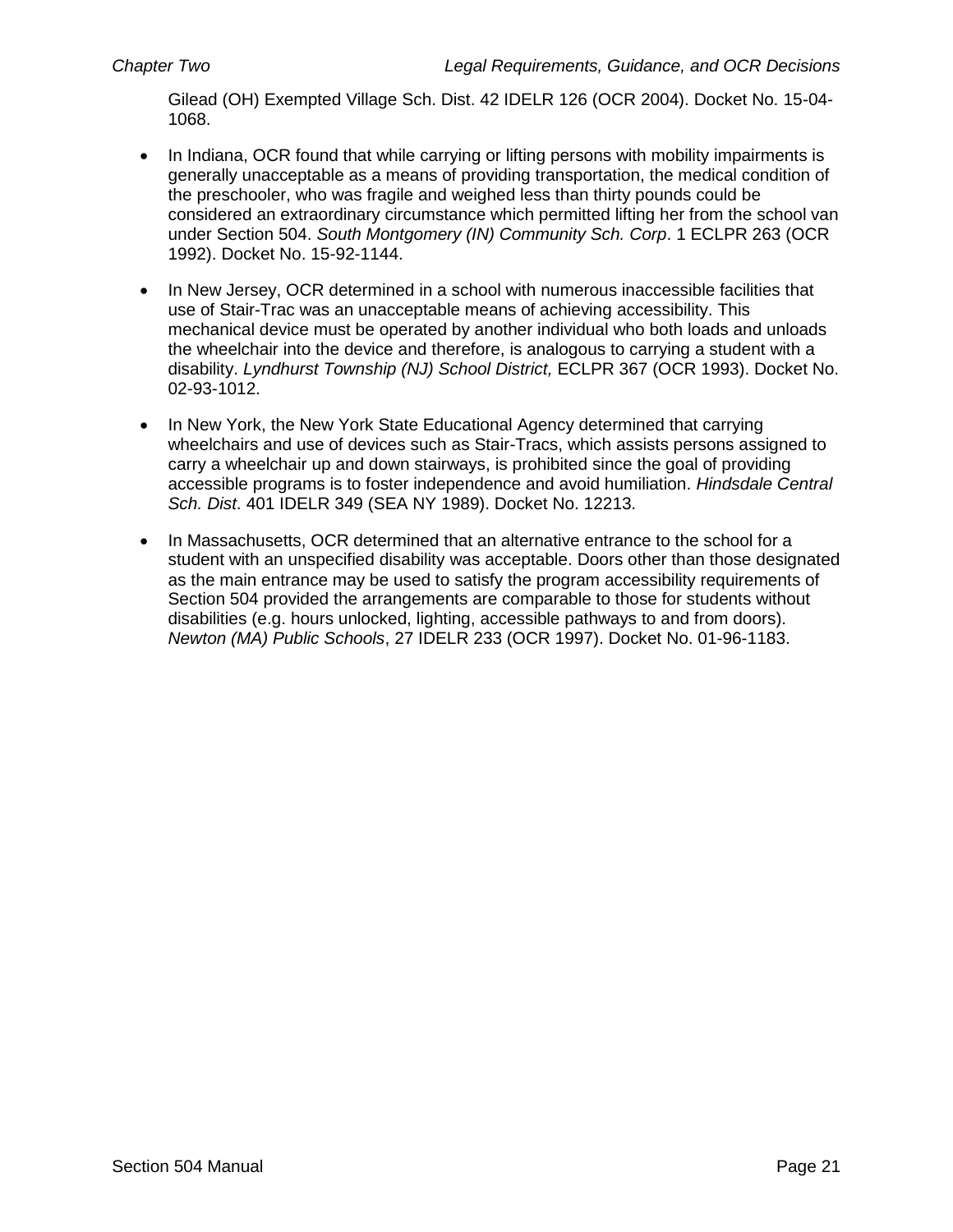# **IDENTIFY AND LOCATE EVERY QUALIFIED CHILD WITH A DISABILITY – "CHILD FIND"**

## **Federal Regulation**

Subpart D -- Preschool, Elementary, and Secondary Education.

Section 104.31 Application of this subpart. Subpart D applies to preschool, elementary, secondary, and adult education programs or activities that receive federal financial assistance and to recipients that operate, or that receive federal financial assistance for the operation of, such programs or activities.

Section 104.32 Location and notification. A recipient that operates a public elementary or secondary education program or activity shall annually: (a) Undertake to identify and locate every qualified handicapped person residing in the recipient's jurisdiction who is not receiving a public education; and (b) Take appropriate steps to notify handicapped persons and their parents or guardians of the recipient's duty under this subpart.

## **OCR Decision Guidance**

- **Provide public awareness to inform citizens of educational opportunities available to individuals with disabilities and maintain documentation of such activities.**
- **Maintain a list or "dissemination network," including community agencies and facilities, individuals and locations, that received child find information.**
- **Distribute information regarding availability of services.**
- **Track individuals with disabilities within the age range whether or not currently enrolled in an infant, early childhood, public or private educational setting, to ensure the delivery of services.**
- **Determine those individuals who receive special education and those individuals who do not receive needed services.**
- **Post Child Find notices annually in locations around the district and within the community.**
- **Publish biennial news releases concerning child and procedural safeguards and provide copies of procedural safeguards to parents and students.**

#### *OCR Decision*

• In Texas, OCR determined that although districts have discretion regarding Child Find procedures, this case illustrates what constitutes an acceptable practice. *Celina (TX) Indep. Sch. Dist.,* 34 IDELR 41 (OCR 2000). Docket No. 06-99-1395.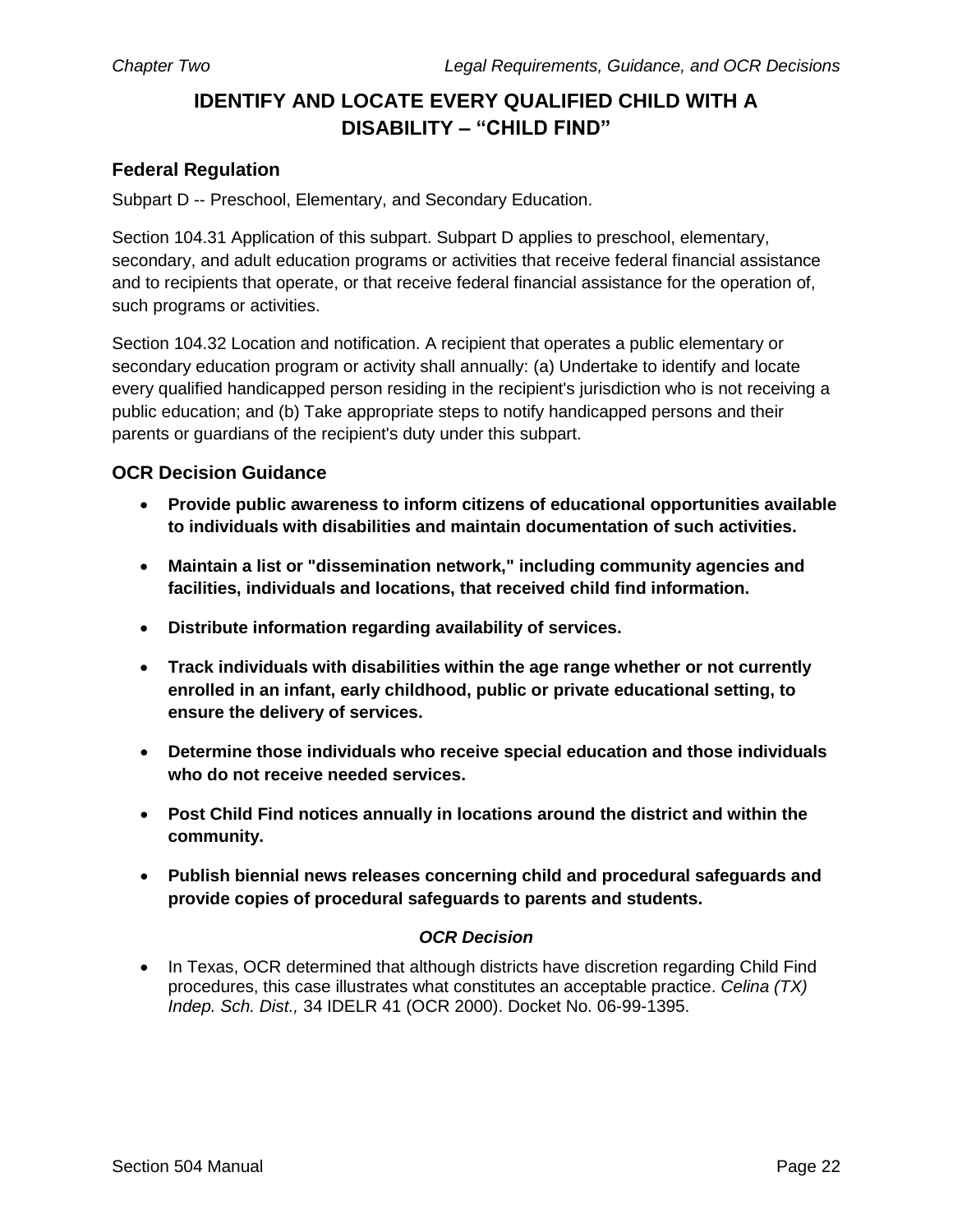## **PROVIDE A FREE APPROPRIATE PUBLIC EDUCATION – "FAPE"**

## **Federal Regulation**

Section 104.33 Free appropriate public education.

(a) *General*. A recipient that operates a public elementary or secondary education program or activity shall provide a free appropriate public education to each qualified handicapped person who is in the recipient's jurisdiction, regardless of the nature or severity of the person's handicap.

(b) *Appropriate education*. (1) For the purpose of this subpart, the provision of an appropriate education is the provision of regular or special education and related aids and services that (i) are designed to meet individual educational needs of handicapped persons as adequately as the needs of nonhandicapped persons are met and (ii) are based upon adherence to procedures that satisfy the requirements of Section 104.34, Section 104.35, and Section 104.36. (2) Implementation of an Individualized Education Program developed in accordance with the Education of the Handicapped Act is one means of meeting the standard established in paragraph (b)(1)(i) of this section. (3) A recipient may place a handicapped person or refer such a person for aid, benefits, or services other than those that it operates or provides as its means of carrying out the requirements of this subpart. If so, the recipient remains responsible for ensuring that the requirements of this subpart are met with respect to any handicapped person so placed or referred.

(c) *Free education* -- (1) General. For the purpose of this section, the provision of a free education is the provision of educational and related services without cost to the handicapped person or to his or her parents or guardian, except for those fees that are imposed on nonhandicapped persons or their parents or guardian. It may consist either of the provision of free services or, if a recipient places a handicapped person or refers such person for aid, benefits, or services not operated or provided by the recipient as its means of carrying out the requirements of this subpart, of payment for the costs of the aid, benefits, or services. Funds available from any public or private agency may be used to meet the requirements of this subpart. Nothing in this section shall be construed to relieve an insurer or similar third party from an otherwise valid obligation to provide or pay for services provided to a handicapped person.

(2) *Transportation*. If a recipient places a handicapped person or refers such person for aid, benefits, or services not operated or provided by the recipient as its means of carrying out the requirements of this subpart, the recipient shall ensure that adequate transportation to and from the aid, benefits, or services is provided at no greater cost than would be incurred by the person or his or her parents or guardian if the person were placed in the aid, benefits, or services operated by the recipient.

(3) *Residential placement*. If a public or private residential placement is necessary to provide a free appropriate public education to a handicapped person because of his or her handicap, the placement, including non medical care and room and board, shall be provided at no cost to the person or his or her parents or guardian.

(4) *Placement of handicapped persons by parents*. If a recipient has made available, in conformance with the requirements of this section and 104.34, a free appropriate public

Section 504 Manual Page 23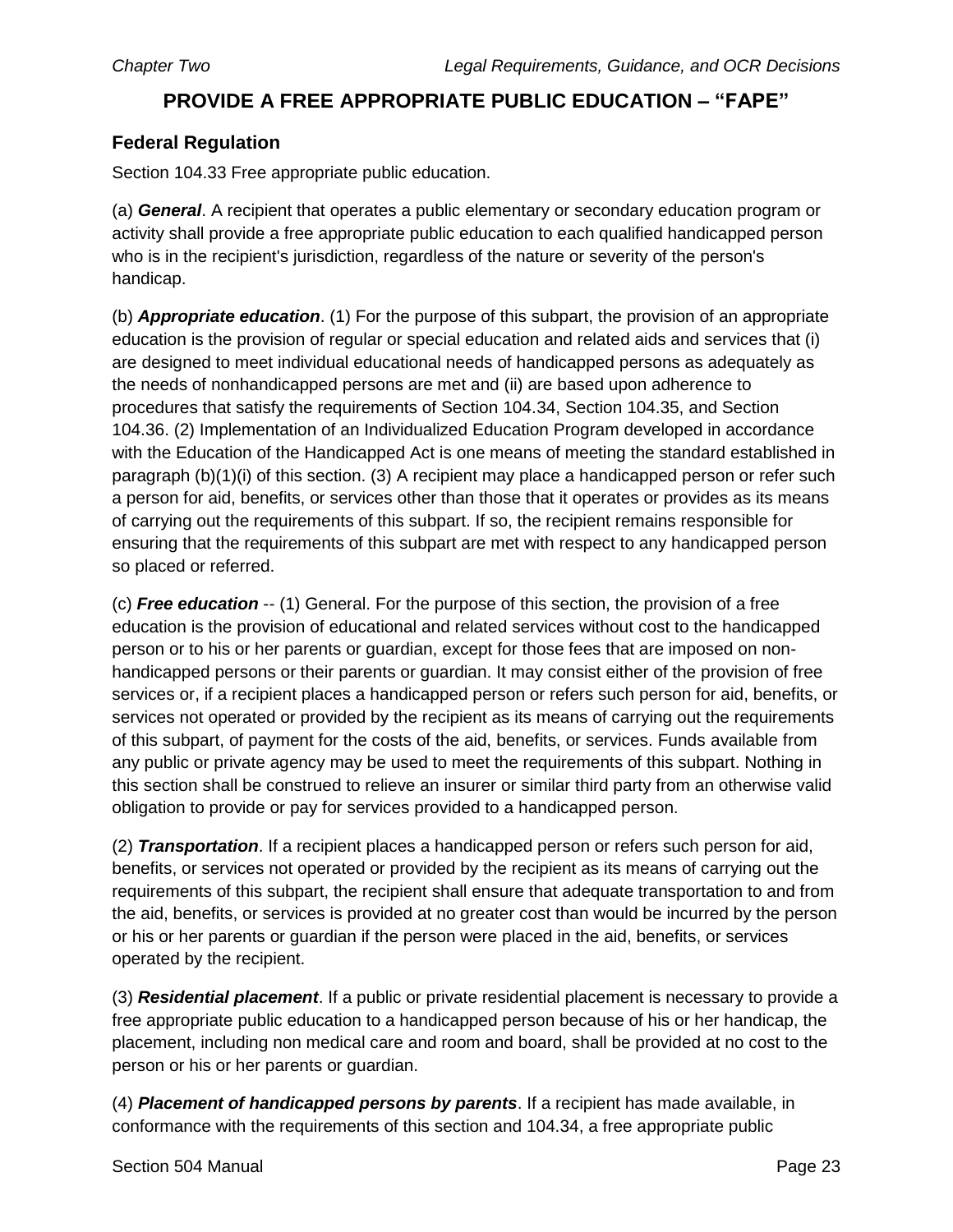education to a handicapped person and the person's parents or guardian choose to place the person in a private school, the recipient is not required to pay for the person's education in the private school. Disagreements between a parent or guardian and a recipient regarding whether the recipient has made a free appropriate public education available or otherwise regarding the question of financial responsibility are subject to the due process procedures of Section 104.36.

(d) *Compliance*. A recipient may not exclude any qualified handicapped person from a public elementary or secondary education after the effective date of this part. A recipient that is not, on the effective date of this regulation, in full compliance with the other requirements of the preceding paragraphs of this section shall meet such requirements at the earliest practicable time and in no event later than September 1, 1978.

## **OCR Decision Guidance**

The following are examples of denial of FAPE if the needs of students with disabilities are not provided for as adequately as the needs of students without disabilities:

- **Excessive class sizes/caseloads.**
- **Lack of certified personnel.**
- **Inadequate evaluation procedures for special education.**
- **Disparity in transportation, facilities/classrooms for students with disabilities as compared to students without disabilities.**
- **Failure to provide a student with a disability with an aide due to inadequate funding.**
- **Early release of students with disabilities from class due to safety concerns resulting in loss of valuable class time.**
- **A series of unqualified substitute teachers for an extended period of time in the special classes for students with learning disabilities.**
- **Inadequate range of equipment and materials for students with disabilities.**
- **Policies that have the effect of discriminating against students with disabilities by not providing equal opportunity (e.g. lack of access to particular classes, grading).**

#### *OCR Decisions*

• In Utah, OCR held that a district was in violation of FAPE in failing to meet the needs of students with disabilities as adequately as it provided for the education of students without disabilities. Inadequate funding contributed to excessive class sizes and caseloads, lack of certified personnel, inadequate evaluation procedures for students believed to need special education or related services, disparity in transportation arrangements and facilities/classrooms available to students with disabilities as compared to non-disabled students. *Granite (UT) Sch. Dist*. 16 IDELR 1217 (OCR 1990). Docket No. 08-90-1027.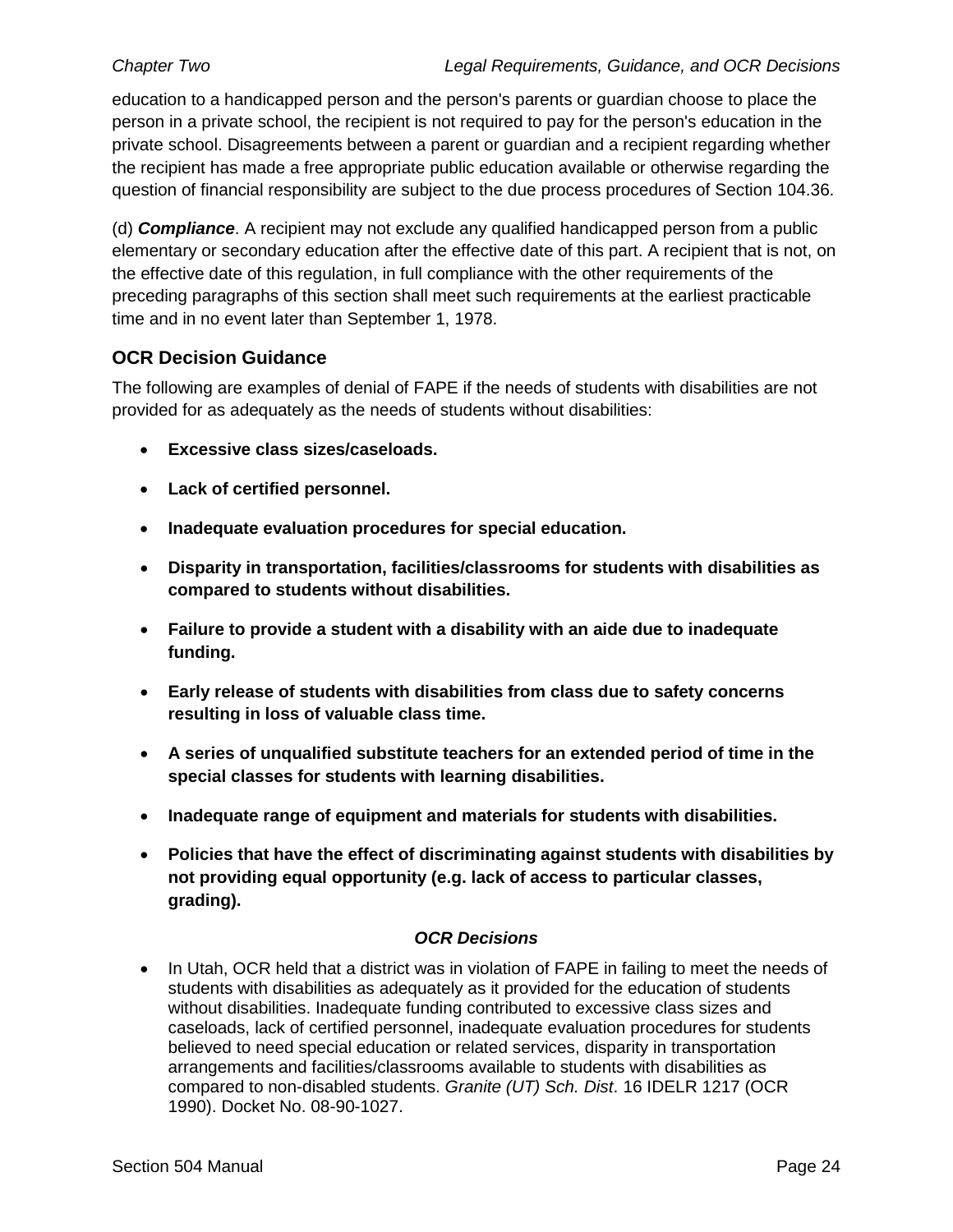- Also, in Washington state, OCR held that lack of funding was not a sufficient basis for failure to provide a deaf student in a residential program with the necessary related services, a one-on-one dormitory assistant, and violated the student's rights under Section 504 and Title II of the ADA. Also, in *Washington State School for the Deaf*, 22 IDELR 987 (OCR 1995). Docket No. 10-94-1084.
- In California, OCR held that a district was in violation of FAPE because of the following: using a series of unqualified substitute teachers for an extended period of time in the special classes for learning disabled students, not providing an adequate range of equipment and materials as well as discriminatory policies pertaining to participation, enrollment and grading in exploratory classes that failed to provide equal opportunity for participation by students with disabilities. *Montebello (CA) Unified Sch. Dist*., 20 IDELR 388 (OCR 1991). Docket No. 09-93-1003-1.
- In Florida, OCR determined that a district's release of students with disabilities earlier than other students in the school because of safety concerns constituted differential treatment and was in violation of Section 504 and Title II. This practice resulted in a shortened day for these students as well as loss of valuable class time. *Miami-Dade County (FL) Publ. Schs*., 35 IDELR 101(OCR 2000). Docket No. 04-99-1425. In another Florida case, OCR found that sending students using a wheelchair home early, resulting in a shortened day, was determined to be in violation of FAPE. *Hardeman County (TN) School District*, 108 LRP 53549 (OCR 2008). Docket No. 04-08-1019.
- In Pennsylvania, a hearing officer held that a holistic Section 504 plan for a student with severe asthma, gross motor difficulties and extreme sensitivity to sensory stimulation, which provided numerous accommodations, was commensurate with a free and appropriate education. Therefore, the parents were not entitled to reimbursement for private school. The accommodations included use of nonverbal signals to make the student aware of inappropriate sensory simulation, availability of a one-on-one aide, flexible recess accommodations, special seating in lunchroom, transportation in a school bus with an aide, warning student of impending loud noises, and permission to opt out of activities. *Molly J. by B.L. and M.L. v. Lower Merion Sch. Dist.* 36 IDELR 182 (E.D. Pa 2002). Docket No. 01-602.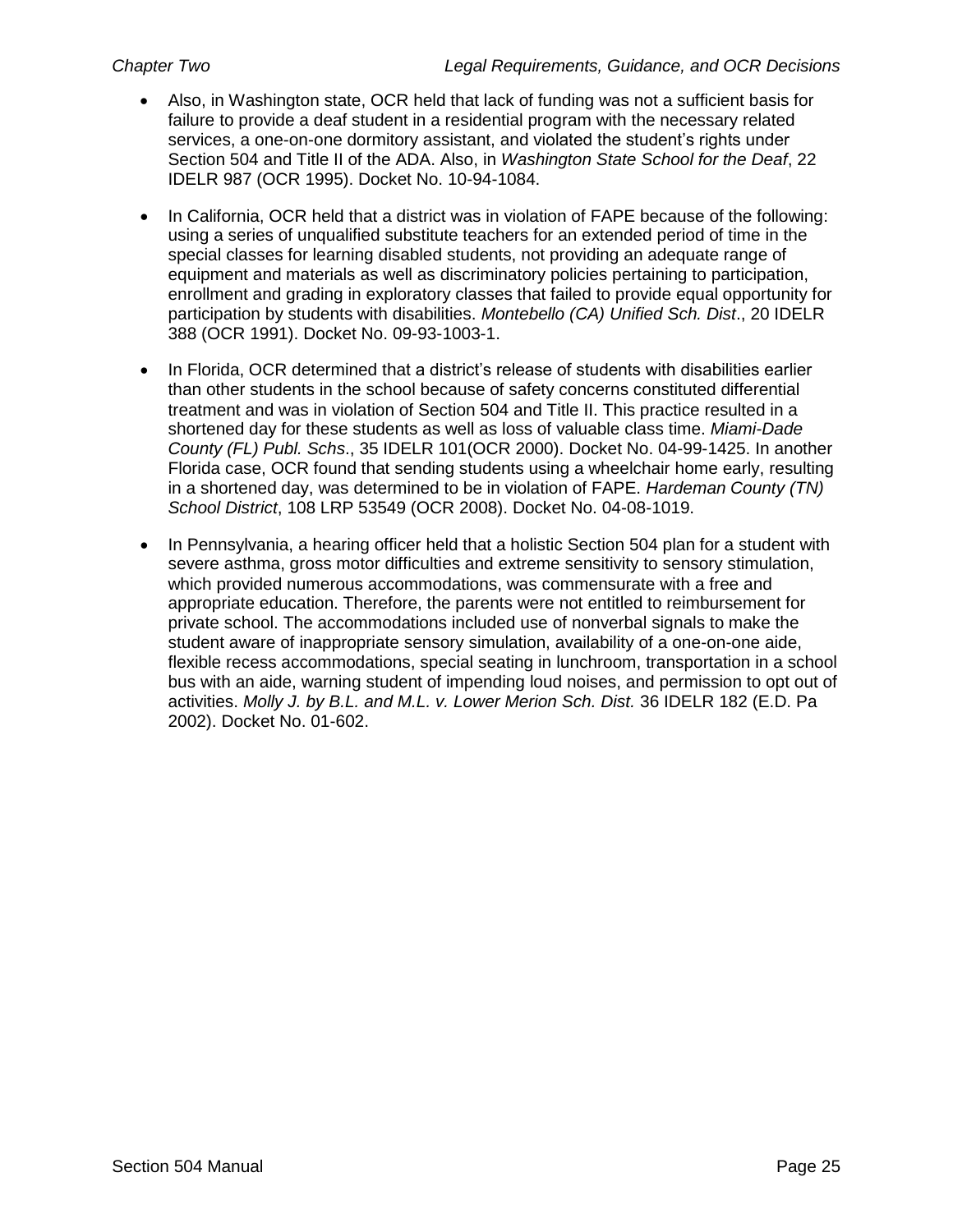# **EDUCATE EACH QUALIFIED CHILD WITH A DISABILITY IN THE "LEAST RESTRICTIVE ENVIRONMENT" - LRE**

## **Federal Regulation**

#### Section 104.34 Educational setting

(a) *Academic setting*. A recipient to which this subpart applies shall educate, or shall provide for the education of, each qualified handicapped person in its jurisdiction with persons who are not handicapped to the maximum extent appropriate to the needs of the handicapped person. A recipient shall place a handicapped person in the regular educational environment operated by the recipient unless it is demonstrated by the recipient that the education of the person in the regular environment with the use of supplementary aids and services cannot be achieved satisfactorily. Whenever a recipient places a person in a setting other than the regular educational environment pursuant to this paragraph, it shall take into account the proximity of the alternate setting to the person's home.

(b) *Nonacademic settings*. In providing or arranging for the provision of nonacademic and extracurricular services and activities, including meals, recess periods, and the services and activities set forth in 104.37(a)(2), a recipient shall ensure that handicapped persons participate with nonhandicapped persons in such activities and services to the maximum extent appropriate to the needs of the handicapped person in question.

(c) Comparable facilities. If a recipient, in compliance with paragraph (a) of this section, operates a facility that is identifiable as being for handicapped persons, the recipient shall ensure that the facility and the services and activities provided therein are comparable to the other facilities, services, and activities of the recipient.

## **OCR Technical Assistance**

 **It may be necessary to educate students with disabilities in the least restrictive environment by placing them in a structured, supportive environment; students who are blind or visually impaired might be better served directly among their own disability population in specialized institutions designed to serve this population, given their unique communication needs.** 

#### **OCR Decision Guidance**

- **Section 504 contains a least restrictive environment requirement substantially similar to IDEA although Section 504 does not use this language. It has the same effect: creating a presumption in favor of inclusion.**
- **Inclusion of students with disabilities in nonacademic and extracurricular activities may be limited in the interest of safety.**
- **Section 504 is consistent with IDEA regarding behavioral issues; districts are not required to mainstream a student with a disability who engages in significantly disruptive behavior, interferes with the education of classmates or threatens the safety of other students or poses a danger.**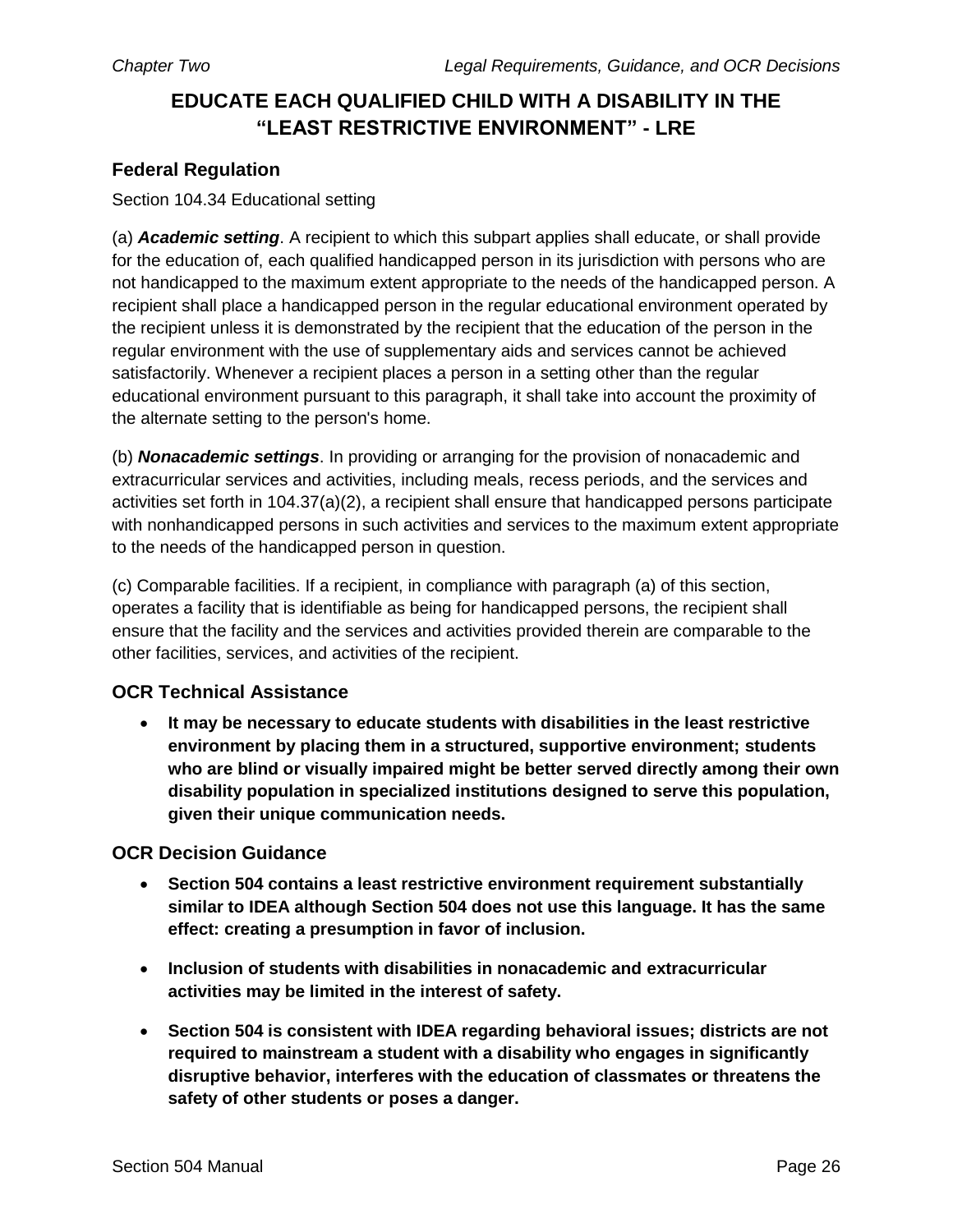- **While Section 504 does not contain an express requirement for continuum of special education services as found under IDEA, the same concepts have been applied under Section 504.**
- **The obligation to educate students with disabilities in the least restrictive environment encompasses all aspects of the child's program, including nonacademic and extracurricular activities such as music and physical education.**
- **An open enrollment policy may have the effect of not providing the same choice of schools to students with disabilities since special education is not available at all school sites. Districts are permitted to determine the educational setting of a student with disabilities including the actual physical location. Special education for high-incidence disabilities is available in all schools, however, special education for students with low-incidence disabilities is not available in all schools.**
- **Placement of a student that will cause him or her to miss any educational opportunities enjoyed by their non-disabled peers (e.g. activities involving a food to which a student is allergic) may not be acceptable.**
- **The term "comparable facilities, services and activities" includes restrooms, gymnasiums and locker rooms, classrooms with respect to location, instructional appropriateness, accessibility, size, lighting and ventilation.**
- **Consideration of a district's efforts in developing and implementing a plan to ensure comparable facilities for students with disabilities will be made when assessing facilities for comparability.**

## **OCR Technical Assistance**

• In Policy Guidance from the U.S. Department of Education, it is formally recognized that students who are blind or visually impaired might be better served directly among their own disability population in specialized institutions designed to serve this population, given their unique communication needs. For students who are blind or visually impaired, the least restrictive environment requirements can be met both in and out of regular education, depending on a student's individual needs; a full range of placement options should be explored. *Policy Guidance on Educating Blind/Visually Impaired Students*, 23 IDELR 377 (OSEP 1995).

## **OCR Decision Guidance**

- A letter from the Office of Special Education Programs (OSEP) states that a student with ADD may be eligible under Section 504 if the impairment constitutes a substantial limitation of one or more major life activities. Such determination must be reached on a case-by-case basis. The letter also clarifies that Section 504 contains a least restrictive environment requirement substantially similar to IDEA although Section 504 does not use this language. Nonetheless, it has the same effect of creating a presumption in favor of inclusion. *Letter to Williams*, 21 IDELR 73 (OSEP 1994).
- In Alabama, the state educational agency found that a district did not violate FAPE in its attempt to minimize the risk of collision by placing a gifted student with a visual impairment in the flute section rather than with the other saxophone players. While it was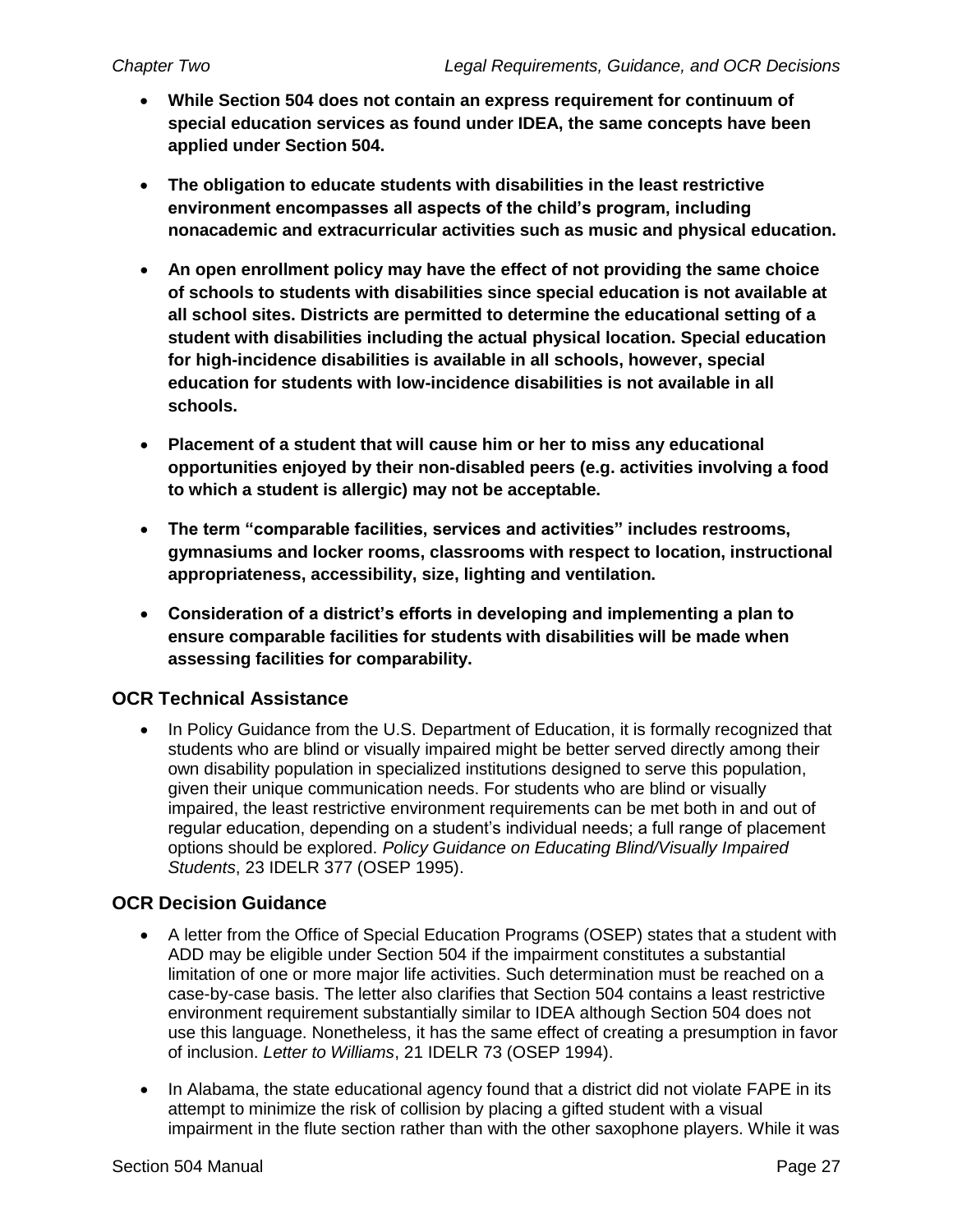not an optimal placement and not in the least restrictive environment, it was done to ensure the safety of the student as well as that of other students. In *Conecuh County Bd. of Educ*., 23 IDELR 572 (SEA MA 1994).

- In Virginia, a circuit court overruled a district court's decision that held that a district failed to accommodate a nonverbal autistic student in a regular education class despite the fact that it provided extensive accommodations including deliberate adjustment of the regular education class, curriculum modifications, a one-to-one aide, extensive training for teachers and an autism consultant to assist with the student's regular education placement. The court noted that the lower court failed to consider the disruptive effect of the student's repetitive behaviors: (whining, screeching, biting and tantrums) in the decision not to place the student in a self-contained autism classroom with mainstreaming for art, music library, physical education and recess. *Hartmann by Hartmann v. Loudon County Bd. of Edu.,* 41 F. 3d 1223 (1994). Docket No. 96-2809.
- Also, in Missouri, OCR found that behavior is a permissible factor in determining the least restrictive environment for a student with multiple mental disabilities who demonstrated violent behaviors such as biting, kicking, poking, throwing and turning over furniture. In this case, the student was "substantially likely to result in injury to himself or others." *Light v. Parkway C-2 Sch. Dist*., 21 IDELR 933 (8th Cir. 1994). 41 F. 3d 1223 (1994). Docket No. 94-2333.
- In Massachusetts in a case involving a student with ADHD, OCR concluded that the district committed a number of Section 504 violations, among them, failing to provide supplementary aids and services and a continuum of special education services such as classroom consultants, counseling and smaller classes taught by qualified instructors and failing to provide the student with a full day of instruction. *Boston (MA) Renaissance Charter Sch*. 26 IDELR 889 (OCR 1997). Docket No. 97-1096.
- In West Virginia, OCR held that a district violated Section 504 for excluding a student with cerebral palsy from music and physical education and isolating him during lunch, thereby failing to educate him to the maximum extent possible with non-disabled students. *Logan County (WV) Sch. Dist*. 353 IDELR 286 (OCR 1989). Docket No. 03-89- 1057.
- In Louisiana, the District Court concluded that a district did not violate Section 504 or IDEA for transferring a profoundly deaf student from his neighborhood school to a school attended by deaf students who used the same method for communication*. Veasey v. Ascension Parish Sch. Bd.*, 104 LRP 5452 (U.S. District Ct. LA 2004). Docket No. 93- 377-C.
- In Tennessee, OCR found that a district was not in violation of Section 504 because of its open enrollment policy in which parents with disabilities were not given the same choice of schools as parents of students without disabilities. OCR relied on Section 504 which permits districts to determine the educational setting of a student with a disability, including the actual physical location. While special education is available in all schools for students with high-incidence disabilities (self-contained learning disability, mental retardation, multiple disabled without severe medical needs and speech-language disorders), special education is not available at all school sites for students with lowincidence disabilities (autism, emotional disturbed, multiple-disabled with severe medical needs). In this case the autistic student was reassigned but eventually placed in a private school at district expense. *Memphis City (TN) Sch. Dist*., 29 IDELR 490 (OCR 1998). Docket No. 04-98-1061.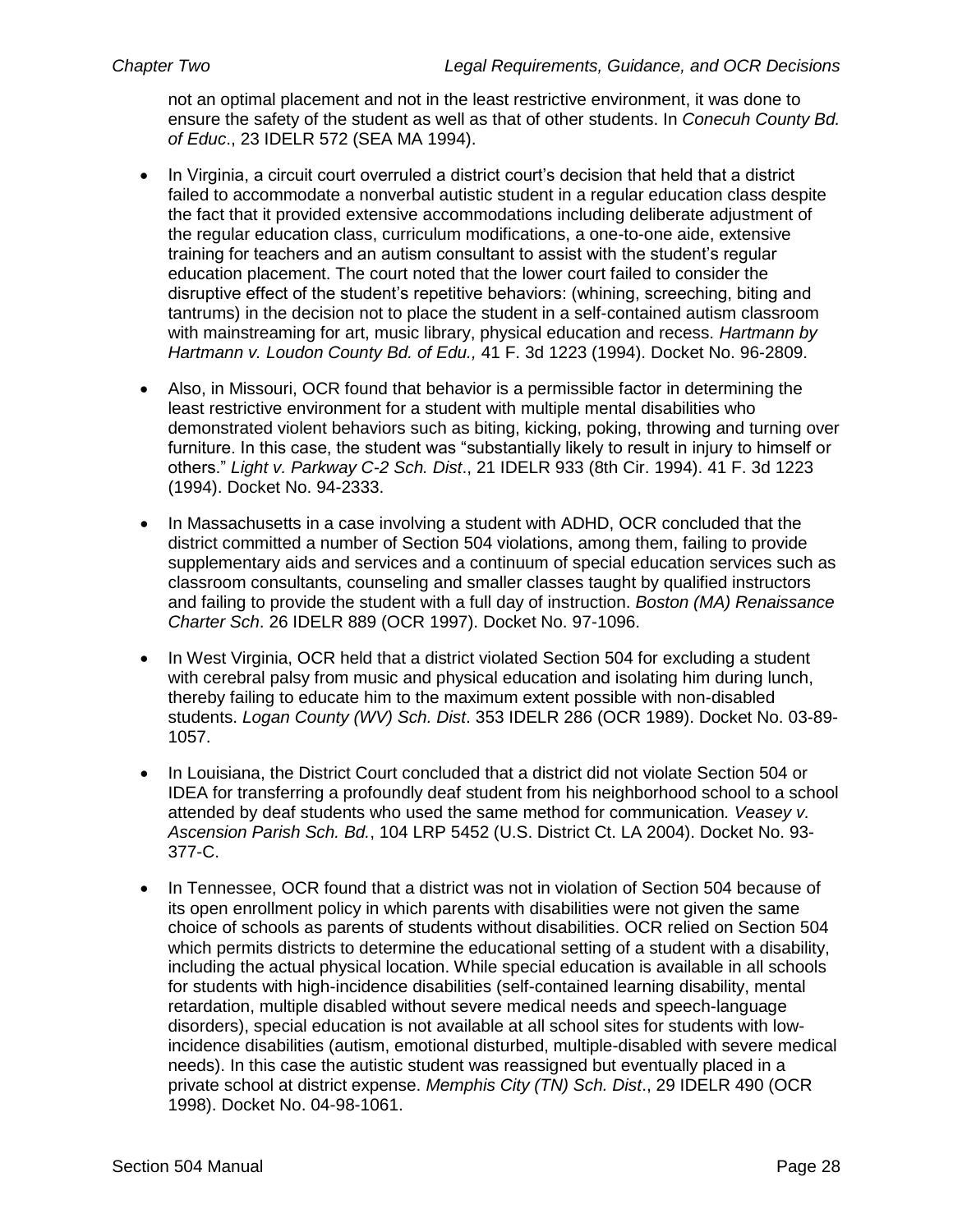- In Massachusetts, in a case of a student involving a life-threatening peanut allergy, the state educational agency held that the district was in violation of Section 504 for failure to accommodate by not requiring a ban on all peanut/tree products. The decision also recognized that students' placements should not cause them to miss any educational opportunities enjoyed by their non-disabled peers such as "equal access to a pool of other students during snacks and lunchtime so that the student may learn appropriate social pragmatics in a natural environment, simultaneously with the rest of the age like peers in his class." *Mystic Valley Regional Charter Sch*., 40 IDELR, 275 (MA 2004). Docket No. 03-3629.
- In Georgia, OCR found that a district was in compliance with Section 504 by educating students with severe behavior disorders and severe emotional disturbances in a psychoeducational center as the least restrictive environment because the students needed to receive educational services in a structured, supportive environment. However, the district did not provide facilities and programs at the psycho-educational center comparable to the programs and facilities provided to other students in the district; the center for students with disabilities did not contain a gymnasium, locker rooms or ageappropriate restrooms. *DeKalb County (GA) Sch. Dist*., 18 IDELR 921 (OCR 1991). Docket No. 04-84-1176.
- In Virginia, OCR determined that a district was in violation of Section 504 for failing to provide classrooms for students who were learning disabled, educable mentally retarded or trainable mentally retarded that were comparable to those for non-disabled students; the classrooms were located in lofts with three walls and a noisy area as opposed to the classrooms for non-disabled students that had four walls. Additionally, the district was in violation of Section 504 for failing to ensure that students with disabilities participated with non-disabled students during lunch to the maximum extent possible; special education teachers were individually permitted to decide if their students would eat lunch with non-disabled students and the decision was not necessarily based on the needs of the students. Section 104.34(b) *Stafford County (VA) Publ. Sch*. 16 IDELR 896 (OCR 1990). Docket No. 03-89-1118.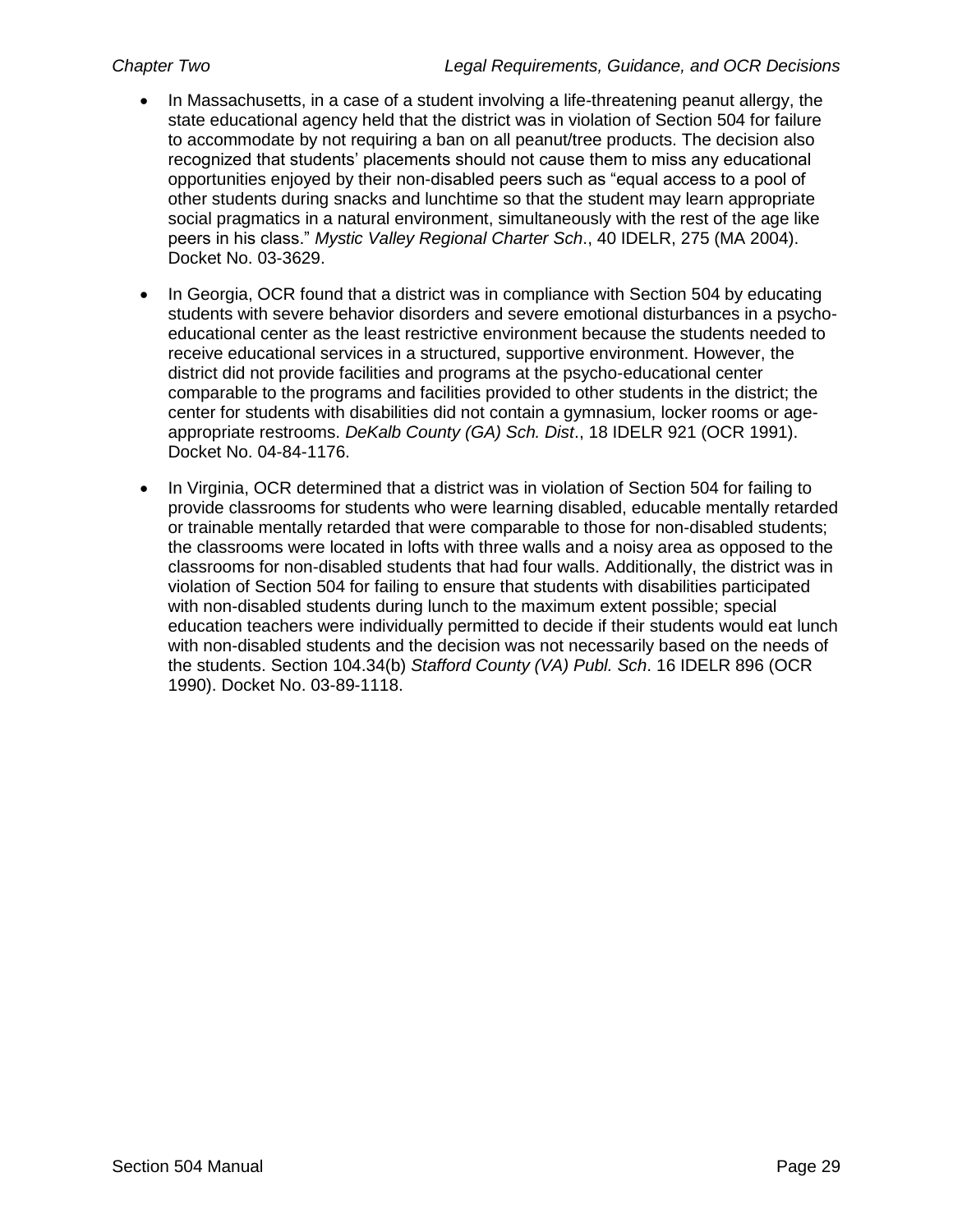## **CONDUCT AN EVALUATION IN ACCORDANCE WITH PROCEDURES**

### **Federal Regulation**

Section 104.35 Evaluation and placement

(a) *Pre-placement evaluation.* A recipient that operates a public elementary or secondary education program or activity shall conduct an evaluation in accordance with the requirements of paragraph (b) of this section of any person who, because of handicap, needs or is believed to need special education or related services before taking any action with respect to the initial placement of the person in regular or special education and any subsequent significant change in placement.

(b) *Evaluation procedures*. A recipient to which this subpart applies shall establish standards and procedures for the evaluation and placement of persons who, because of handicap, need or are believed to need special education or related services which ensure that: (1) Tests and other evaluation materials have been validated for the specific purpose for which they are used and are administered by trained personnel in conformance with the instructions provided by their producer; (2) Tests and other evaluation materials include those tailored to assess specific areas of educational need and not merely those which are designed to provide a single general intelligence quotient; and (3) Tests are selected and administered so as best to ensure that, when a test is administered to a student with impaired sensory, manual, or speaking skills, the test results accurately reflect the student's aptitude or achievement level or whatever other factor the test purports to measure, rather than reflecting the student's impaired sensory, manual, or speaking skills (except where those skills are the factors that the test purports to measure).

#### **OCR Decision Guidance**

- **If the district choses to utilize a "pre-screening process," it must establish standards and procedures which ensure that valid criteria and evaluation instruments are used, that valid and consistent standards are applied by a qualified group of individuals knowledgeable about the child in question, and that the information upon which decisions are based is well documented.**
- **A student should not be placed on a Section 504 plan without determining if the student has a qualifying disability by conducting an appropriate evaluation.**
- **A district should not rely on the unilateral assessment of a principal that because of passing grades, a student is not in need of a Section 504 evaluation.**
- **Did the evaluation consider all significant factors related to the learning process for the student, including adaptive behavior and cultural and language background? This may include, but is not limited to, classroom and playground observation, performance-based testing, academic assessment information, social, emotional and psychological evaluations, and data offered by the student's teachers, medical providers, school nurse, and parent/guardian.**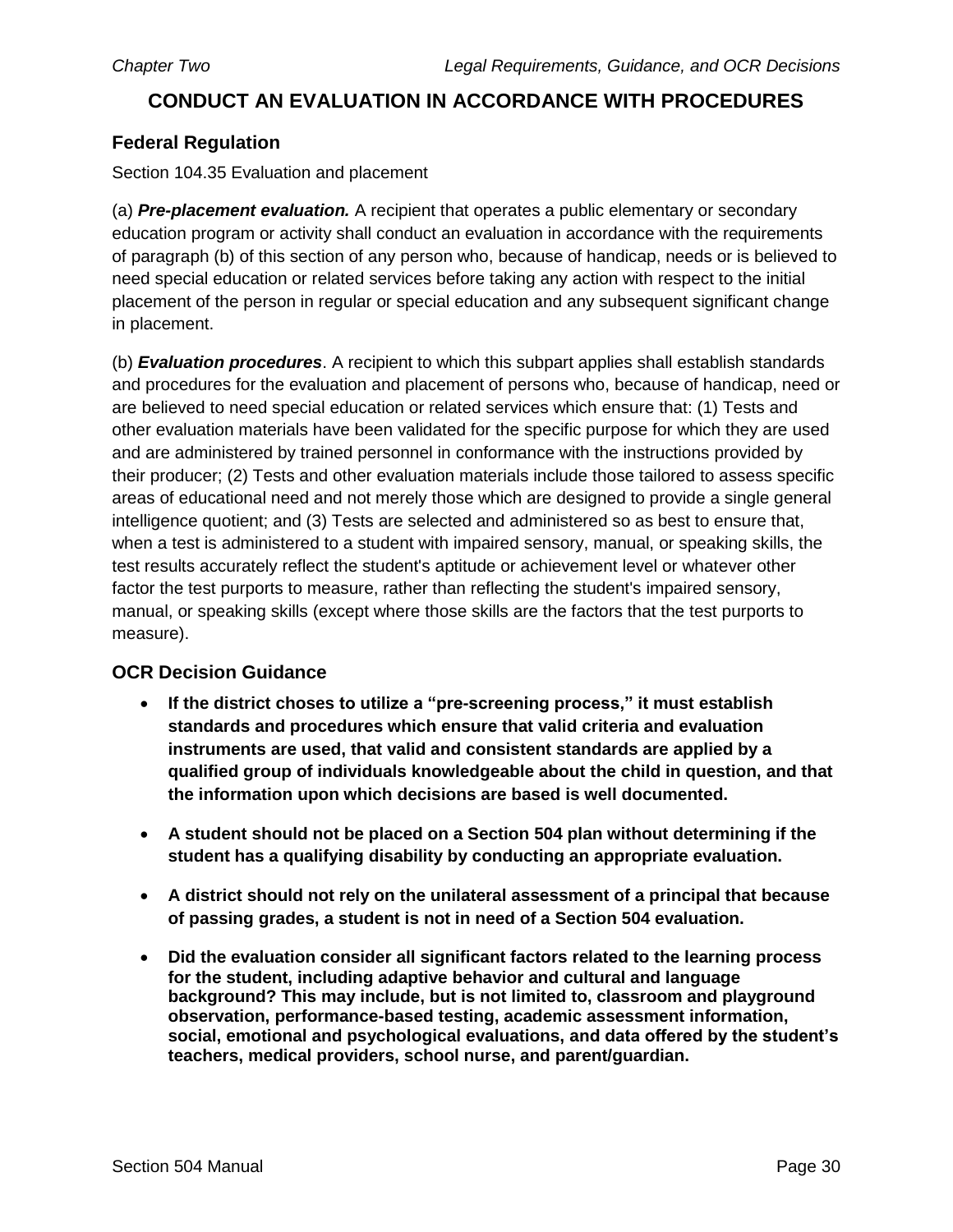- **The evaluation must be sufficient for the Section 504 team to completely and accurately describe: a) the nature and extent of the Student's disabilities; b) the student's individual needs; and c) the regular or special education and/or related aids and services necessary to ensure that the student receives a free appropriate public education.**
- **A district must have a process in its procedures for evaluating a student under Section 504 if they do not qualify for IDEA.**
- **Academic struggles, excessive absences, tardiness and repeated parental requests for an evaluation are factors that should cause a district to consider evaluating a student.**
- **A district is obligated to comply with a request from parents to conduct an evaluation of their child if the district has reason to suspect that the student has a disability.**
- **A district is obligated to conduct an evaluation of a student, including a medical assessment, if necessary, at no cost to the parents if the district suspects that the student has a disability that would result in Section 504 eligibility.**
- **It is implicit in the various steps in the placement process that evaluations must be completed in a reasonable period of time. Unreasonable delay is discrimination against a student with disabilities because it has the effect of denying students with disabilities meaningful access to educational services provided to nondisabled students.**
- **Section 504 regulations do not provide timeframes for completing evaluation of students. OCR uses state guidelines to determine if evaluations have been done in a timely manner which is typically 30 to 45 days after referral.**
- **Districts may use the same process initially to evaluate the needs of students under Section 504 as they use to evaluate the needs of students under IDEA.**
- **If districts choose to adopt a separate process for evaluating the needs of students under Section 504, they must follow the requirements for evaluation specified in the Section 504 regulation at 34 C.F.R. 104.35.**

## *OCR Decisions*

• In California, OCR held that a district did not have sufficient procedures to ensure compliance with the evaluation requirements of Section 504. A coalition contended that a group of students with identified learning disabilities, who, because of their high intelligence levels, passable levels in school and high test scores, did not receive full evaluations. OCR concluded that while Section 504 neither requires a district to comply with parental requests for a complete evaluation nor prohibits or requires a prescreening process, if such a process is used, the district must provide procedural safeguards and "must establish standards and procedures for the pre-screening process which ensure that valid criteria and evaluation instruments are used, that valid and consistent standards are applied by a qualified group of individuals knowledgeable about the child in question, and that the information upon which decisions are based is well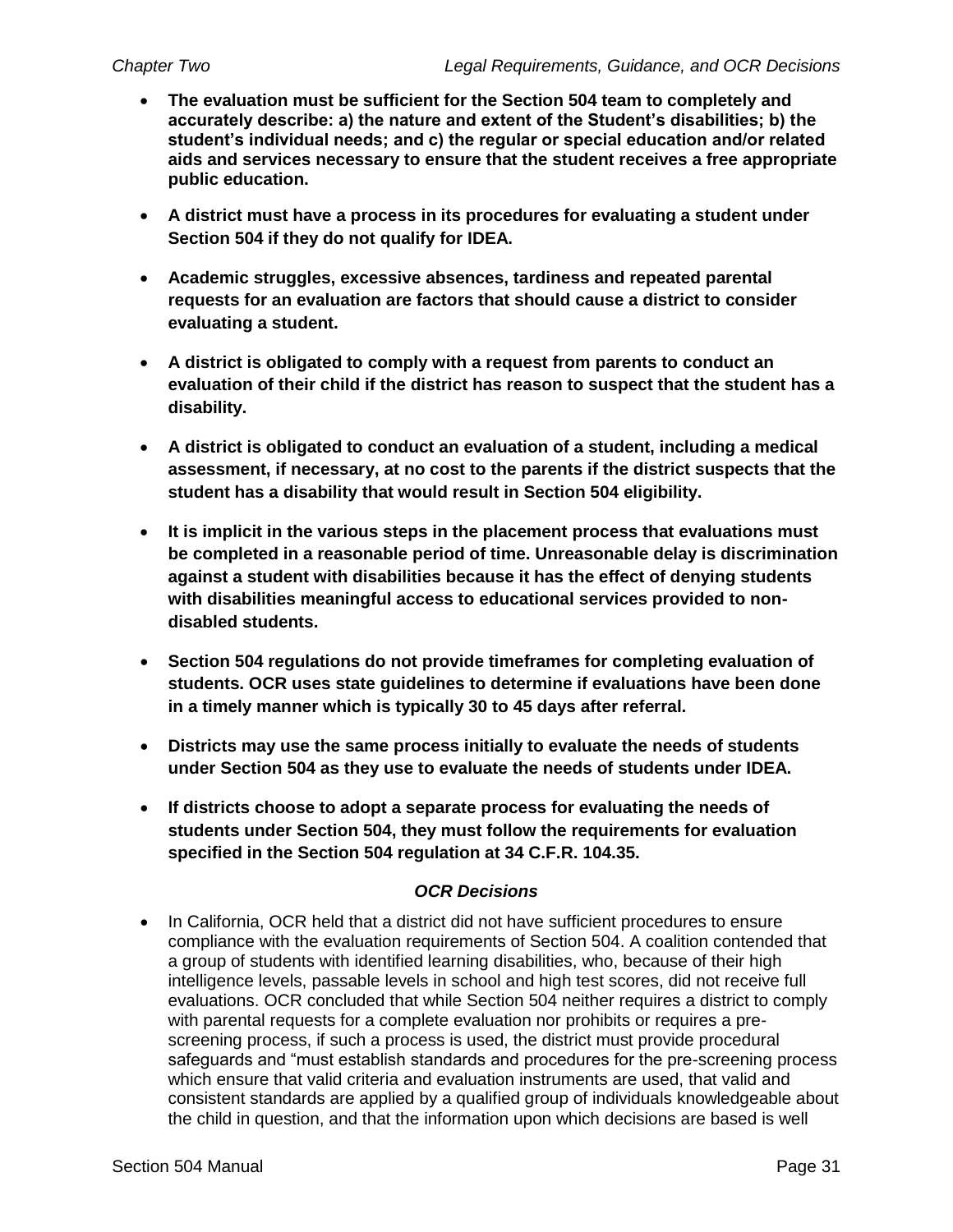documented." *San Diego (CA) Sch. Dist.*, 353 IDELR 236 (OCR 1989). Docket No. 09- 88-1063.

- In Colorado, in a case involving a student with a hearing impairment and learning disabilities, OCR found that a district failed to complete an evaluation of the student to determine if he needed special education or related services under Section 504. OCR determined that a district did not have policies and procedures for the evaluation and placement of students with disabilities or procedural safeguards that met the requirements of the Section 504 regulations. *Fowler (CO) School District*, 108 LRP 17816 (OCR 2007). Docket No. 09-06-1021.
- In Wyoming, OCR found that a district's 504 plan for a student who missed most of the school year because of illness fell short of Section 504 standards. Among the findings by OCR were that the district demonstrated a general lack of knowledge and confusion regarding its responsibilities, failed to follow appropriate evaluation and placement procedures, failed to conduct a disability-related evaluation of the student and failed to determine if he was a student with a disability even though the student was placed on a Section 504 plan. *Laramie County (WY) School Dist*., 108 LRP 64322 (OCR 2008). Docket No. 08-08-1119-D.
- In California, OCR found that the district failed to appropriately evaluate the student, which inhibited its ability to create an appropriate 504 plan, which resulted in a failure to provide FAPE. The District did not implement evaluation procedures that were sufficient to fully and accurately assess the nature and extent of the Student's disabilities, and developed a plan without conducting a comprehensive evaluation. *San Dieguito (CA) Union School District, 53 IDELR 243 (OCR 2009). Docket No.09-08-1259*
- In Oklahoma, OCR determined that the district violated Section 504 because its procedures did not contain a process for determining eligibility under section 504 for students who are not qualified under IDEA and that the district failed to make an eligibility determination for the student under Section 504 after he failed to qualify under IDEA. *Yukon (OK) Public Schools*, 50 IDELR 199 (OCR 2007). Docket No. 07-07-1127.
- In Louisiana, OCR determined that a district should have evaluated a student with ADHD to determine the need for a Section 504 plan; the student demonstrated academic struggles, excessive absences and tardiness, and the parents had made repeated requests for an evaluation. A principal's unilateral decision that the student was not entitled to services because he had passing grades was improper. *New Orleans (LA) Public Schools*, 50 IDELR 260 (OCR 2008). Docket No. 06-07-1409.
- In Georgia, OCR determined that a district did not violate Section 504 by not evaluating a student with a mild case of attention deficit hyperactivity disorder since multiple classroom observations by a psychologist determined that the student was capable of grade-level work but frequently failed to do it; the disability did not substantially affect the student's ability to learn. *See also Columbia County (GA) Sch. Dist*., 37 IDELR 73 (OCR 2002). Docket No. 04-02-1019.
- In an OCR Memorandum, OCR clarifies a former statement in a September 16, 1991 Memorandum concerning "Clarification of Policy to Address the Needs of Children with Attention Deficit Disorders within General and/or Special Education." The Memorandum provides that if parents believe their child has a disability, whether by ADD or any other impairment, and the LEA has reason to believe the child will need special education or related services, the school must evaluate the child. If the district refuses to evaluate it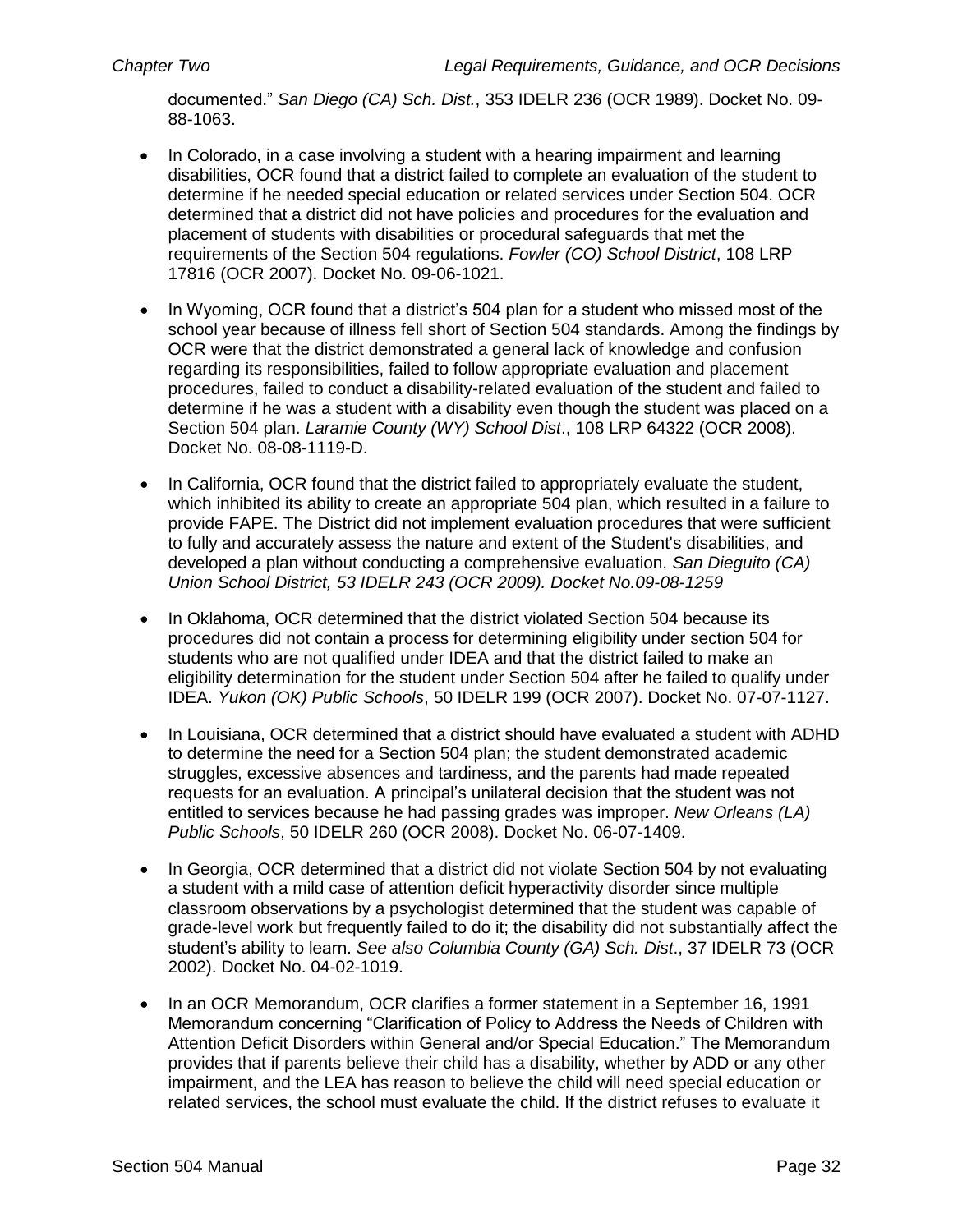must provide parents with notice of their right to challenge the refusal under Section 504. OCR Memorandum 19 IDELR 876 (OCR 1993).

- In Texas, OCR held that a district is obligated to conduct an evaluation of a student, including a medical assessment, if necessary, at no cost to the parents if the district suspects that the student has a disability that would result in Section 504 eligibility. *Letter to Vier*, 20 IDELR 864 (OCR 1993). *Also, Sacramento City (CA) Unified Sch. Dist.*, 23 IDELR 112 (OCR 1995). Docket No. 95812-2271.
- In a Missouri case, where a district took 173 days to complete an evaluation of an emotionally disturbed student, OCR determined "it is implicit that the various steps in the placement process, which includes evaluation, must be completed in a reasonable period of time." Unreasonable delay constitutes discrimination against a student with disabilities because it has the effect of denying him or her them meaningful access to educational services provided to non-disabled students. *Lumberton (MS) Pub. Sch. Dist.*, 18 IDELR 33 (OCR 1991). Docket No. 04-91-1133.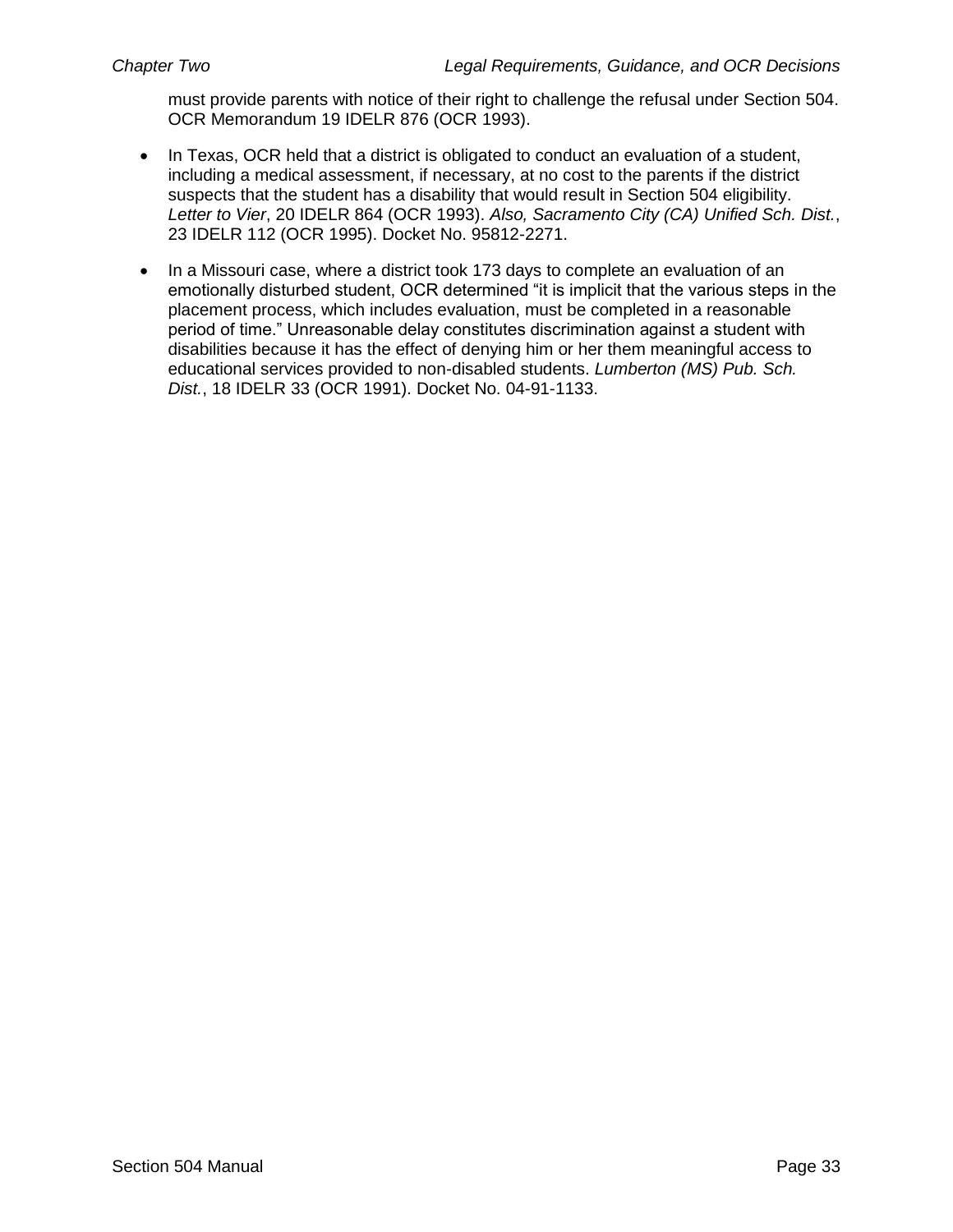The following information regarding evaluations under Section 504 is from *Protecting Students with Disabilities: Frequently Asked Questions About Section 504 and the Education of Children with Disabilities, U.S. Department of Education, Office for Civil Rights, March 17, 2011.* 

## **EVALUATIONS**

### **What is an appropriate evaluation under Section 504?**

Recipient school districts must establish standards and procedures for initial evaluations and periodic re-evaluations of students who need or are believed to need special education and/or related services because of disability. The Section 504 regulatory provision at 34 C.F.R. 104.35(b) requires school districts to individually evaluate a student before classifying the student as having a disability or providing the student with special education.

Tests used for this purpose must be selected and administered so as best to ensure that the test results accurately reflect the student's aptitude or achievement or other factor being measured rather than reflect the student's disability, except where those are the factors being measured. Section 504 also requires that tests and other evaluation materials include those tailored to evaluate the specific areas of educational need and not merely those designed to provide a single intelligence quotient. The tests and other evaluation materials must be validated for the specific purpose for which they are used and appropriately administered by trained personnel. (FAQ 18)

### **How much is enough information to document that a student has a disability?**

At the elementary and secondary education level, the amount of information required is determined by the multi-disciplinary committee gathered to evaluate the student. The committee should include persons knowledgeable about the student, the meaning of the evaluation data, and the placement options. The committee members must determine if they have enough information to make a knowledgeable decision as to whether or not the student has a disability. The Section 504 regulatory provision at 34 C.F.R. 104.35(c) requires that school districts draw from a variety of sources in the evaluation process so that the possibility of error is minimized. The information obtained from all such sources must be documented and all significant factors related to the student's learning process must be considered. These sources and factors may include aptitude and achievement tests, teacher recommendations, physical condition, social and cultural background, and adaptive behavior. In evaluating a student suspected of having a disability, it is unacceptable to rely on presumptions and stereotypes regarding persons with disabilities or classes of such persons. Compliance with the IDEA regarding the group of persons present when an evaluation or placement decision is made is satisfactory under Section 504. (FAQ 19)

## **What process should a school district use to identify students eligible for services under Section 504? Is it the same process as that employed in identifying students eligible for services under the IDEA?**

School districts may use the same process to evaluate the needs of students under Section 504 as they use to evaluate the needs of students under the IDEA. If school districts choose to adopt a separate process for evaluating the needs of students under Section 504, they must follow the requirements for evaluation specified in the Section 504 regulatory provision at 34 C.F.R. 104.35. (FAQ 20)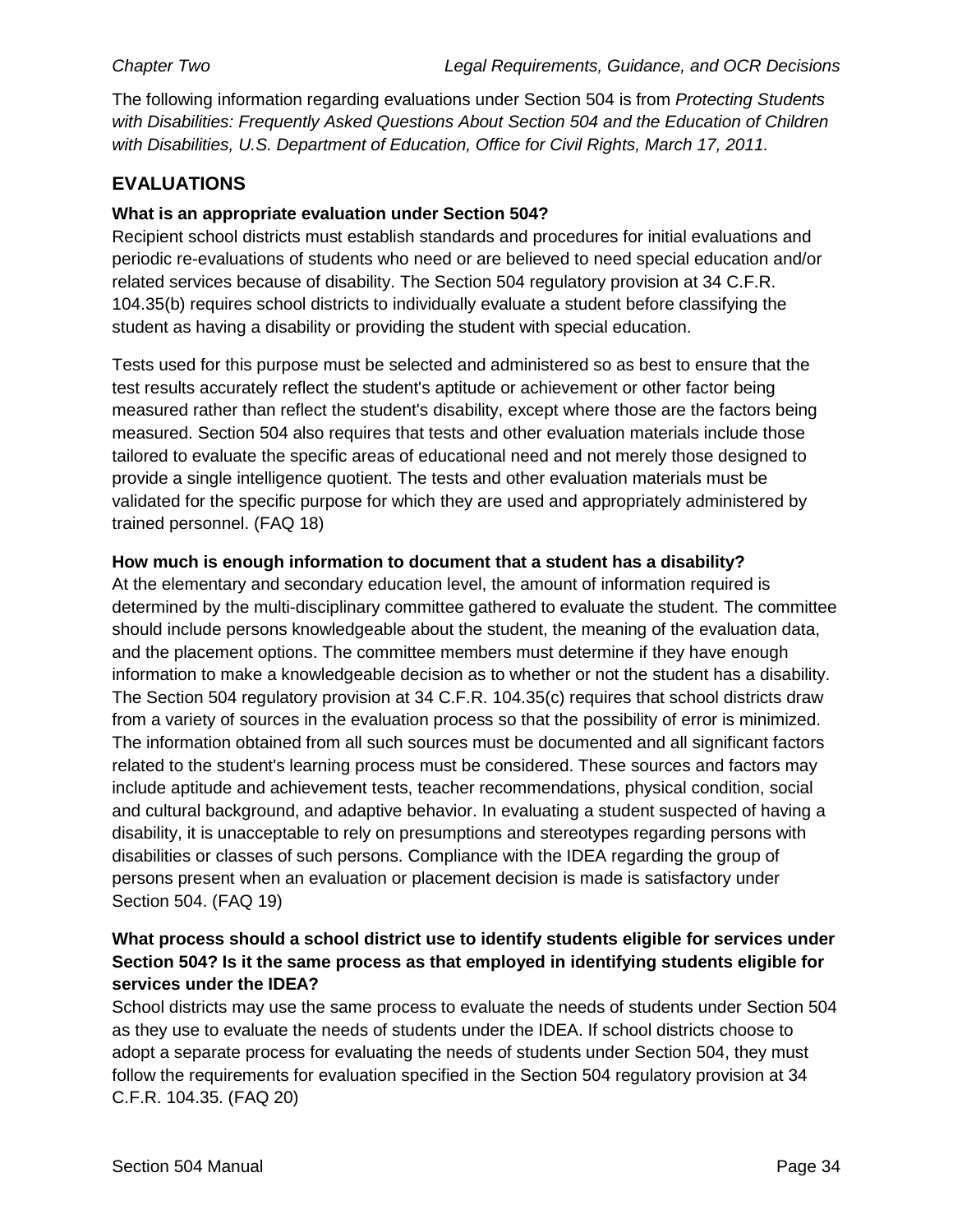## **May school districts consider "mitigating measures" used by a student in determining whether the student has a disability under Section 504?**

No. As of January 1, 2009, school districts, in determining whether a student has a physical or mental impairment that substantially limits that student in a major life activity, must not consider the ameliorating effects of any mitigating measures that student is using. This is a change from prior law. Before January 1, 2009, school districts had to consider a student's use of mitigating measures in determining whether that student had a physical or mental impairment that substantially limited that student in a major life activity. In the Amendments Act (*see* FAQ 1), however, Congress specified that the ameliorative effects of mitigating measures must not be considered in determining if a person is an individual with a disability.

Congress did not define the term "mitigating measures" but rather provided a non-exhaustive list of "mitigating measures." The mitigating measures are as follows: medication; medical supplies, equipment or appliances; low-vision devices (which do not include ordinary eyeglasses or contact lenses); prosthetics (including limbs and devices); hearing aids and cochlear implants or other implantable hearing devices; mobility devices; oxygen therapy equipment and supplies; use of assistive technology; reasonable accommodations or auxiliary aids or services; and learned behavioral or adaptive neurological modifications.

Congress created one exception to the mitigating measures analysis. The ameliorative effects of the mitigating measures of ordinary eyeglasses or contact lenses shall be considered in determining if an impairment substantially limits a major life activity. "Ordinary eyeglasses or contact lenses" are lenses that are intended to fully correct visual acuity or eliminate refractive error, whereas "low-vision devices" (listed above) are devices that magnify, enhance, or otherwise augment a visual image. (FAQ 21)

## **Does OCR endorse a single formula or scale that measures substantial limitation?**

No. The determination of substantial limitation must be made on a case-by-case basis with respect to each individual student. The Section 504 regulatory provision at 34 C.F.R. 104.35(c) requires that a group of knowledgeable persons draw upon information from a variety of sources in making this determination. (FAQ 22)

## **Are there any impairments which automatically mean that a student has a disability under Section 504?**

No. An impairment in and of itself is not a disability. The impairment must substantially limit one or more major life activities in order to be considered a disability under Section 504. (FAQ 23)

## **Can a medical diagnosis suffice as an evaluation for the purpose of providing FAPE?**

No. A physician's medical diagnosis may be considered among other sources in evaluating a student with an impairment or believed to have an impairment which substantially limits a major life activity. Other sources to be considered, along with the medical diagnosis, include aptitude and achievement tests, teacher recommendations, physical condition, social and cultural background, and adaptive behavior. As noted in FAQ 22, the Section 504 regulations require school districts to draw upon a variety of sources in interpreting evaluation data and making placement decisions. (FAQ 24)

## **Does a medical diagnosis of an illness automatically mean a student can receive services under Section 504?**

Section 504 Manual Page 35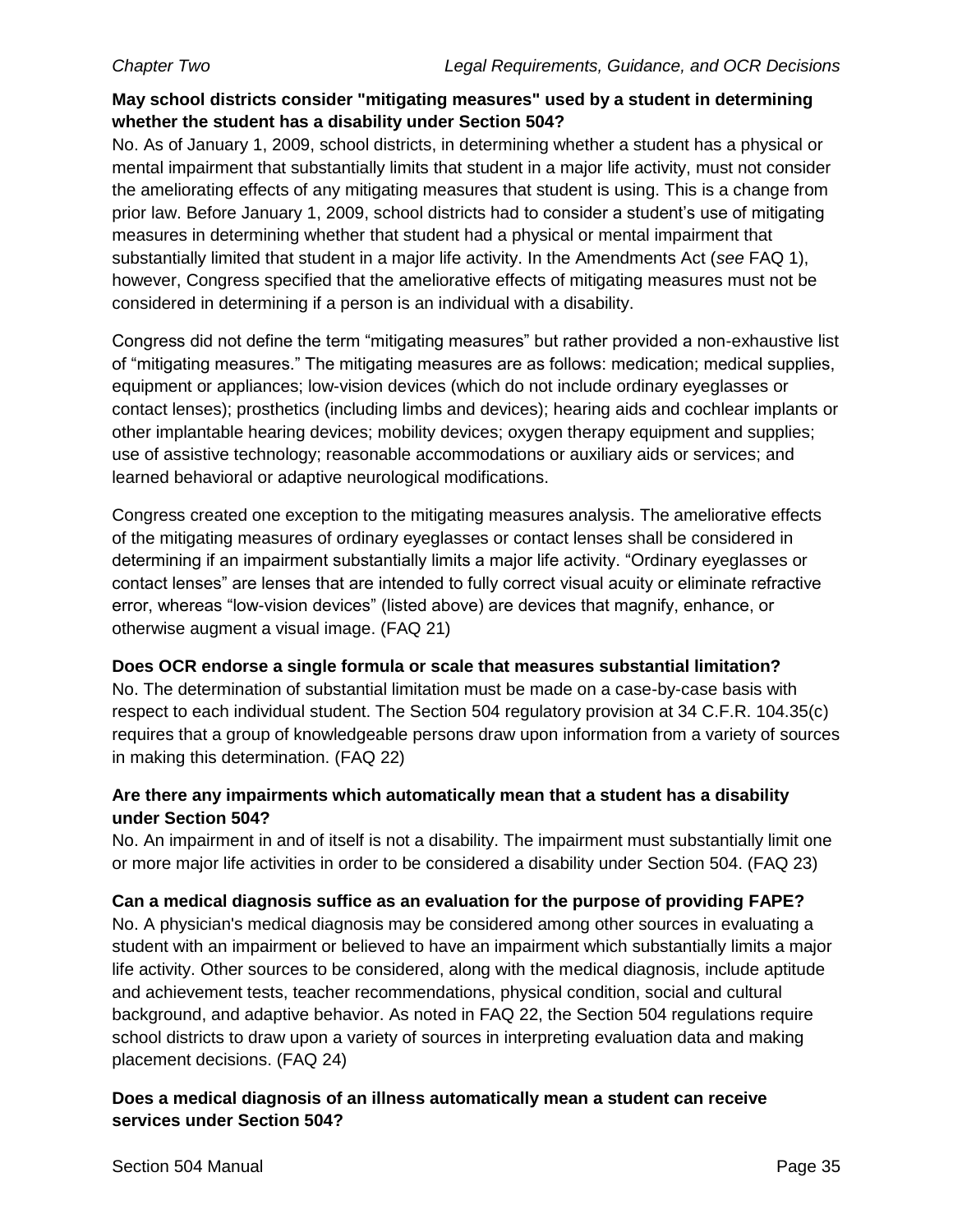No. A medical diagnosis of an illness does not automatically mean a student can receive services under Section 504. The illness must cause a substantial limitation on the student's ability to learn or another major life activity. For example, a student who has a physical or mental impairment would not be considered a student in need of services under Section 504 if the impairment does not in any way limit the student's ability to learn or other major life activity, or only results in some minor limitation in that regard. (FAQ 25)

## **How should a recipient school district handle an outside independent evaluation? Do all data brought to a multi-disciplinary committee need to be considered and given equal weight?**

The results of an outside independent evaluation may be one of many sources to consider. Multi-disciplinary committees must draw from a variety of sources in the evaluation process so that the possibility of error is minimized. All significant factors related to the subject student's learning process must be considered. These sources and factors include aptitude and achievement tests, teacher recommendations, physical condition, social and cultural background, and adaptive behavior, among others. Information from all sources must be documented and considered by knowledgeable committee members. The weight of the information is determined by the committee given the student's individual circumstances. (FAQ 26)

## **What should a recipient school district do if a parent refuses to consent to an initial evaluation under the Individuals with Disabilities Education Act (IDEA), but demands a Section 504 plan for a student without further evaluation?**

A school district must evaluate a student prior to providing services under Section 504. Section 504 requires informed parental permission for initial evaluations. If a parent refuses consent for an initial evaluation and a recipient school district suspects a student has a disability, the IDEA and Section 504 provide that school districts may use due process hearing procedures to seek to override the parents' denial of consent. (FAQ 27)

## **Who in the evaluation process makes the ultimate decision regarding a student's eligibility for services under Section 504?**

The Section 504 regulatory provision at 34 C.F.R. 104.35(c)(3) requires that school districts ensure that the determination that a student is eligible for special education and/or related aids and services be made by a group of persons, including persons knowledgeable about the meaning of the evaluation data and knowledgeable about the placement options. If a parent disagrees with the determination, he or she may request a due process hearing. (FAQ 28)

## **Once a student is identified as eligible for services under Section 504, is there an annual or triennial review requirement? If so, what is the appropriate process to be used? Or is it appropriate to keep the same Section 504 plan in place indefinitely after a student has been identified?**

Periodic re-evaluation is required. This may be conducted in accordance with the IDEA regulations, which require re-evaluation at three-year intervals (unless the parent and public agency agree that re-evaluation is unnecessary) or more frequently if conditions warrant, or if the child's parent or teacher requests a re-evaluation, but not more than once a year (unless the parent and public agency agree otherwise). (FAQ 29)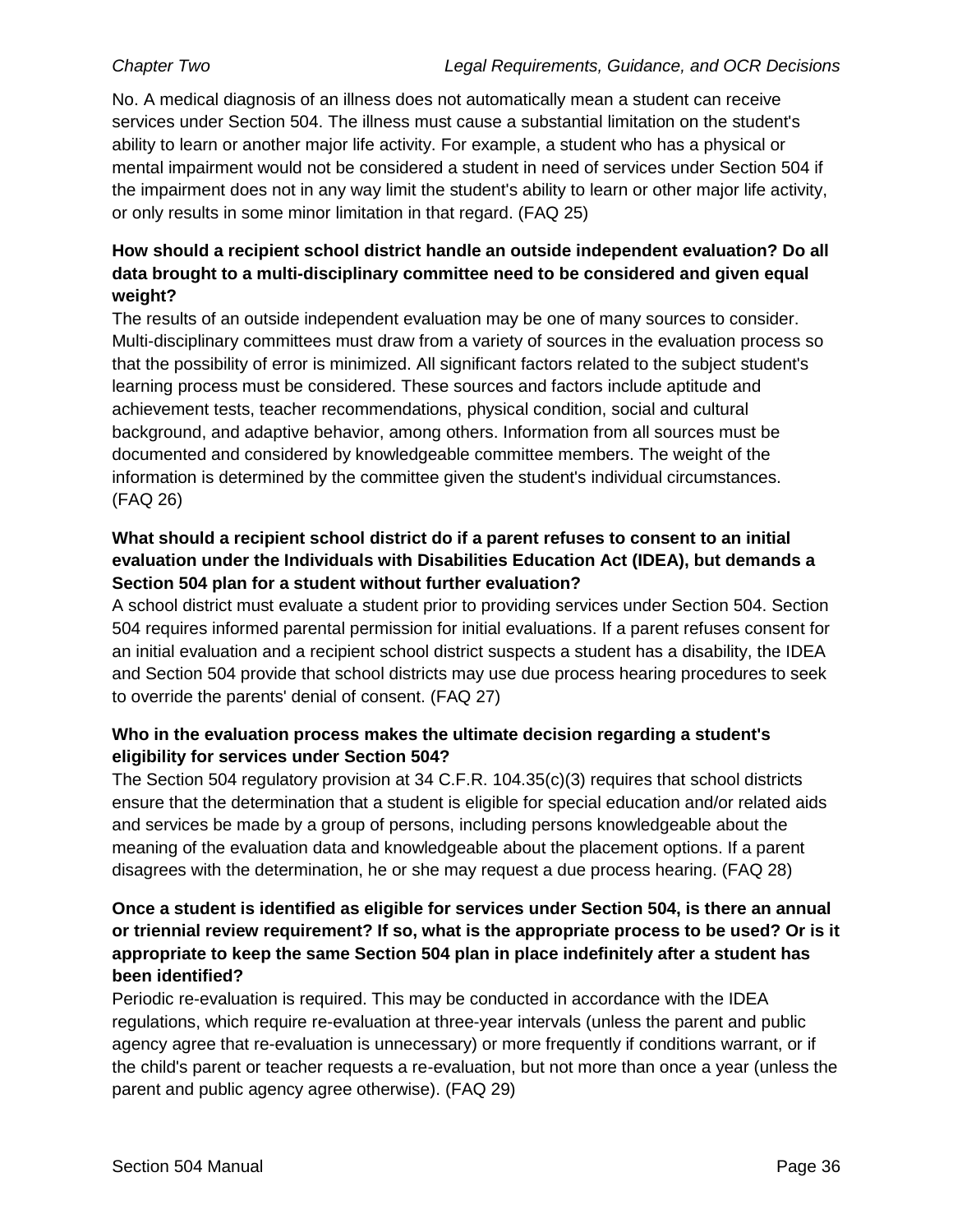## **Is a Section 504 re-evaluation similar to an IDEA re-evaluation? How often should it be done?**

Yes. Section 504 specifies that re-evaluations in accordance with the IDEA is one means of compliance with Section 504. The Section 504 regulations require that re-evaluations be conducted periodically. Section 504 also requires a school district to conduct a re-evaluation prior to a significant change of placement. OCR considers an exclusion from the educational program of more than 10 school days a significant change of placement. OCR would also consider transferring a student from one type of program to another or terminating or significantly reducing a related service a significant change in placement. (FAQ 30)

## **What is reasonable justification for referring a student for evaluation for services under Section 504?**

School districts may always use regular education intervention strategies to assist students with difficulties in school. Section 504 requires recipient school districts to refer a student for an evaluation for possible special education or related aids and services or modification to regular education if the student, because of disability, needs or is believed to need such services. (FAQ 31)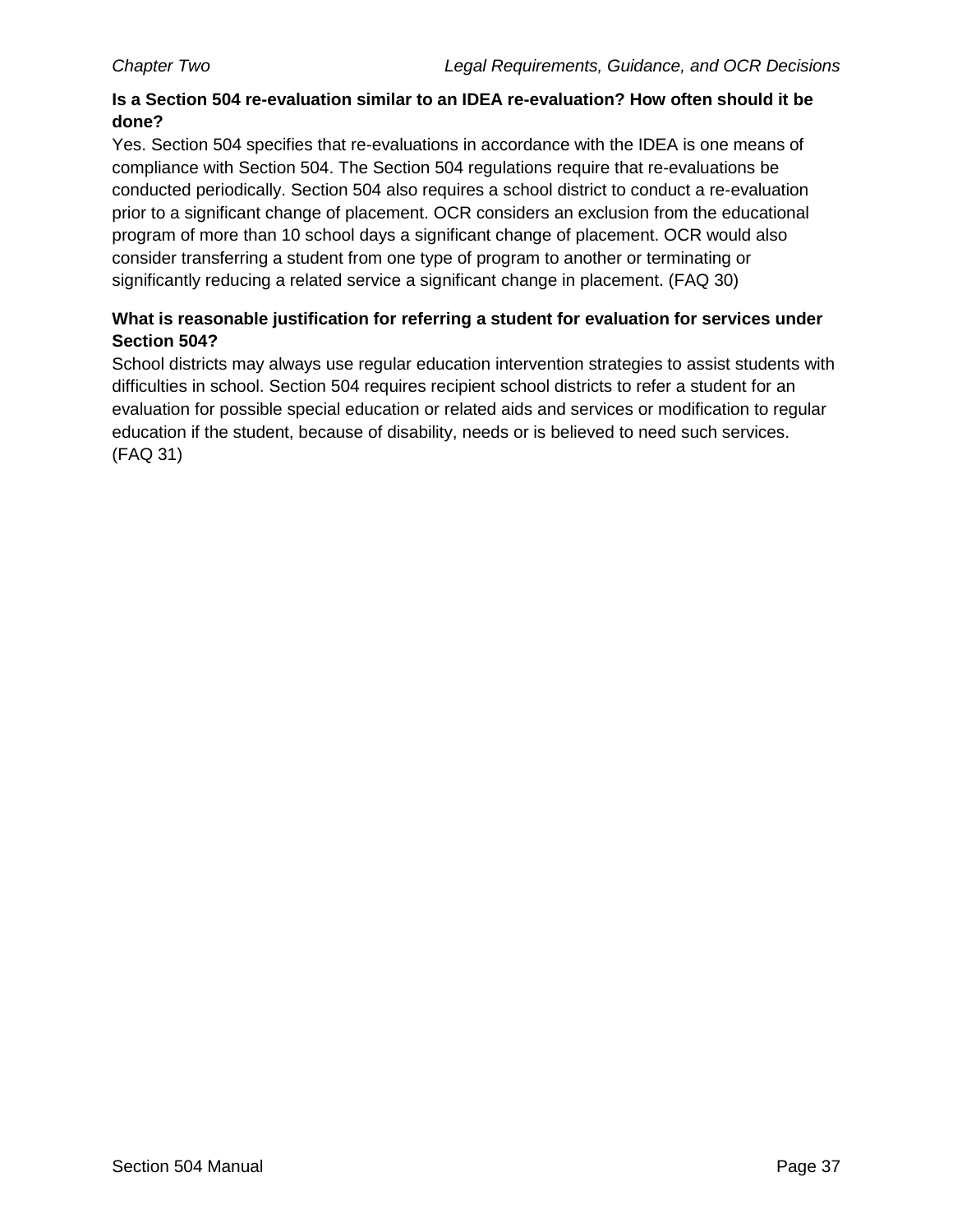# **DRAW ON A VARIETY OF SOURCES IN MAKING PLACEMENT DECISIONS**

## **Federal Regulation**

Section 104.35 Evaluation and placement

c) *Placement procedures.* In interpreting evaluation data and in making placement decisions, a recipient shall (1) draw upon information from a variety of sources, including aptitude and achievement tests, teacher recommendations, physical condition, social or cultural background, and adaptive behavior, (2) establish procedures to ensure that information obtained from all such sources is documented and carefully considered, (3) ensure that the placement decision is made by a group of persons, including persons knowledgeable about the child, the meaning of the evaluation data, and the placement options, and (4) ensure that the placement decision is made in conformity with Section 104.34.

## **OCR Technical Assistance**

 **Conditioning placement of a student with a disability in an advanced class or program on the forfeiture of needed special education or related aids and services is inconsistent with Section 504.** 

## **OCR Decision Guidance**

- **In establishing a student's educational plan, the basis for decisions should be well documented and include the names of the group of persons knowledgeable about the child, the meaning of the evaluation data, and the placement options.**
- **Revising a Section 504 Plan for a student with ADHD and OCD so that accommodations would not apply to honors classes is not consistent with Section 504 as FAPE is based on the student's educational need as determined through specific procedures in accordance with 34 C.F.R. Section 104.35.**
- **In moving a student from elementary to middle school consider that some aspects of a student's Section 504 Plan will not be appropriate given that there will be multiple subject-specific teachers in middle school instead of a primary teacher.**

#### **OCR Technical Assistance Resource**

• "If a qualified student with a disability requires related aids and services to participate in a regular education class or program, then a school cannot deny that student the needed related aids and services in an accelerated class or program." *Dear Colleague Letter: Access by Students with Disabilities to Accelerated Programs, Office of the Secretary, United States Department of Education, December 26, 2007.*

#### *OCR Decisions*

- In Pennsylvania, OCR determined that a district failed to develop an educational plan for a gifted student with Attention Deficit Hyperactivity Disorder (ADHD) with a group of persons knowledgeable about the student, which would have included the student's regular education teachers.
- While the district claims that the teachers were involved, there was no documentation to support the district's claim. The parents wanted the student's education to be conducted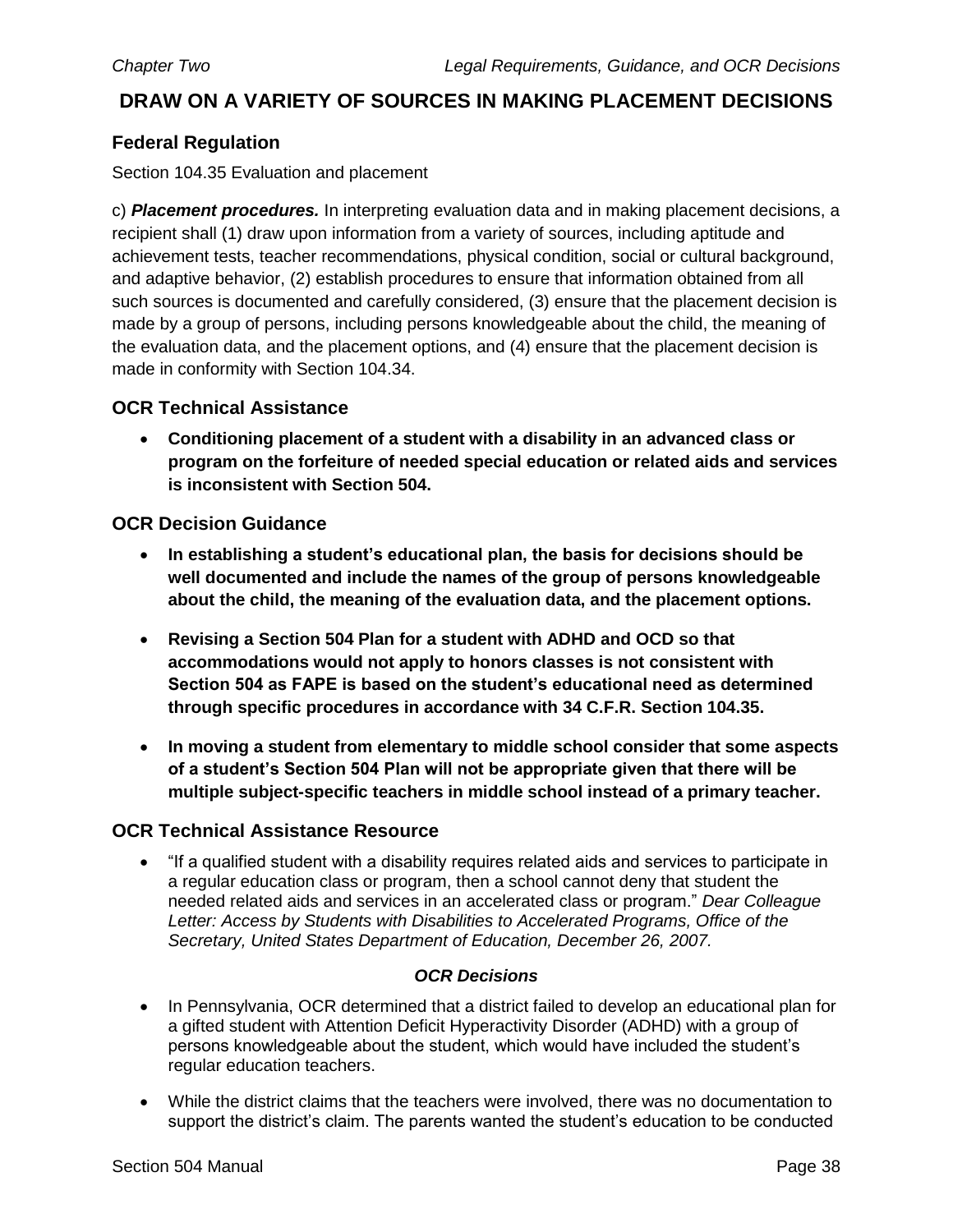in the regular classroom with modifications rather than removing the student for special education. *Girard (PA) Sch. Dist*. 18 IDELR 1048 (OCR 1992). Docket No. 03-91-1170.

- In Tennessee, in a case involving a student with attention deficit hyperactivity disorder (ADHD) and obsessive compulsive disorder (OCD), OCR concluded that a district's decision to revise the student's Section 504 Plan so that accommodations (extra time on class work, homework and routine classroom tests) did not apply to honors classes, is generally inconsistent with Section 504.
- Conditioning enrollment in an advanced class or program on the forfeiture of needed special education or related aids and services is inconsistent with the principle of individualized determinations, which is a key procedural aspect of Section 504. As noted above, under Section 504, the provision of FAPE is based on the student's individualized education needs as determined through an evaluation and placement process in accordance with Section 504. *Wilson County (TN) School District*, 50 IDELR 230 (OCR 2008). Docket No. 04-07-1251.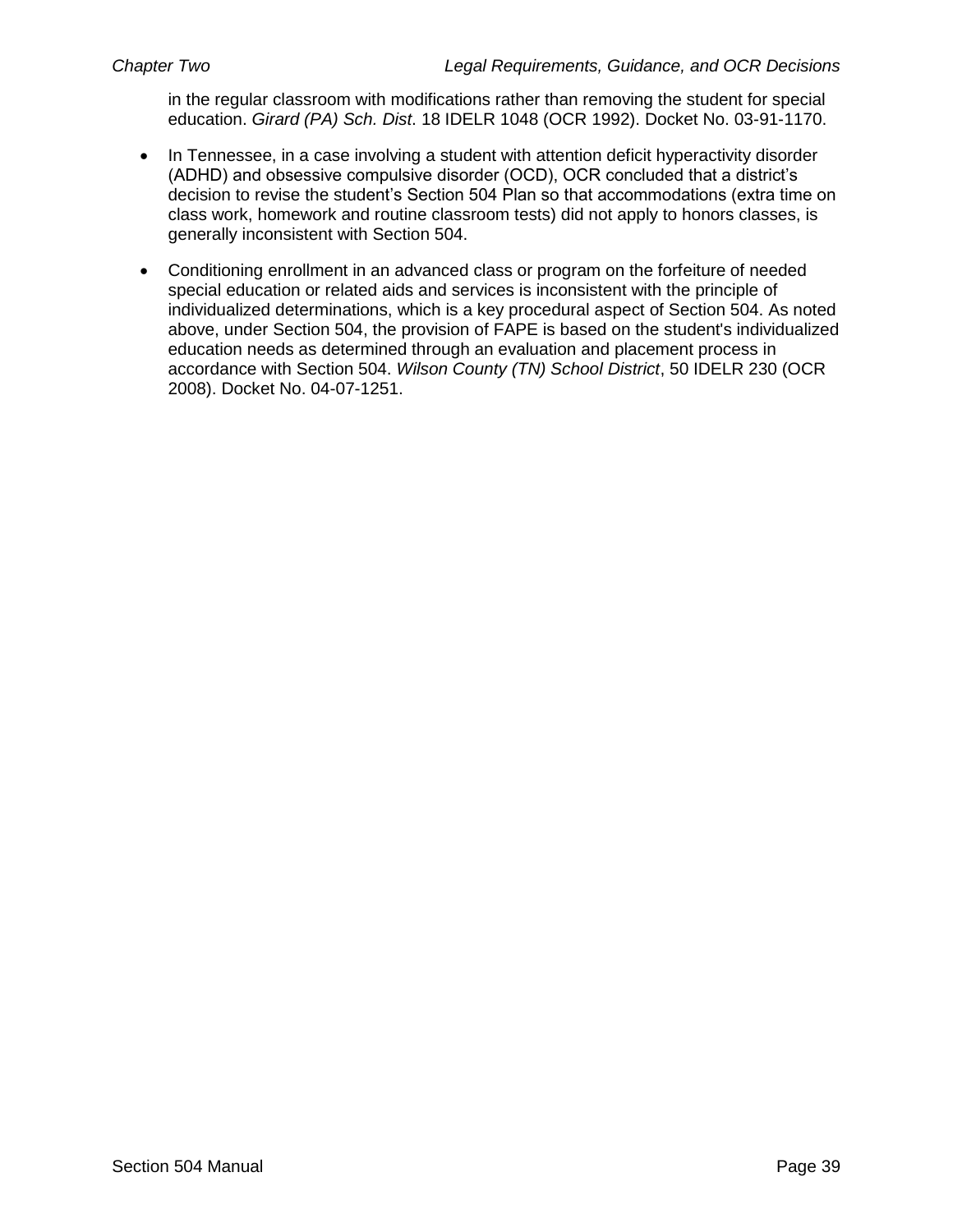# **CONDUCT A REEVALUATION PRIOR TO A SIGNIFICANT CHANGE IN PLACEMENT AND ESTABLISH PROCEDURES FOR PERIODIC REEVALUATION**

## **Federal Regulation**

Section 104.35 Evaluation and placement

(a) *Pre-placement evaluation*. A recipient that operates a public elementary or secondary education program or activity shall conduct an evaluation in accordance with the requirements of paragraph (b) of this section of any person who, because of handicap, needs or is believed to need special education or related services before taking any action with respect to the initial placement of the person in regular or special education and any subsequent significant change in placement.

d) *Reevaluation*. A recipient to which this section applies shall establish procedures, in accordance with paragraph (b) of this section, for periodic reevaluation of students who have been provided special education and related services. A reevaluation procedure consistent with the Education for the Handicapped Act is one means of meeting this requirement.

## **OCR Technical Assistance**

 **Student must be reevaluated prior to a significant change in placement which includes exclusion from the educational program of more than 10 school days, transfer to another program or termination or significantly reducing a related service.** 

#### **OCR Decision Guidance**

- **Reevaluations are considered just as important as the pre-placement evaluation in the overall scheme of the evaluation process. The student's special education needs may change frequently throughout the course of his or her educational career and the reevaluation requirement exists to assess evolving needs.**
- **Students must be reevaluated prior to a change in placement which include an exclusion from the educational program of more than 10 school days, transferring a student from one type of program to another or terminating or significantly reducing a related service to be significant changes in placement.**
- **Change often triggers reevaluations (e.g. information about the possibility of a suspected disability, significant behavior problems, depression, transfer to a new school, dramatic change in grades).**
- **A reevaluation procedure that is consistent with the requirements of the IDEA (every three years) is one way of meeting the requirement for a reevaluation under Section 504; it is not clear whether and to what extent less frequent reevaluations are permitted under Section 504.**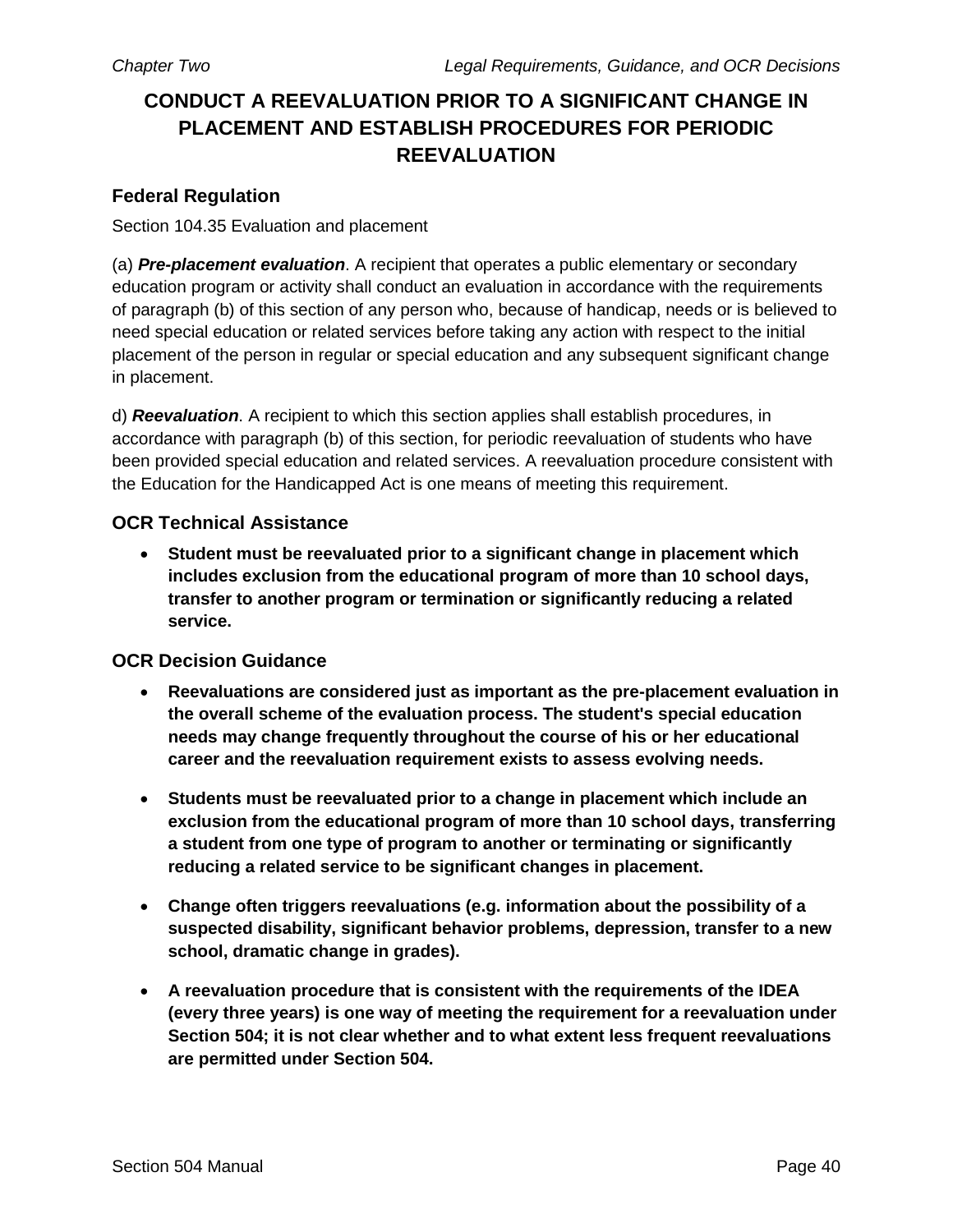- **While it is not prohibited to use an IEP from a former district attended by a student, it must be determined if the IEP is appropriate in the new district and a reevaluation conducted if necessary.**
- **Whether or not a pattern of exclusions constitutes a significant change in placement requiring a reevaluation, must be made on a case-by-case basis.**

## **OCR Technical Assistance Resource**

 OCR guidance provides that students must be reevaluated prior to a significant change in placement. OCR considers an exclusion from the educational program of more than 10 school days, transferring a student from one type of program to another or terminating or significantly reducing a related service to be significant changes in placement. *Protecting Students With Disabilities - Frequently Asked Questions About Section 504 and the Education of Children With Disabilities, Office for Civil Rights, U.S. Department of Education, March 27, 2009, Question 30.* 

#### *OCR Decisions*

- In California, OCR concluded that a district failed to comply with Section 504 when it failed to reevaluate a student suspended seventeen times. The suspensions created a pattern of exclusion and caused a significant change in the student's placement for which a reevaluation should have been conducted. Reliance on a two-year-old functional analysis assessment and observation of this student with emotional disturbance, dysthymia and post-traumatic stress disorders, were not sufficient to meet the requirements of Section 504 Section (a) 104.35, which requires a district to conduct an evaluation of a student with a disability before the district determines the student's initial placement and before any subsequent significant changes in placement. *West Contra Costa (CA) Unified Sch. Dist*., 42 IDELR 121 (OCR 2004). Docket No. 09-04-1041.
- In California, OCR determined that a district was in violation of Section 504 for failing to initiate the reevaluation process or reconvene a Section 504 meeting to determine if a student's Section 504 Plan should be adjusted because the student faced significant problems at school related to depression. *San Bernardino City (CA) Unified School District*, 108 LRP 53202 (OCR 2008). Docket No. 09-07-1378.
- In Florida, in a case of a student with schizophrenia and Tourette's disorder who was placed in a separate facility for severely emotionally disturbed children, OCR held while Section 504 does not prohibit the use of an IEP from a former district attended by the student, it must be determined if the IEP is appropriate in the current district and conduct a reevaluation if necessary. *Flagler County (FL) Sch. Dist*. 34 IDELR 182 (OCR 2000). Docket No. 04-00-1246.
- In Tennessee, OCR determined that a district's in-school suspension program (ISS) was comparable in nature and quality to the educational services regularly provided to special education students. Therefore, the ISS program did not create a pattern of exclusions that resulted in a "significant change in placement," triggering a reevaluation. OCR reiterated its policy that each situation must be made on a case-by-case basis. *Chester County (TN) Sch. Dist.*, 17 IDELR 301 (OCR 1990). Docket No. 04-90-1240.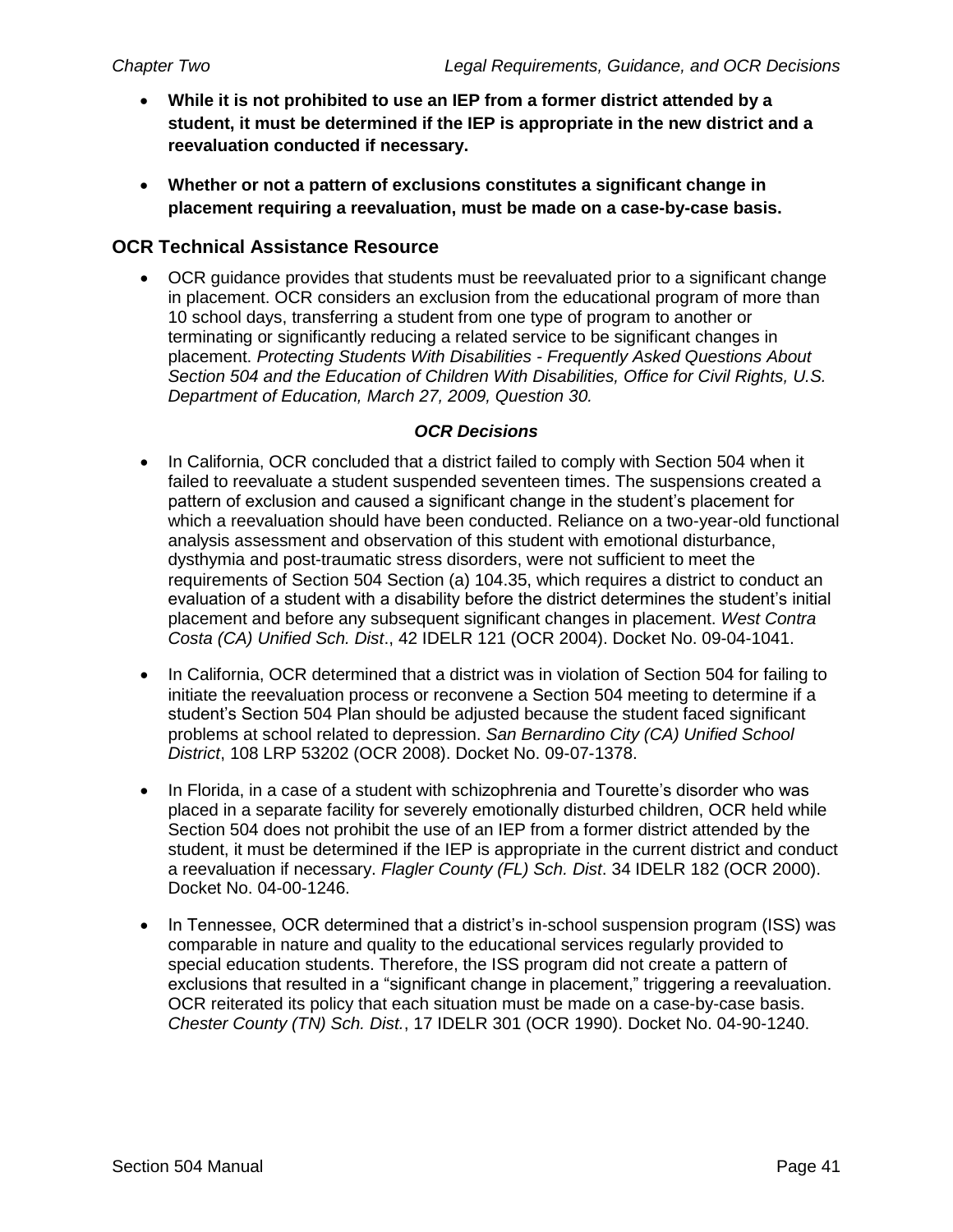## **PARENTAL CONSENT FOR EVALUATIONS AND REEVALUATIONS**

#### **OCR Technical Assistance**

 **A district must obtain informed parental consent before conducting a child's initial evaluation.** 

#### **OCR Decision Guidance**

 **Affirmative parental consent is not required for reevaluations of students on Section 504 Plans.** 

#### **OCR Technical Assistance Resource**

 **OCR guidance provides that informed parental consent for initial evaluations is required.** *Protecting Students With Disabilities - Frequently Asked Questions About Section 504 and the Education of Children With Disabilities, Office for Civil Rights, U.S. Department of Education, March 17, 2011, Question 27.* 

#### *OCR Decisions*

• In Texas, OCR's policy clarification states that parental consent should be obtained prior to conducting a student's initial evaluation and placement. "Parental discretion in matters involving student assessment/evaluation is an inherent part of the regulation and parental consent is an appropriate and necessary policy component in the initial evaluation phase." Parental consent, however, is not required for subsequent evaluations. *Letter to Durheim*, 27 IDELR 380 (OCR 1997).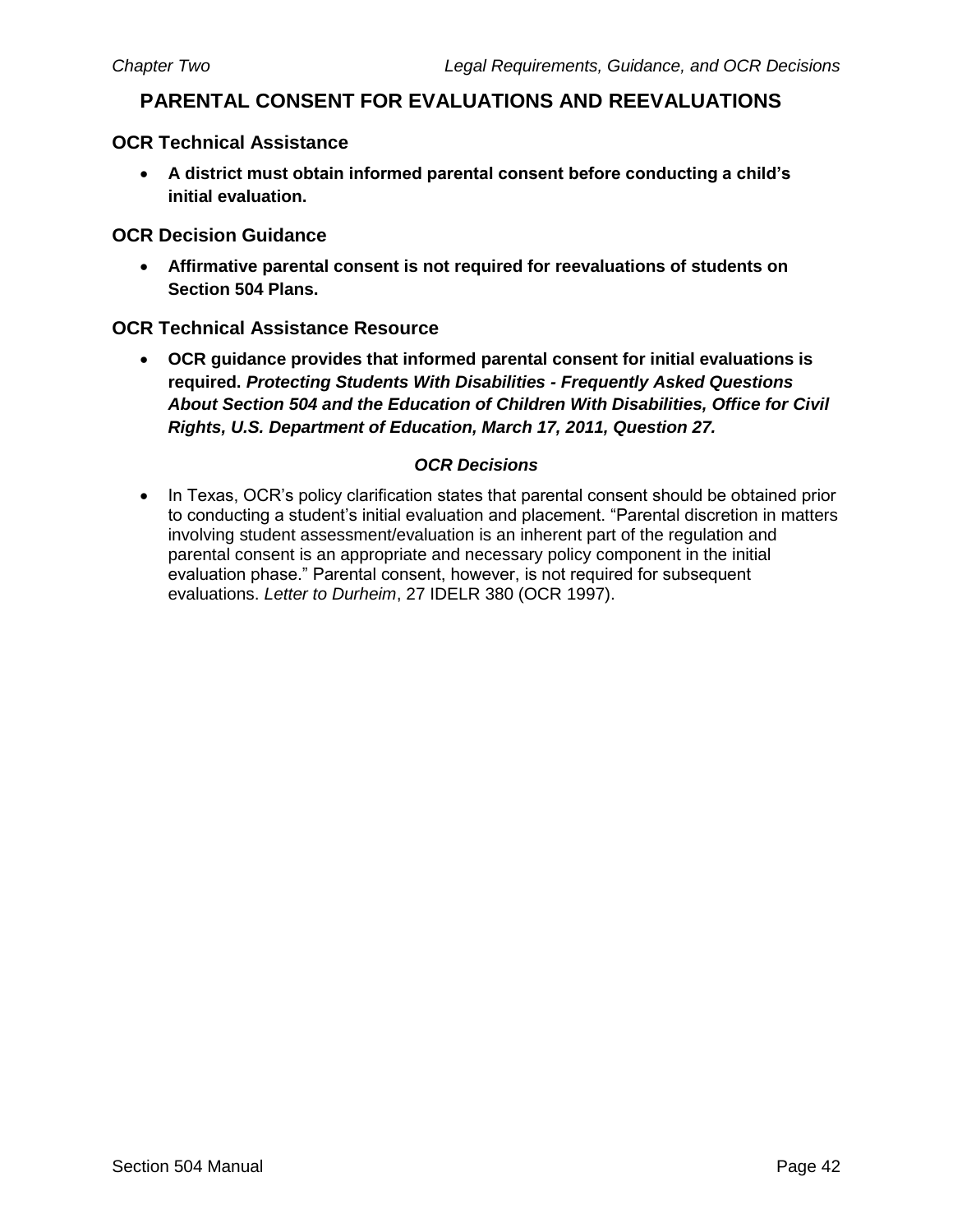# **ESTABLISH AND IMPLEMENT PROCEDURAL SAFEGUARDS**

## **Federal Regulation**

Section 104.36 Procedural safeguards. A recipient that operates a public elementary or secondary education program or activity shall establish and implement, with respect to actions regarding the identification, evaluation, or educational placement of persons who, because of handicap, need or are believed to need special instruction or related services, a system of procedural safeguards that includes notice, an opportunity for the parents or guardian of the person to examine relevant records, an impartial hearing with opportunity for participation by the person's parents or guardian and representation by counsel, and a review procedure. Compliance with the procedural safeguards of section 615 of the Education of the Handicapped Act is one means of meeting this requirement.

## **OCR Decision Guidance**

- **Distribute procedural safeguards that provide notice, an opportunity for parents/guardians to examine records, an impartial hearing with opportunity for participation by parents/guardians and representation by counsel and a review procedure.**
- **Do not ask parents if they understand their rights without providing written procedural safeguards; that is not appropriate.**
- **Provide parents/guardians with a copy of procedural safeguards.**
- **Save documents and information that pertain to a student's eligibility for services (e.g. committee meeting minutes, interview notes) as parents have a right to review records under Section 504.**
- **Establish a "review procedure" for appeal of impartial due process hearing decisions in accordance with Section 504.**
- **Establish grievance procedures that provide an impartial hearing process (e.g. not using district employees, employees that are contractors who provide special education services or school board members in proceedings conducted to resolve disputes between children with disabilities and officials of their school system).**
- **Use procedural safeguards required under IDEA as one way of complying with Section 504's procedural safeguard requirement; note that Section 504 is much less elaborate.**
- **Recognize that an evaluation is not required whenever it is requested if the district does not suspect a child has a disability; however, parents have a right to challenge the decision of the district not to evaluate their child.**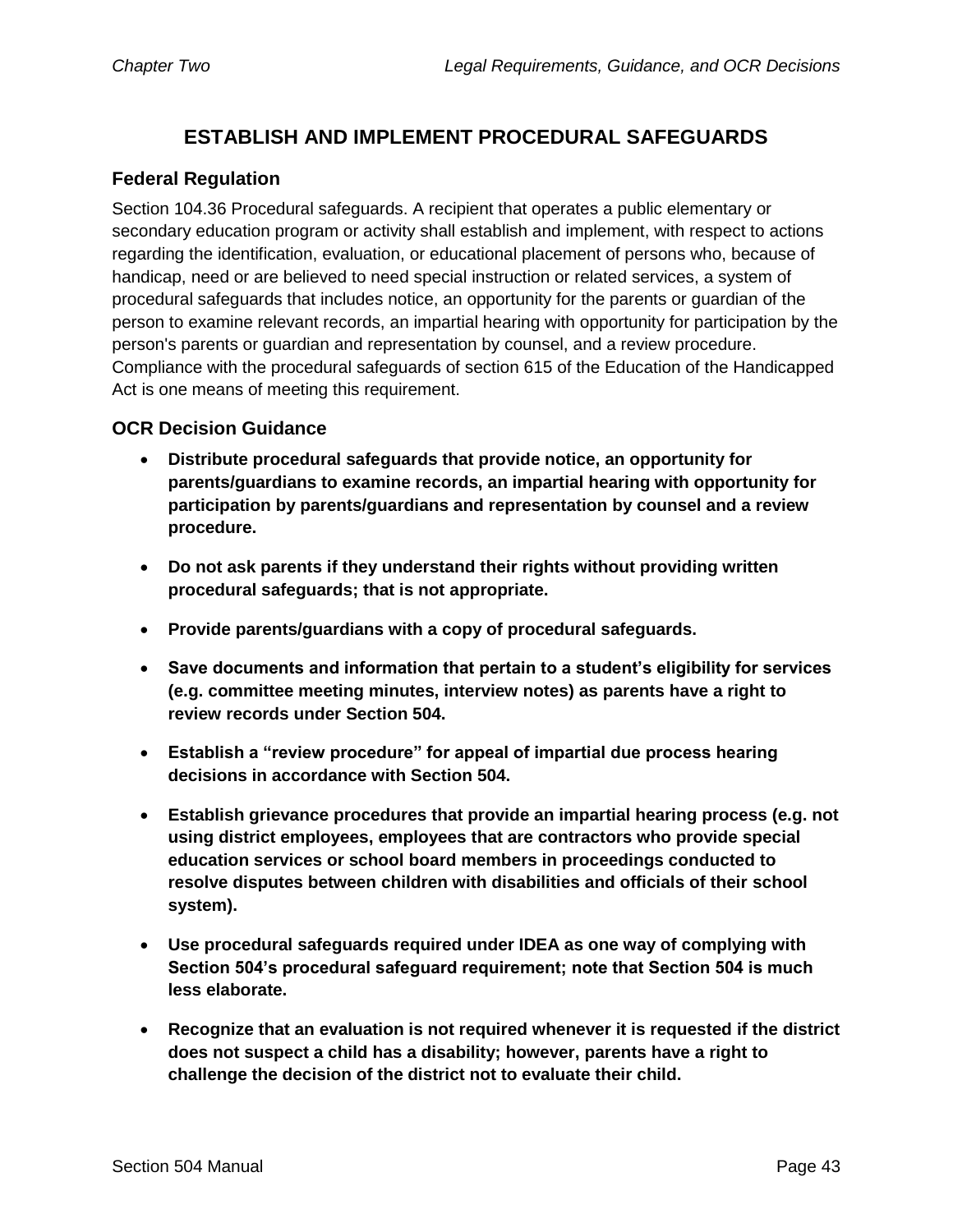- **Comply with Section 504 procedural safeguards when conducting informal screenings and interventions (e.g. by a "site consultation team") that are used to possibly identify students with a disability.**
- **Provide procedural safeguards that explain the action the district proposes to take or not take and the reasons in sufficient detail so that parents can meaningfully evaluate the proposed action or inaction.**

## *OCR Decisions*

- In West Virginia, OCR determined in the absence of written procedural safeguards, notice was not provided when a principal asked a parent if she understood her rights. *Marion County (WV) Schs*., 45 IDELR 289 (OCR 2005). Docket No. 03-05-1110.
- In New York, OCR found it is not enough for a district to maintain procedural safeguards in accordance with Section 504. It also requires that the district actually distribute the information to parents regarding these rights. *Schenectady (NY) City Sch. Dist*., 50 IDELR 110 (OCR 2007). Docket No. 02-07-1237.
- In New York, OCR determined that a district violated Section 504 when it destroyed documents and information from the investigation of a Section 504 complaint including committee meeting minutes and interview notes regarding a student's eligibility for services under Section 504. Parents had requested these documents pursuant to 34 C.F.R. 104.35 which permits parents to examine records. *Frederick County (MD) Public Schools*, 46 IDELR 230 (OCR 2006). Docket No. 03-06-1153.
- In Florida, where a district's internal grievance procedures permitted the board of education to determine if a Section 504 violation had occurred, OCR determined that the district did not have an impartial hearing process in accordance with Section 504 and, therefore, did not offer sufficient protections to parents. *Leon County (FL) Sch. Dist*., 50 IDELR 172 (OCR 2007). Docket No. 04-07-1346.
- In Indiana, challenging the impartiality of a hearing officer, OCR found that the parents failed to provide evidence sufficient to support their challenge but nonetheless defined an impartial hearing officer by applying judicially recognized principles of fairness. OCR states that school districts may not use their own employees as hearing officers or employees that are contractors for providing special education services, and that school board members may not serve in proceedings conducted to resolve disputes between children with disabilities and officials of their school system. *Griffith (IN) Public Schools*, 40 IDELR 105 (OCR 2003). Docket No. 05 03-1156.

#### *Procedural Safeguards and Evaluations*

- In a Missouri case, where parents filed a complaint alleging a district failed to evaluate their son to determine proper placement, OCR determined that the district violated Section 504 by failing to provide parents with adequate notice of their procedural safeguards when the district decided not to evaluate their son for attention deficit disorder. *Camdenton (MO) R-Ill Sch. Dist*. 20 IDELR 197 (OCR 1993). Docket No. 07- 93-1031.
- In a Hawaii class action suit, the U.S. Court of Appeals rejected the parents' contention that the district must perform an evaluation whenever one is requested but noted that parents may challenge the decision not to evaluate their child. It also held that the state department of education was required to provide procedural safeguards as well as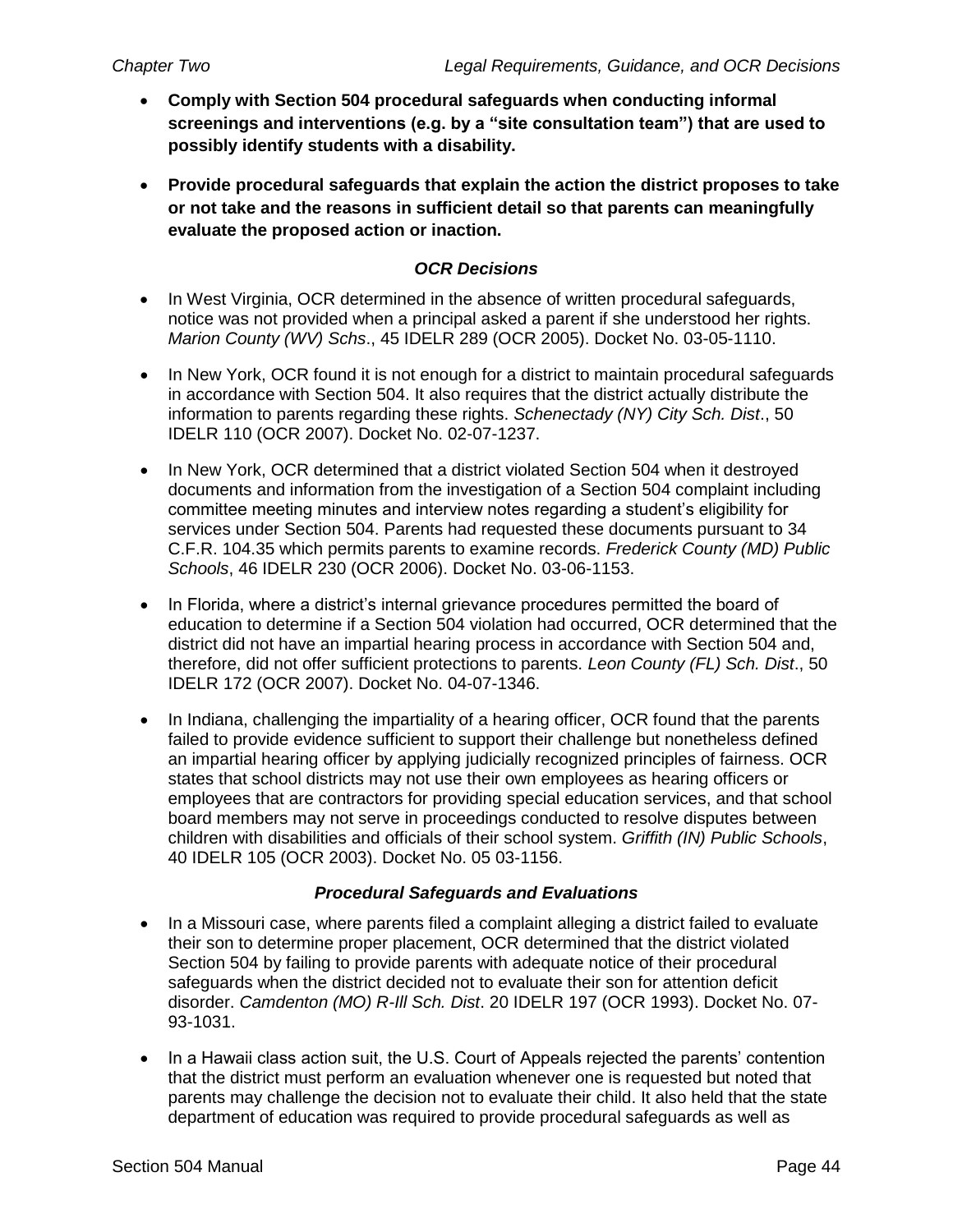notice of the type of evaluation; the procedure for deciding which type of evaluation that would be conducted effectively gave the agency the ability to decide when parents would receive the notice. *Pasatiempo v. Aizawa*, 25 IDELR 64 (9th Cir. 1996). Docket No. 94- 17092. 103 F. 3d 796 U.S. Court of Appeals.

- In California, OCR determined that informal screenings and interventions by a "site" consultation team" that are used to possibly identify students with a disability must comply with the Section 504 procedural safeguards. While Section 504 does not prohibit a district from utilizing a pre-screening process for purposes of identifying students who may be in need of special education or related services, such a process constitutes an evaluation process. Since the pre-screening process is an evaluation system, parents must be provided with full procedural safeguards. *San Diego (CA) Sch. Dist.*, 353 IDELR 236 (OCR 1989). Docket No. 09-88-1063.
- In Wisconsin, OCR noted in a case of termination of homebound services absent a proper assessment and proper notice to parents, while Section 504 104.36 does not specify the level of detail of notice that recipients must provide to parents with respect to the evaluation process. Nonetheless, OCR ruled that the notice must be of sufficient detail to allow parents to decide in a meaningful way whether to consent to the evaluation or to request a due process hearing to challenge the proposed evaluation. *Middleton-Cross Plains (WI) Area Sch. Dist.*, 16 IDELR 763 (OCR 1990). Docket No. 05- 90-1003.
- In Texas, OCR determined that while a district is not obligated to conduct an evaluation if it does not suspect that the student has a disability that would result in Section 504 eligibility, it is obligated to inform the parents of their due process rights to challenge the decision not to evaluate. *Letter to Vier*, 20 IDELR 864 (OCR 1993).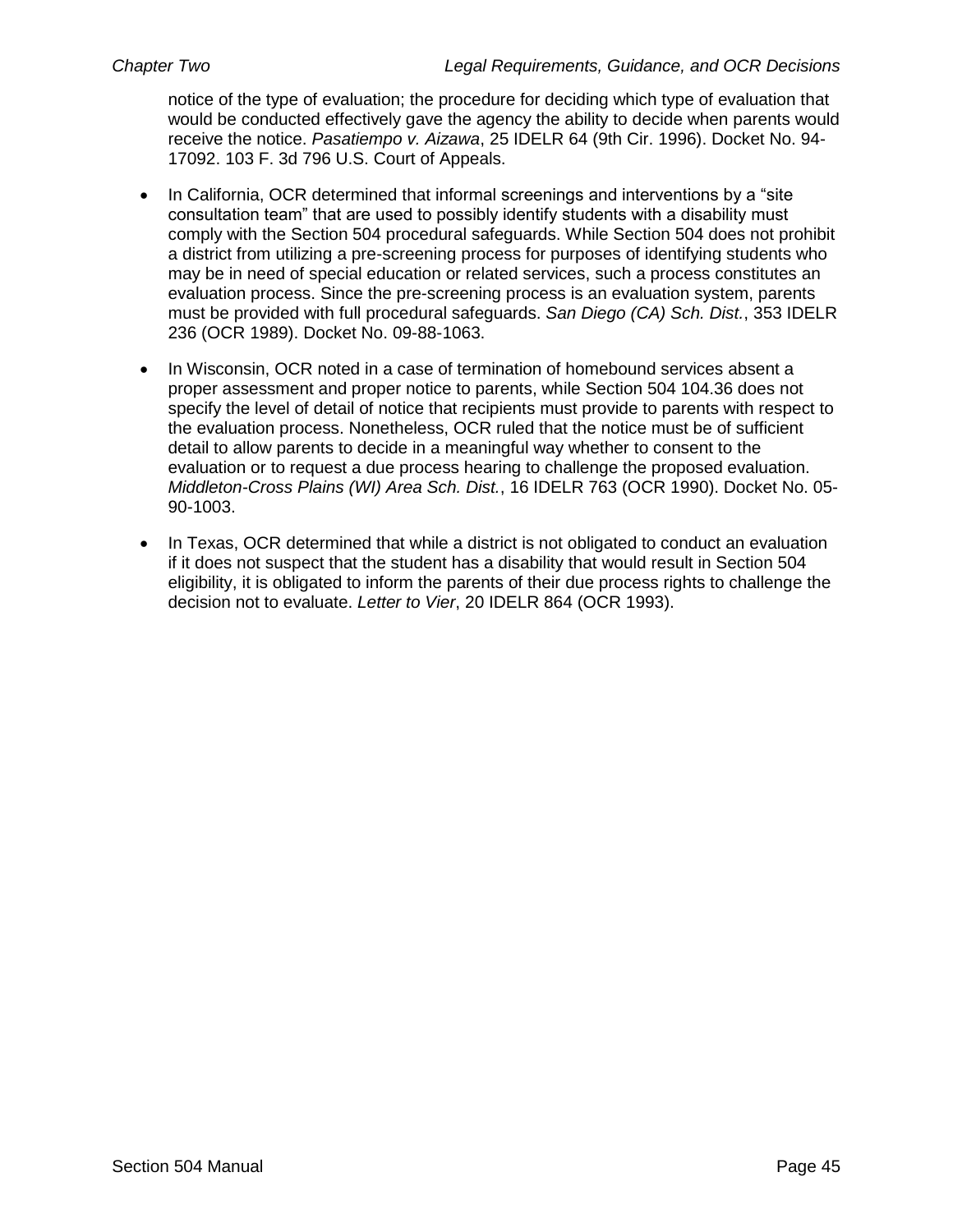# **AFFORD EQUAL OPPORTUNITY FOR PARTICIPATION IN NONACADEMIC AND EXTRACURRICULAR SERVICES AND ACTIVITIES**

## **Federal Regulation**

#### Section 104.37 Nonacademic services

(a) *General*. (1) A recipient to which this subpart applies shall provide nonacademic and extracurricular services and activities in such manner as is necessary to afford handicapped students an equal opportunity for participation in such services and activities. (2) Nonacademic and extracurricular services and activities may include counseling services, physical recreational athletics, transportation, health services, recreational activities, special interest groups or clubs sponsored by the recipients, referrals to agencies which provide assistance to handicapped persons, and employment of students, including both employment by the recipient and assistance in making available outside employment.

(b) *Counseling services*. A recipient to which this subpart applies that provides personal, academic, or vocational counseling, guidance, or placement services to its students shall provide these services without discrimination on the basis of handicap. The recipient shall ensure that qualified handicapped students are not counseled toward more restrictive career objectives than are nonhandicapped students with similar interests and abilities.

(c) *Physical education and athletics*. (1) In providing physical education courses and athletics and similar aid, benefits, or services to any of its students, a recipient to which this subpart applies may not discriminate on the basis of handicap. A recipient that offers physical education courses or that operates or sponsors interscholastic, club, or intramural athletics shall provide to qualified handicapped students an equal opportunity for participation. (2) A recipient may offer to handicapped students physical education and athletic activities that are separate or different from those offered to nonhandicapped students only if separation or differentiation is consistent with the requirements of 104.34 and only if no qualified handicapped student is denied the opportunity to compete for teams or to participate in courses that are not separate or different.

## **OCR Decision Guidance**

- **Participation in extracurricular activities and nonacademic services is an issue of accessibility and equal opportunity. "Equal opportunity" is not always the same as "equal treatment." A district's obligations under "equal opportunity" must be made on an individual, case-by-case basis.**
- **Provide any accommodations or services that may be needed in extracurricular activities as designated in the Section 504 Plan.**
- **Providing written policies regarding participation of students with disabilities in extracurricular activities is not required; however, it may be prudent to have them.**
- **Providing a separate program for students with disabilities who are unable, with accommodations, to participate in an extracurricular activity is not required under Section 504.**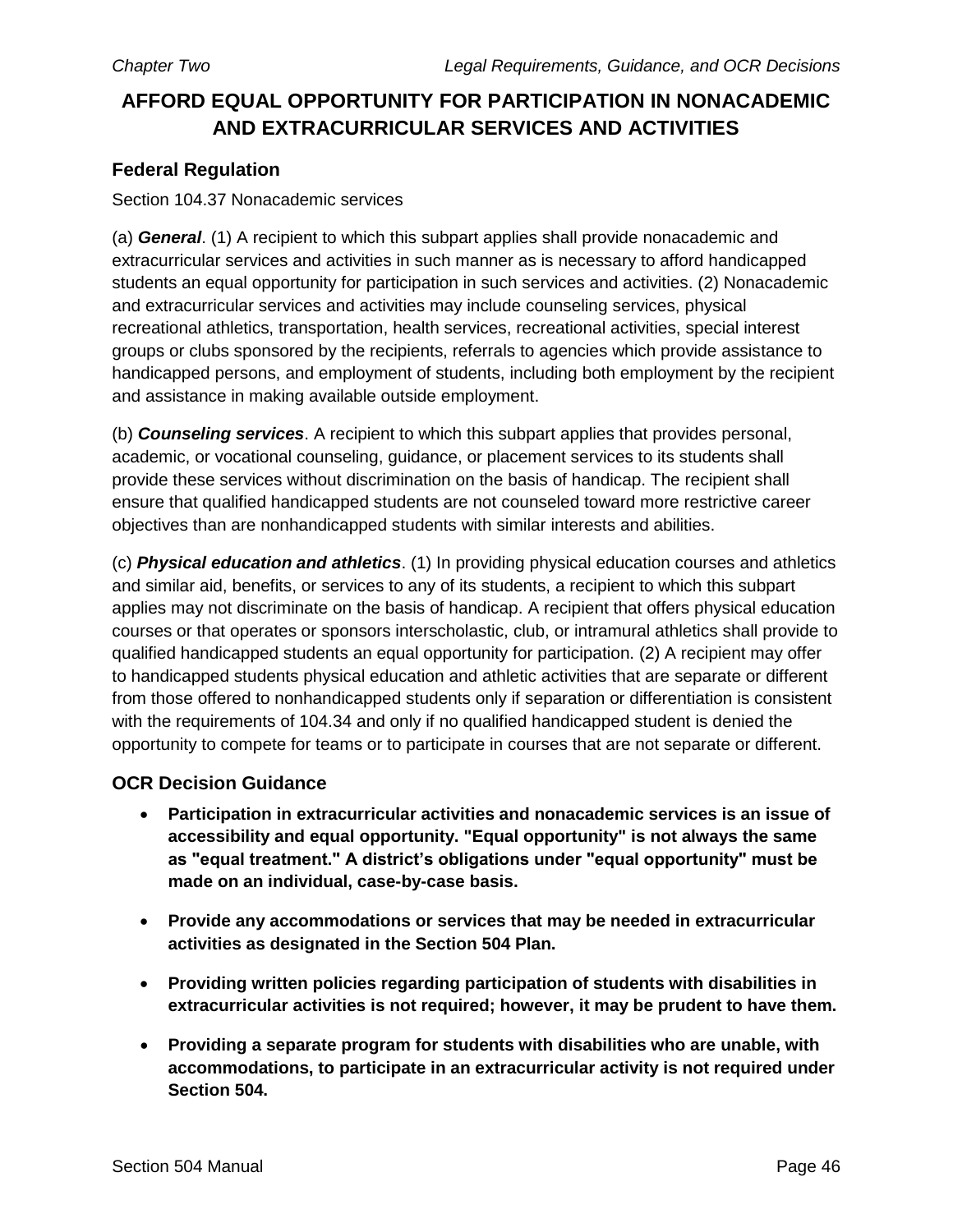- **Uniformly applying academic eligibility requirements will generally comply with Section 504.**
- **Limiting participation in athletics by grade or age can have an adverse impact on students who have repeated grades due to learning disabilities; courts may vary on this issue.**

## **OCR/OSERS/OSEP Guidance**

- **The U.S. Department of Education provides guidance regarding the participation of students with disabilities in extracurricular athletics. The Dear Colleague letter provides an overview of the obligations of public elementary and secondary schools under Section 504 of the Rehabilitation Act (Section 504), and the Department's Section 504 regulations; cautions schools against making decisions based on presumptions and stereotypes; details the specific Section 504 regulations that require students with disabilities to have an equal opportunity for participation in nonacademic and extracurricular services and activities; and discusses the provision of separate or different athletic opportunities.** *Dear Colleague Letter: Students with Disabilities in Extracurricular Athletics***, U.S. Department of Education, Office for Civil Rights, January 25, 2013.**
- **OCR, the Office of Special Education and Rehabilitative Service (OSERS), and the Office of Special Education Programs (OSEP) provide suggestions and resources to increase opportunities for students with disabilities in physical education and athletic extracurricular activities. Suggestions address accessibility, equipment, personnel preparation, teaching style, management of behavior and program options, curriculum assessment, progress, achievement, and grading.** *Creating Equal Opportunities for Children and Youth with Disabilities to Participate in Physical Education and Extracurricular Athletics***, OCR, and the Office of Special Education and Rehabilitative Services, Office of Special Education Programs, Washington, DC, 2011.**

## *OCR Decisions*

- In Vermont, OCR determined that a district did not discriminate against a student with Asperger syndrome and a nonverbal learning disability when the IEP did not provide for accommodations in an after-school skiing program and Student Council. OCR, however, challenged the district's letter to the student's parents that in accordance with IDEA, "extracurricular activities are not part of the child's educational program. Participation in after-school programs is subject to the same rules as other children" and the district was not responsible for providing the student with one-on-one adult support in his afterschool program. It is noteworthy that although OCR did not find a violation due to lack of evidence, they provided technical assistance to the district regarding 34 C.F.R. 104 Section 104.37(a)(1) providing assistance to students with disabilities so they may effectively participate in extracurricular activities. *Letter to Winooski (VT) Sch. Dist*., 46 IDELR 172 (OCR 2006). Docket No. 01-06-1021.
- In Georgia, in a case involving a student with muscular dystrophy, OCR did not interpret the Section 504 regulations as requiring a school district to maintain a formal written policy governing participation by students with disabilities in extracurricular activities.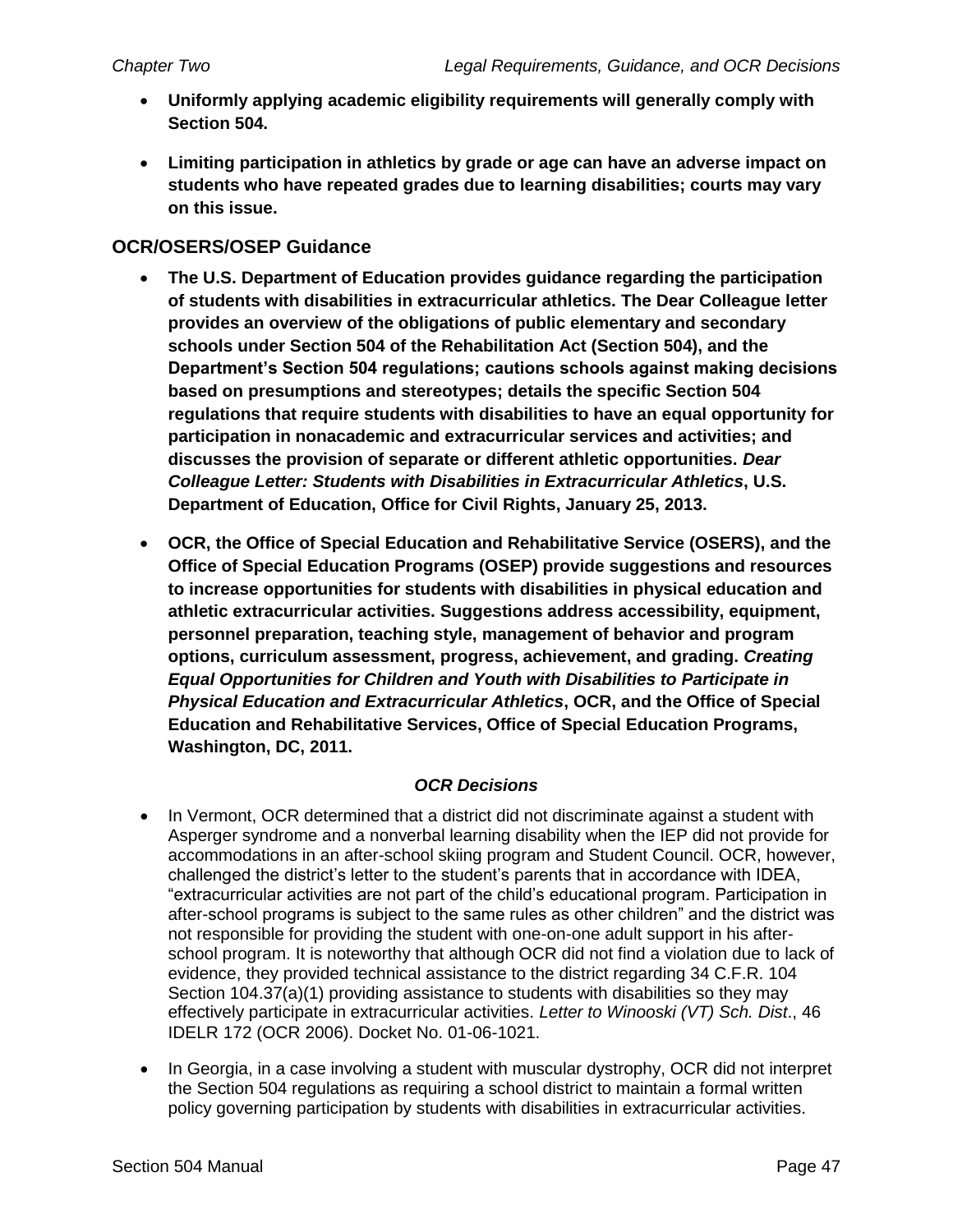From a practical point of view, however, having such a policy seems prudent. *Rockdale County (GA) Sch. Dist*., 22 IDELR 1047 (OCR 1995). Docket No. 04-94-1683.

- In Washington state, OCR determined that a district did not violate Section 504 because qualified students with disabilities were provided an equal opportunity to participate in the district's primary swimming program through accommodations. Where a person with disabilities is unable, with accommodations, to participate in the extracurricular activity, Section 504 does not require that a separate program be developed. *Snohomish (WA) School District No. 201*, 23 IDELR 97 (OCR 1995). Docket No. 10-94-1112.
- In Washington state, OCR held that a district did not discriminate or retaliate against a student with multiple disabilities by not permitting him to participate in an after-school recreational program. After participating on a trial basis in the program, which consisted of several sport activities, it was determined that the student did not meet eligibility requirements which provided that the student be able to meaningfully participate and that the student not have a medically determined health condition that would preclude his or her participation. *Shoreline (WA) School District No. 412*, 24 IDELR 774 (OCR 1996). Docket No. 10-95-1107.
- In Pennsylvania, OCR determined that a district was in compliance with Section 504 when it denied the student with a learning disability the opportunity to participate in the interscholastic football program. The student's grade point average had fallen below the acceptable standard and the student had been absent the allotted number of days. *Susquehanna Township (PA) Sch. Dist.*, 20 IDELR 35 (OCR 1993). Docket No. 03-93- 1013.
- In South Carolina, OCR held that a district did not violate Section 504 when it failed to provide accommodations in marching band for a student with attention deficit hyperactivity disorder who was unable to read sheet music. The parent had not established the existence of a qualifying disability nor was the district aware of it. OCR noted that 34 C.F.R. Section 104.37 does not explicitly require the district to identify and evaluate students to determine if they have disabilities. *Greenwood (SC) School District 52*, 49 IDELR 233 (OCR 2007). Docket No. 11-07-1124.
- In Missouri, OCR held that an interscholastic athletic association's rule pertaining to age was an essential eligibility requirement. Therefore, a district was not in violation of Section 504 for refusing to allow a nineteen-year-old student, who had repeated grades due to his learning disability, from playing sports when he passed the maximum age permitted by association rules. OCR determined that waiving the age limit would constitute a fundamental alteration in the nature of the baseball program. *Pottgen v. Missouri State High Sch. Activities*, 21 IDELR 929 ( 8th Cir. 1994). Docket No. 94-2324. *See also Sandison v. Michigan High Sch. Athletic Ass'n.*, 23 IDELR 222 (6th Cir. 1995). Docket No. 94-2106.
- In Texas, OCR did not require an athletic league to provide a waiver so that a nineteenyear-old student on a Section 504 Plan, who had already played for four years, could continue to participate. The league had already granted an exemption to the student and OCR policy did not require them to provide a waiver to the student beyond the four-year athletic participation limit. *University (TX) Interscholastic League,* 28 IDELR 206 (OCR 1997). Docket No. 06-97-1502.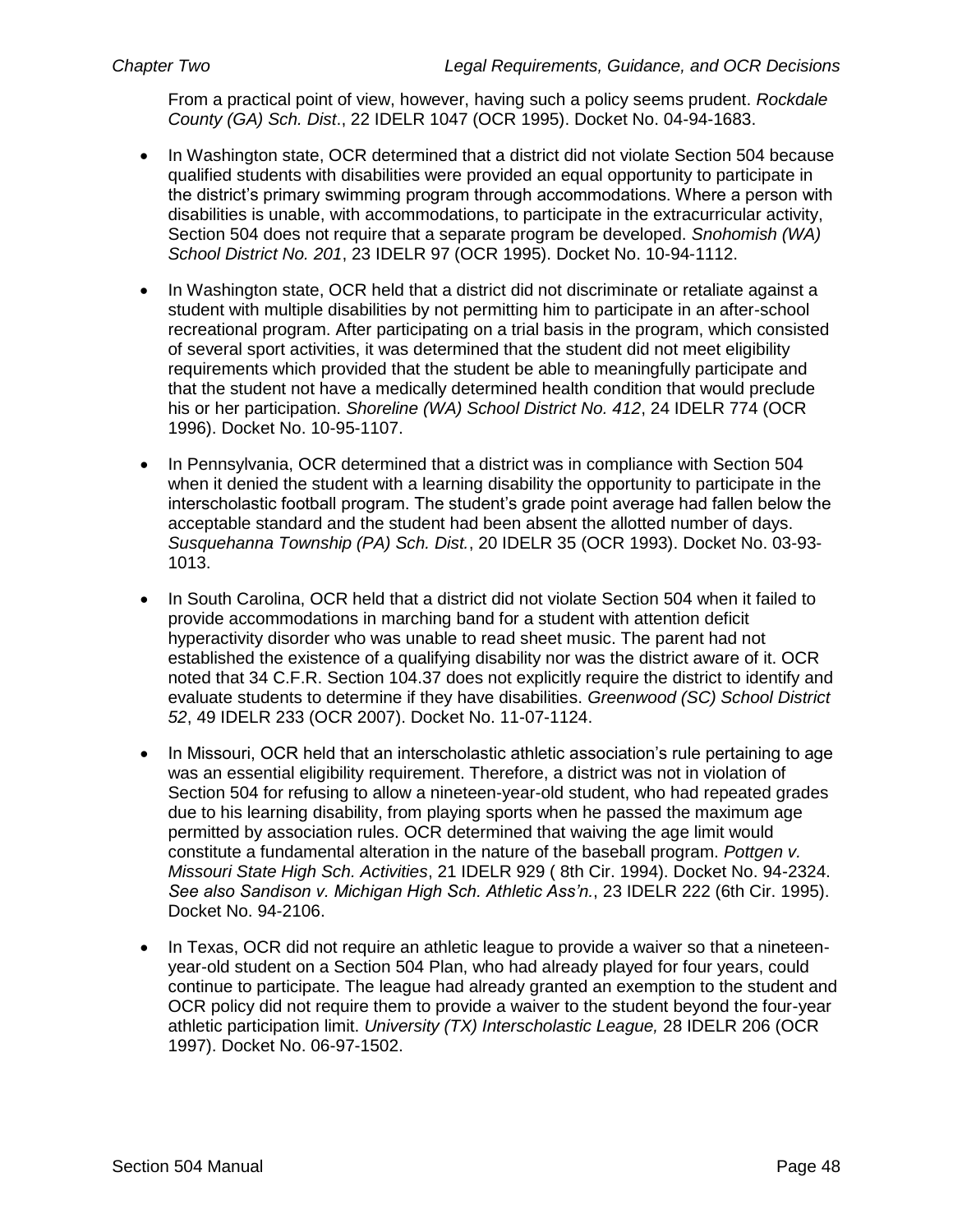# **EXAMPLES OF PHYSICAL OR MENTAL IMPAIRMENTS THAT MAY REQUIRE A SECTION 504 PLAN**

## **Examples**

Physical or mental impairments such as allergies, arthritis, asthma, attention deficit disorder or attention deficit hyperactivity disorder (ADD/ADHD), cancer, emotional disturbance, environmental sensitivities, special health care needs, temporary disabilities, special health care needs, and serious medical conditions are some examples of physical or mental impairments may require a Section 504 plan if the individual affected has a record of or is regarded as having such impairment and it substantially limits one or more major life activities.

#### For example:

- **Arthritis** may substantially limit the major life activity of moving, for which accommodations in the physical education program may be needed.
- **Asthma** may substantially limit the major life activity of breathing, for which accommodations in the physical education program, transportation, or the classroom may be needed.
- **Cancer** may substantially limit the major life activity of learning, for which any number of accommodations may be needed, such as a class schedule that allows for rest and recuperation following chemotherapy, attendance at medical appointments and additional time to complete assignments.
- **Emotional Disturbance** may substantially limit the major life activity of learning, for which an adjusted class schedule may be needed to allow time for regular counseling or therapy and/or for the administration of medication.
- **Temporary Disability** requiring hospitalization for a period of time, for which a homebound program may substantially limit the major life activity of learning for as long as the disability substantially limits the major life activity.
- **Special Health Care Needs** such as intermittent catheterization to prevent urinary tract infection and bed wetting may substantially limit the major life activity of learning for which trained personnel may be needed to perform the procedure.
- **Student Formerly Receiving Special Education Services** who is a qualified individual under Section 504, who has exited from a special education program and no longer has an IEP, may qualify for academic accommodations or services under Section 504 of the Rehabilitation Act, provided the disability substantially limits a major life activity.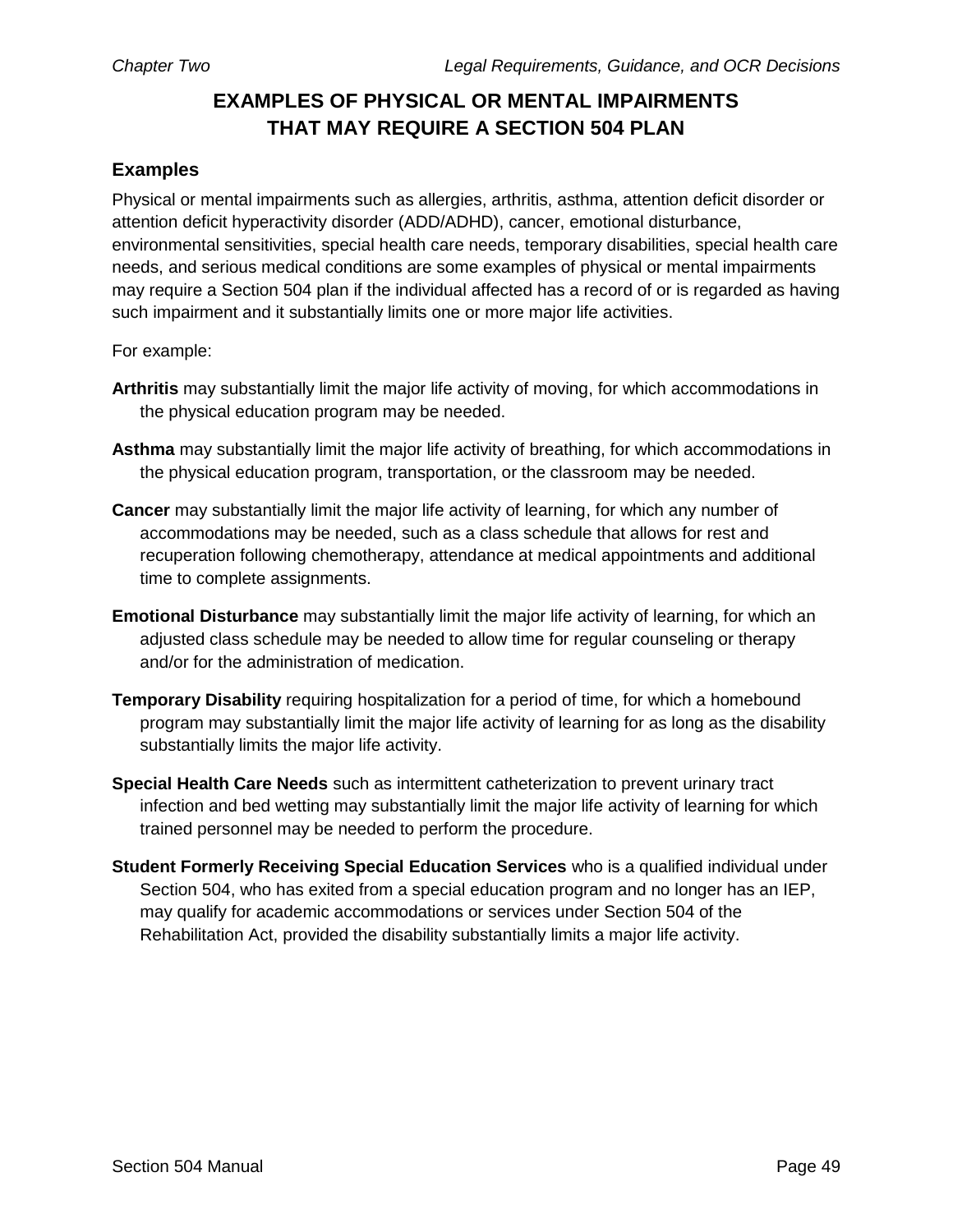Below are cases involving allergies, asthma, and environmental sensitivities. They serve as illustrations of the complex issues that may arise and provide examples of possible accommodations.

## **Allergies**

Allergies may substantially limit the major life activity of breathing. Examples of food allergies that may require accommodations in the school setting: gluten, popcorn, peanut and nut products, eggs and dairy.

## **OCR Decision Guidance**

- **Include persons knowledgeable about the student's disability in decisions about a student's Section 504 Plan.**
- **Make reasonable efforts to provide a student with a food-related allergy disability, with a food or snack that is comparable to that provided to students without a disability.**
- **Consider the following when drafting a Section 504 Plan for a student with a foodrelated disability: a lunch menu with gluten-free choices, a gluten-free cooking curriculum for a cooking class, a letter to the parents of students in the class of the student with a disability advising them of the student's food allergy and providing a list of acceptable snacks.**
- **Consider taking the following measures pertaining to food-related disabilities: district policies, procedures and protocols to protect the student with a foodrelated disability in settings other than the student's classroom, the cafeteria and field trips; procedures concerning the proper handling and administration of epinephrine, the staff responsible for emergency responses; the specifics of the training program (content, who, when, how often); and the details of any sanctions against individuals who harass a student with peanut allergies because of those allergies.**
- **Refer to the district's disability-related policies in the student's Section 504 Plan.**
- **Ban the offending product rather than isolating the allergic student. To put him or her at a separate, allergen-free table, for example, could have the effect of stigmatizing the student and isolating him or her from appropriate social interaction. Several school districts in the United States and Canada ban the food product in classrooms if the allergy is life-threatening.**
- **Provide peanut-free tables in the cafeteria or a peanut-free cafeteria and instruction for food service personnel to prevent cross-contamination.**
- **Consider the student's ability to monitor his or her food intake in drafting the Section 504 Plan.**
- **Compile a list of activities for which alternative snacks might be needed during the school year. If a student has a gluten allergy, the student may need to work with an alternative food for the project. If a class or school club is conducting a bake sale, the school may wish to ask the parents providing the baked goods to include an ingredient list and/or to provide allergen-free alternatives to affected students.**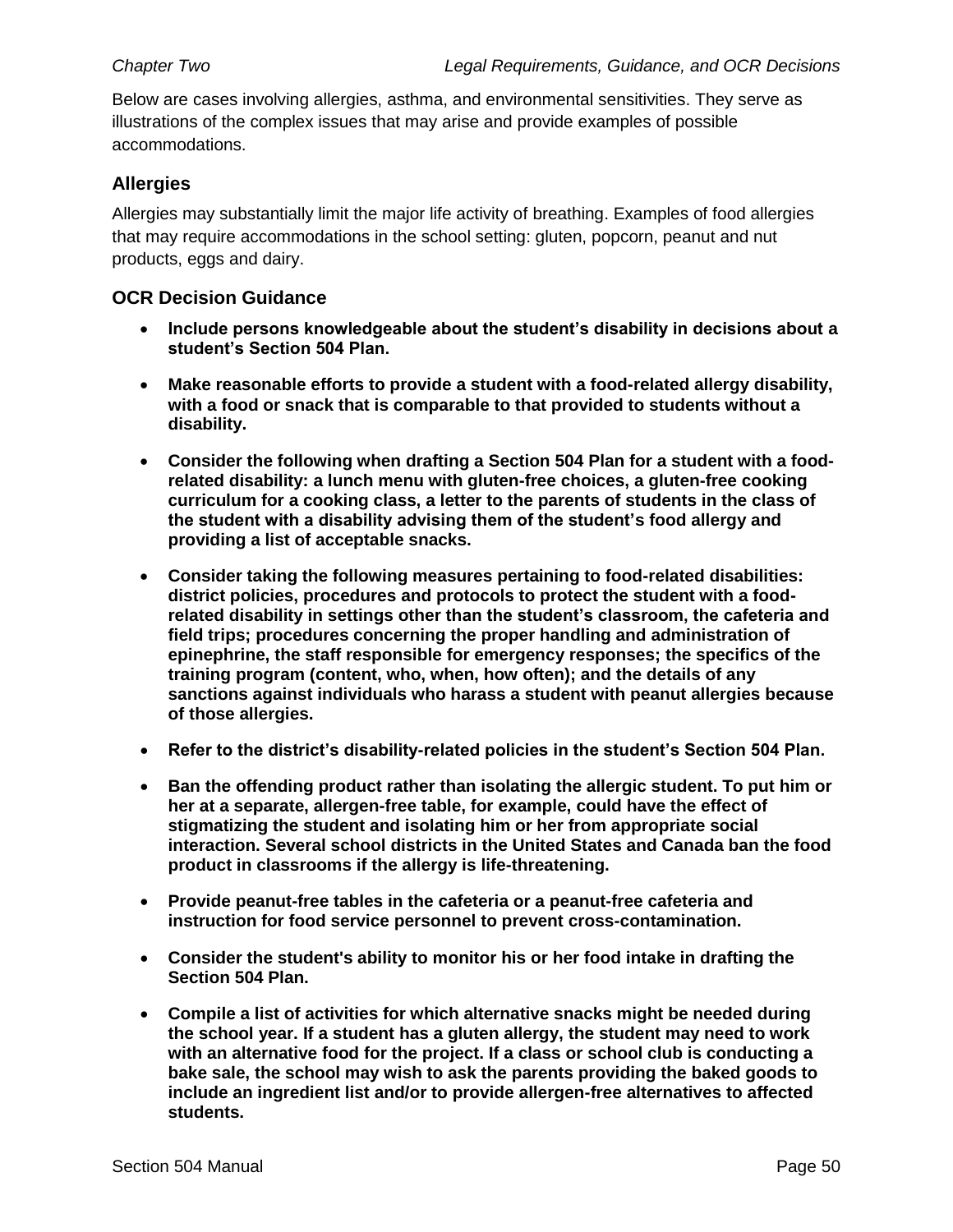- **Send a letter home to parents before an event, reminding them about the students' food allergies, a list of allergens as well as an invitation to send allergen-free snacks.**
- **Include bus drivers in allergy awareness staff training and emergency response information about students with life-threatening food allergies on their route.**
- **Keep an emergency supply of epinephrine on the bus and instituting a "no food" policy on all buses.**
- **Consider that one student may have a mild allergy to peanuts, while another could have a severe, life-threatening allergy to them. Instead of a blanket policy on food allergies, consider that it is important to create individualized Section 504 Plans for all qualifying students.**
- **Engage students by using an awareness program to bring the issue of allergies to life: "If you had a food allergy, how would you want others to treat you? What can you do to help a student who has food allergies?"**
- **Involve parents in your planning and awareness efforts about the effects of the food allergy as they can often provide effective ideas for communicating about their child's allergies such as through games.**

#### *OCR Decisions*

- In New York, OCR found that a district violated Section 504 by denying a student with food allergies (dairy, nut/peanut, egg, kiwi and crab), enrollment in a culinary course. The district failed to identify the student as a qualified individual with a disability and the student's Emergency Health Plan did not provide for exclusion from any classes. Staff believed approval by the student's allergist to take the course under certain conditions did not sufficiently address the possible risks of exposure to airborne allergens, accidental ingestion, food fights, etc. However, minimal attempts were made to obtain additional medical information before denying enrollment to the student and the decision to obtain additional information from the allergist was not made by a group of knowledgeable persons in accordance with Section 504. *Bethlehem (NY) Cent. Sch. Dist.,* 109 LRP 30964 (OCR 2009). Docket No. 02-08-1305.
- In Illinois, OCR held that the district did not discriminate against a student with a popcorn allergy when she was provided two pieces of hard candy as an alternative snack during a school movie in accordance with her Section 504 plan as well as an individualized health plan while her classmates each received a bag of popcorn. The parents' claimed that their daughter's snack was not a comparable amount and type of snack to that of her classmates. OCR found that the district did not violate Section 504, as the snack was appropriate and comparable. There were no provisions in the written plans regarding these factors. *Porta (IL) Community Unit School District*, 50 IDELR 170, (OCR 2007). Docket No. 05-07-1224.
- In Connecticut, OCR determined that the district did not discriminate against a student by failing to make sure gluten-free foods were available at extracurricular activities; the district made consistent efforts to ensure the student could obtain gluten-free snacks at all events she attended although the student did not see them on one occasion. The Section 504 Plan included a lunch menu with gluten-free choices, a gluten-free curriculum for cooking class. It also provided that a letter would be sent to the class parents advising them of the student's allergy and that the student's parents would prepare a list of safe snacks. The district had established procedures for activities held in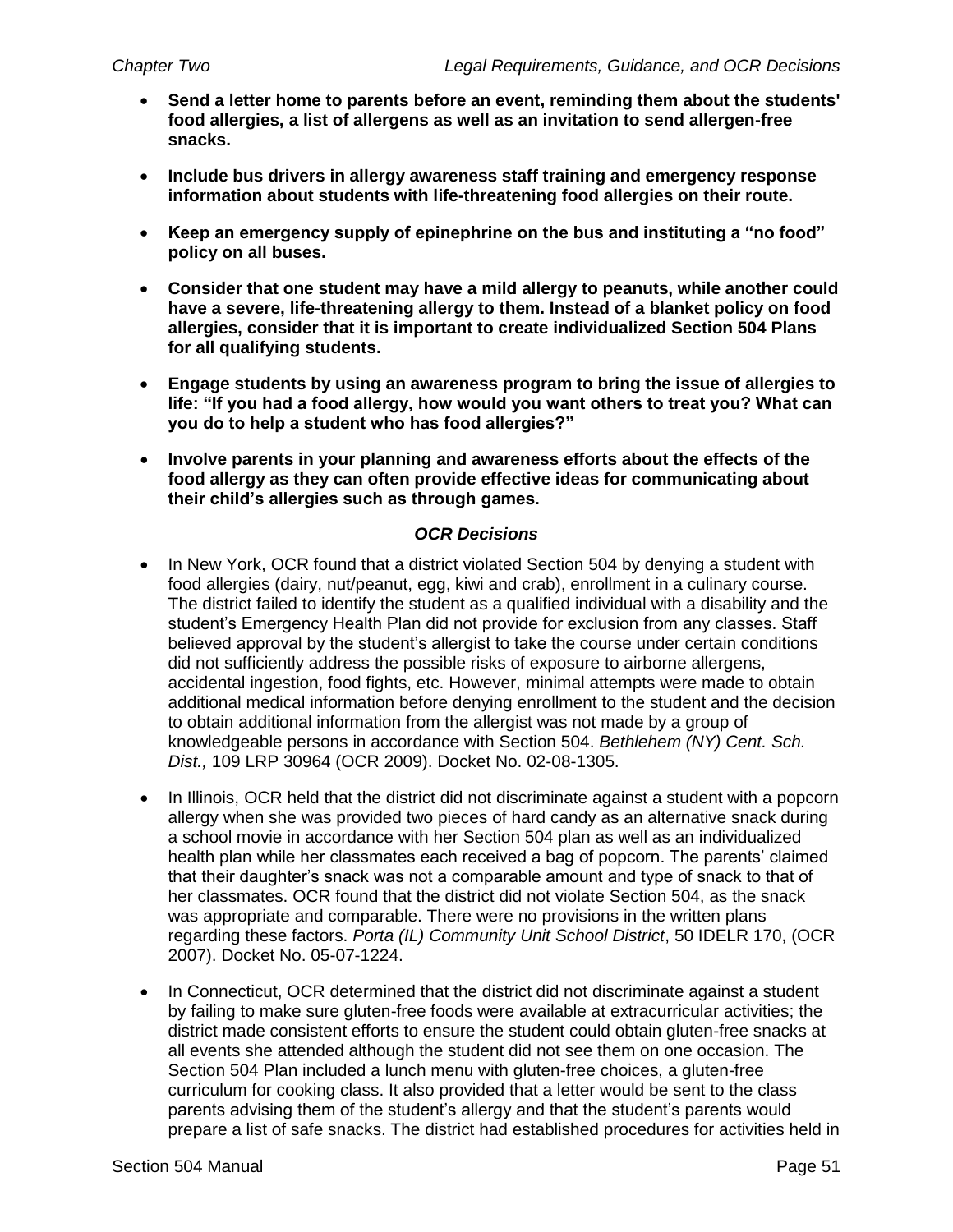and out of the district where the parents could notify groups that their child planned to attend a particular event and where the district would ensure that the group hosts made gluten-free food. *(Tolland (CT) Sch. Dist.,* 46 IDELR 171 (OCR 2006). Docket No. 01-06- 1017.

- In South Carolina, OCR found that a district failed to develop an appropriate Section 504 Plan for a sixth- grader with a peanut/tree nut allergy (PTA). Although the Section 504 Plan contained some of the requirements for providing FAPE, it failed to reference the following: district policies, procedures or protocols with the specific measures to be taken to protect the student in settings other than the student's classroom, the cafeteria and during field trips; procedures concerning the proper handling and administration of epinephrine in the event of an anaphylactic or other serious allergy-related reaction; the staff responsible for emergency responses, specifically who will receive the training, the content of the training, or when and for how long it will take place or whether and, if so, what sanctions will be applied to individuals who harass student with peanut allergies because of those allergies. *Saluda (SC) School District One*, 47 IDELR 22 (OCR 2002). Docket No. 11-06-1102.
- In Massachusetts, the state educational agency found that a district discriminated against a first-grade student with a peanut and tree nut product allergy by failing to ban the products in classrooms because of the life threatening nature of the allergy: "given the possible fatal or near fatal allergic reaction, peanut allergy is a potentially severe allergy worthy of serious intervention in school settings given the amount of opportunity for accidental ingestion." Instead the student was not allowed to participate in an activity involving Asian food and was assigned to a "stigmatizing and isolating table, thereby being denied equal access to a pool of other students that would have provided an opportunity to learn appropriate social pragmatics in a natural environment simultaneously with the rest of the age like peers in his class." Arguing that a classroom ban would be an undue burden, the district instead requested parents to refrain from sending such products to school, required staff and students to wash their hands before and after eating, provided staff training on symptoms of anaphylactic reaction and administering of an Epi Pen, among other accommodations, and followed a policy that mirrored the Massachusetts Department of Education Guidelines regarding Managing Life Threatening Food Allergies. The decision, however, found the request for a ban on the offending products to be reasonable under Section 504 as it does not fundamentally alter the program in any way. It notes that that several private and public schools and school districts in Canada, Massachusetts and other states have imposed a similar ban. *Mystic Valley Regional Charter School*, 40 IDELR 275 (OCR 2004). Docket No. 03-3629.

## **Attention Deficit Disorder (ADD)/Attention Deficit Hyperactive Disorder (ADHD)**

The effect of ADD/ADHD on the student's educational performance should be considered in determining how it substantially limits the major life activity of learning, test taking, etc.

## **OCR Decision Guidance**

- **Even if a student with ADHD maintains passing grades, he or she may be eligible for a 504 plan. The team should consider several factors, including an ADHD diagnosis, testing results, and teacher observations.**
- **Students with ADD or ADHD who are not eligible as "other health impaired," "emotional disturbance" or "specific learning disability" under Part B of IDEA but who fall within the definition of a person with a disability under Section 504 of the Rehabilitation Act are entitled to services if the impairment is of such severity that**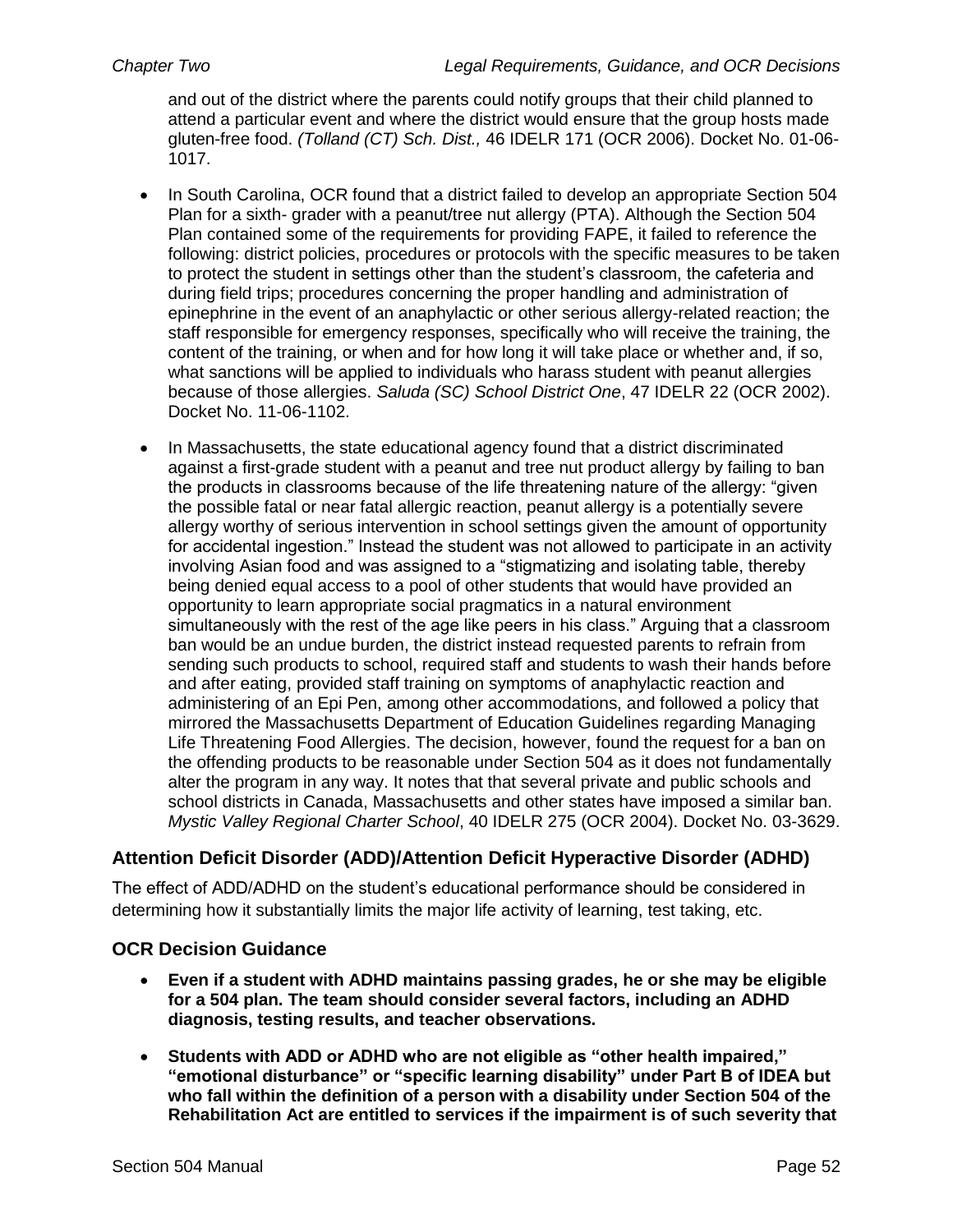**it limits a major life activity of learning. Factors considered in reaching this determination include turning in homework, performance in class, and tendency to create disruption. The classification depends on the presentation of the disorder and must be determined on a case-by-case basis – it is not automatic.** 

- **Grades of A and B, acceptable behavior and testing results within normal limits may demonstrate that a student with ADHD is not qualified under Section 504.**
- **If agreed-upon methods are not followed by teachers but the student is having success as demonstrated by As and Bs in all courses, a denial of FAPE may not have occurred.**
- **A student with ADHD whose psycho-educational testing does not reveal discrepant scores, should still be evaluated under Section 504 to determine the effects of the ADHD if he or she is frequently assigned to in-house suspension for severe behavior problems.**
- **Consider the following factors in determining if a student's ADHD, depression and anxiety substantially interfere with the major life activity of learning and being a student for which extra time for tests should be granted: consideration of whether the student's academic performance was at least as good as the average student; whether any absence was disability-related and whether nurse records, teacher observations or homework records demonstrate substantial interference.**
- **There is no hard-and-fast rule for deciding when a student with ADHD is eligible under the IDEA rather than Section 504. ADHD is a spectrum disorder and some students may receive FAPE under IDEA with an IEP while others may receive FAPE under Section 504 with a Section 504 Plan.**
- **There is no rule requiring that all students requesting a Section 504 Plan undergo a full psychological examination.**

#### *OCR Decisions*

- In Louisiana, OCR found that a district violated Section 504 when the principal swiftly denied eligibility for accommodations for an 11th grader with ADHD without the benefit of an evaluation. Because the student earned passing grades, the principal determined that the student's disability did not significantly impair his schoolwork; the student struggled to maintain a 2.0 grade point average. Parents repeatedly requested a Section 504 evaluation and medical treatment for ADHD as well as testing results from a clinical psychologist suggesting Section 504 accommodations. *New Orleans (LA) Pub. Schs*., 50 IDELR 260 (OCR 2008). Docket No. 06-07-1409.
- In a Joint Policy Memorandum, the Office of Special Education and Rehabilitative Services clarifies the responsibilities of the local educational agency to provide regular or special education and related aids and services to those children with ADD who are not eligible under Part B but who fall within the definition of disabled person under Section 504 of the Rehabilitation Act. It further states that a student who has ADD/ADHD is entitled to services under Section 504 if the impairment is of such severity that it limits the major life activity of learning and that a separate category under IDEA for ADD conditions is not necessary; a qualifying student may be eligible under IDEA categories of "other health impairment," "specific learning disability," or "serious emotional disturbance." *Joint Policy Memorandum*, 18 IDELR 116 (OSERS 1991) (18 LRP 1911). *See also W.H. by B.H. and K.H., Clovis Unified School District,* 109 LRP 33364. ( U.S. District Ct, CA 2009). Docket No. CV F 08-0374 LJO DLB.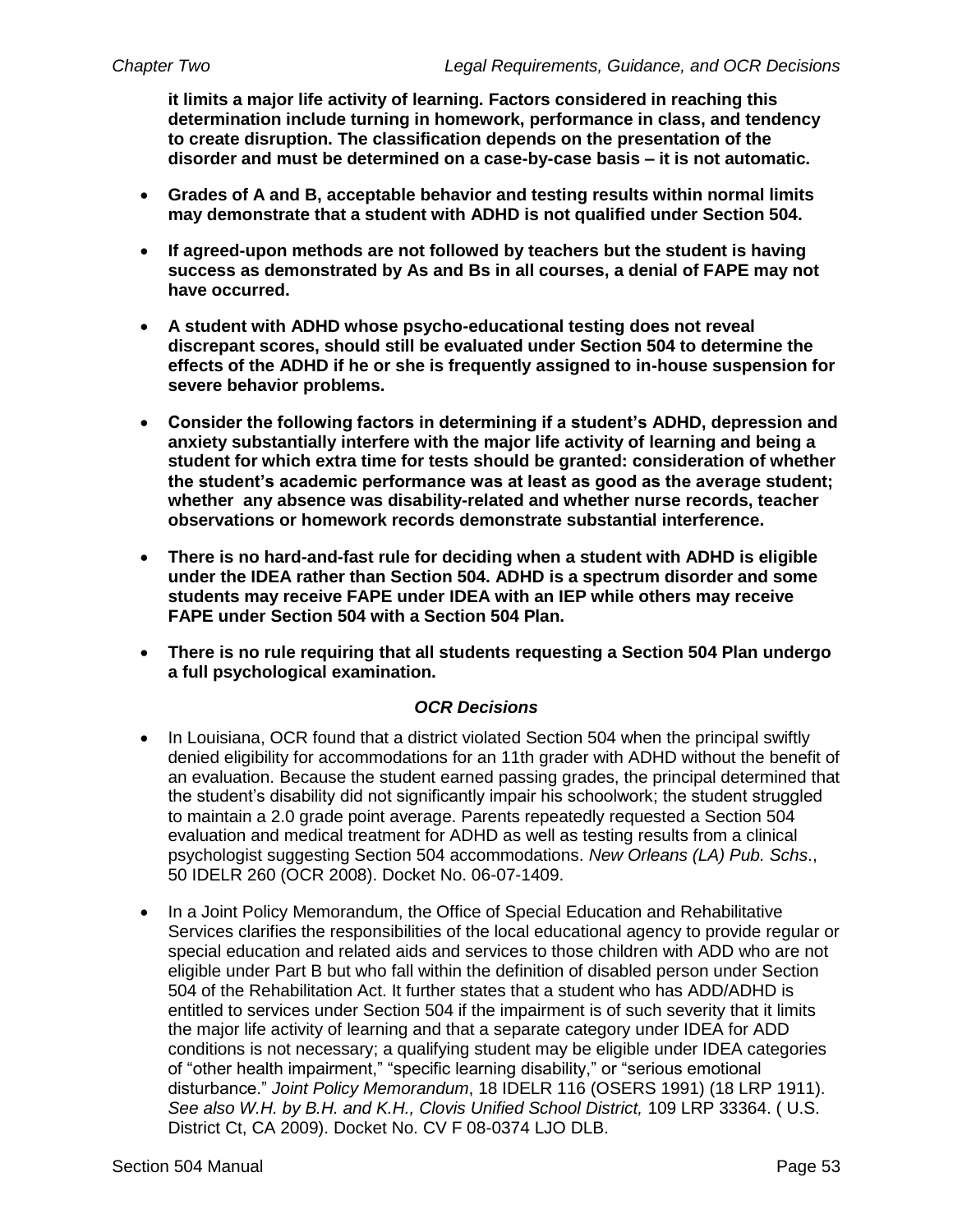- In Louisiana, OCR determined that the district did not violate Section 504 for a ten-year old student with ADD, whose disorder was found not to limit a major life activity such as learning or effectively participating in school activities. The student demonstrated acceptable behavior and was making As and Bs in all classes. While the testing by a group of knowledgeable persons revealed an ADD problem, it was within normal limits of all areas tested and, therefore, the student was not found to be a qualified disabled person under Section 504*. Jefferson Parrish(LA) Pub. Schls.*, 16 IDELR 755 (OCR 1989). Docket No. 06-90-1014.
- In Texas, OCR found that although several of the teachers were inconsistent with agreed-upon methods of communications (e.g. failing to provide weekly notes and/or grades sheets or study guides) it did not constitute a denial of a free appropriate education in accordance with Section 504 for this student with ADHD. These omissions did not have an adverse effect on the student's educational performance as he received A's and B's in all courses and was promoted to 12th grade. The accommodation plan included the following instructional modifications: 1) assign preferential seating; 2) redirect to task; 3) check for understanding; 4) provide many opportunities for review; 5) confirm and specify areas of concern on weekly calendar that AIP will send teachers on Thursday; 6) provide teacher copy of notes highlighted prior to or directly after instruction; 7) provide outline for note taking prior to or directly after instruction; 8) provide practice test during tutoring; 9) provide study guide two days prior to test; 10) allow additional time for test; 11) break test into parts; 12) provide note cards for formulas for test in math and science; 13) break long term assignments into smaller parts; 14) provide additional time for assignments; 15) encourage student to verbalize thoughts; and 16) provide positive reinforcement/feedback on grades. *Coppell (TX) Independent School District*, 46 IDELR 196 (OCR 2006). Docket No. 06-06-1161.
- In California, OCR determined that the district violated Section 504 for not assessing the effect of the ADHD on the student's ability to learn and participate in school after not qualifying for an IEP due to lack of discrepant scores. The student was frequently assigned to the in-house suspension room for severe behavior problems. *Brittan (CA) Sch. Dist.,* 16 IDELR 1226 (OCR 1990). Docket No. 09-90-1078.
- In Connecticut, the state educational agency determined that a high school student with ADD, depression, mood and anxiety disorder was not entitled to extended time on tests because although her anxiety affected her completion of homework and test preparation, her disabilities did not substantially interfere with the major life activities of learning/being a student, sleeping or test-taking under Section 504. Although the doctor suggested that the student's learning would be optimized if she were permitted extended time on tests, the district evaluated whether the student's academic performance was at least as good as the average high school student, if any lack of attendance was disability-related, nurse records, teacher observations and the student's homework record. While the disability may have demonstrated an adverse effect on test taking, it did not rise to the level of a substantial limitation such as skipping class to avoid taking tests. Additionally, the student did not typically request additional time for completion of tests nor did she typically require more time. *Westport Bd. of Education*, 40 IDELR 85. 103 LRP 48814. (SEA 2003).
- In South Carolina, OCR determined that a district did not violate Section 504 for failing to provide a Section 504 Plan based on a vague doctor's recommendation for a student diagnosed with ADD, anxiety and some depression. It was contended that the district discriminated against students with disabilities by requiring a full psychological evaluation of all students. OCR determined that there was no rule requiring all students requesting a Section 504 evaluation to undergo such an exam. The complainant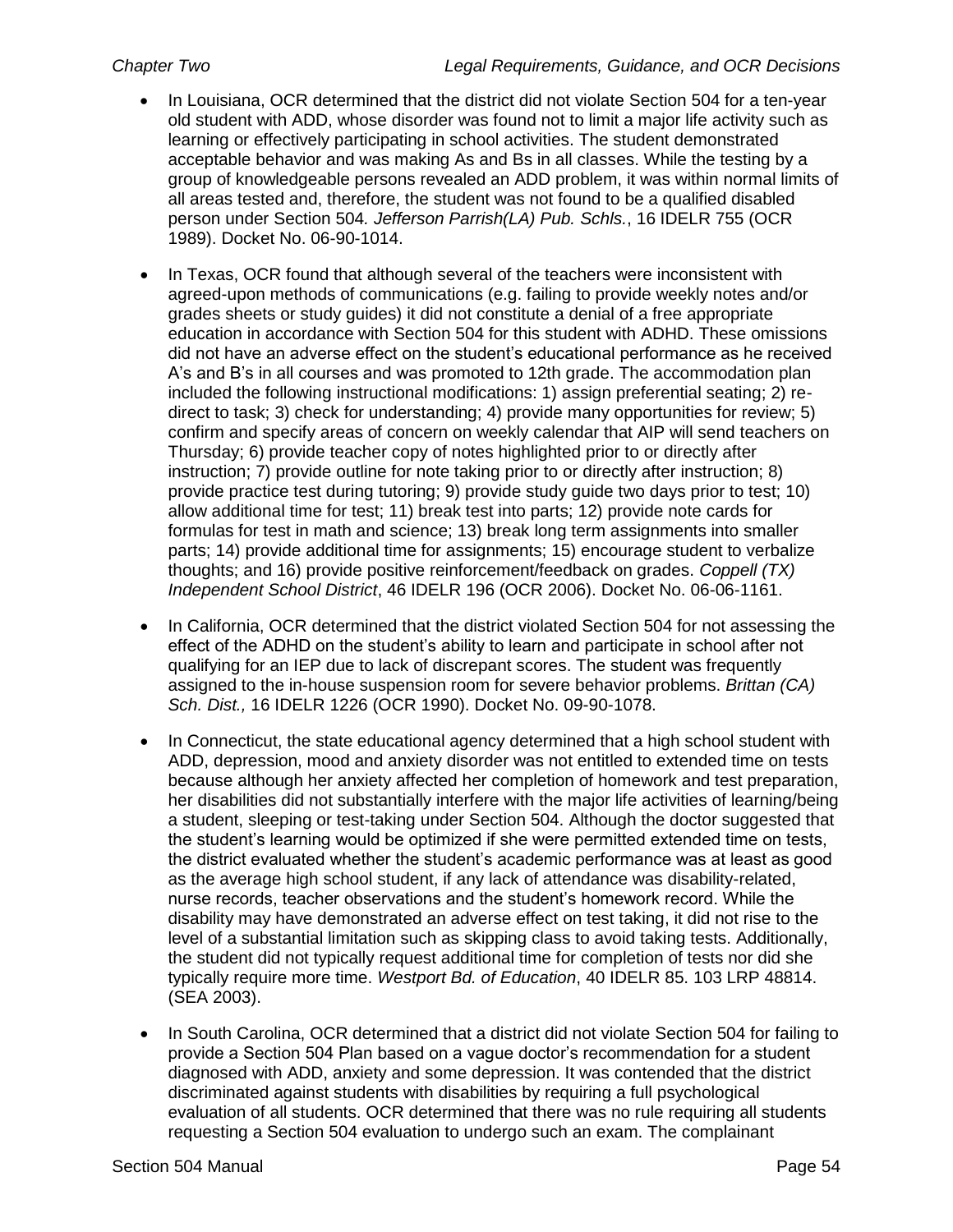informed the district that they did not want to have the student tested because – "a child with anxiety should not be forced to go through a series of IQ and achievement tests." However, the school wanted the student to take the Woodcock-Johnson, designed to measure general intellectual and specific cognitive abilities, scholastic aptitude, oral language, and academic achievement to know the impact the student's disability had on his ability to learn. Instead, the student conducted a self-assessment using the Behavior Assessment System for Children evaluation instrument. While "interventions" such as tutoring, extra time for tests, weekly feedback sheet from teachers and parent-teacher conferences were offered, a Section 504 Plan was not. In this case, the psychologist who had suggested the full evaluation was under the impression that the student had been on long-term homebound instruction because of debilitating depression and anxiety and recommended a full evaluation to determine if the student qualified for special education. *Rock Hill (SC) School District*, 40 IDELR 72 (OCR 2003). Docket No. 04-03-1202.

## **Additional Resource**

Attention Deficit Hyperactivity Disorder (ADHD) – the instruction of children with ADHD, U.S. Department of Education.

- Identifying and Treating Attention Deficit Hyperactivity Disorder: A Resource for School [and Home 2008](http://www2.ed.gov/rschstat/research/pubs/adhd/adhd-identifying.html)
- [Teaching Children with Hyperactivity Disorder: Instruction Strategies and Practices 2008](http://www2.ed.gov/rschstat/research/pubs/adhd/adhd-teaching.html)

## **Environmental Sensitivities**

Environmental sensitivities may substantially limit the major life activity of breathing.

## **OCR Decision Guidance**

- **Consider the following accommodations for a student with multiple chemical sensitivity disorder that substantially limits a major life activity: tutoring; long distance learning; evaluation of school environment by specialist; portable air filters in classrooms; limiting staff and students from use of products with scents, products containing formaldehyde and other offending substances; use of natural fiber clothing; designating a restroom that would be cleaned and stocked with products appropriate for a chemically free/reduced environment; advance notice to student's family of planned work on school buildings that might involve materials offensive to chemically reduced environment, and conducting outdoor physical education activity in an area that has not been treated with pesticides or fertilizers.**
- **Consider the following accommodations for a student with chemical hypersensitivity with particular sensitivity to perfumed toiletries, synthetic hydrocarbons and formaldehyde that substantially limits a major life activity: a written request that all faculty, staff and students refrain from using perfume, cologne or other scented personal care products, medical monitoring of the student by the school nurse at least twice a day, adoption of a medical protocol pertaining to oxygen, nursing reviews and tutoring, designation of a liaison relative to accommodations and monitoring, home tutoring if necessary.**
- **Consider the following accommodations for a student with environmental allergies that substantially limit a major life activity: conduct an evaluation of how the school building might affect the student's allergies, consider parental**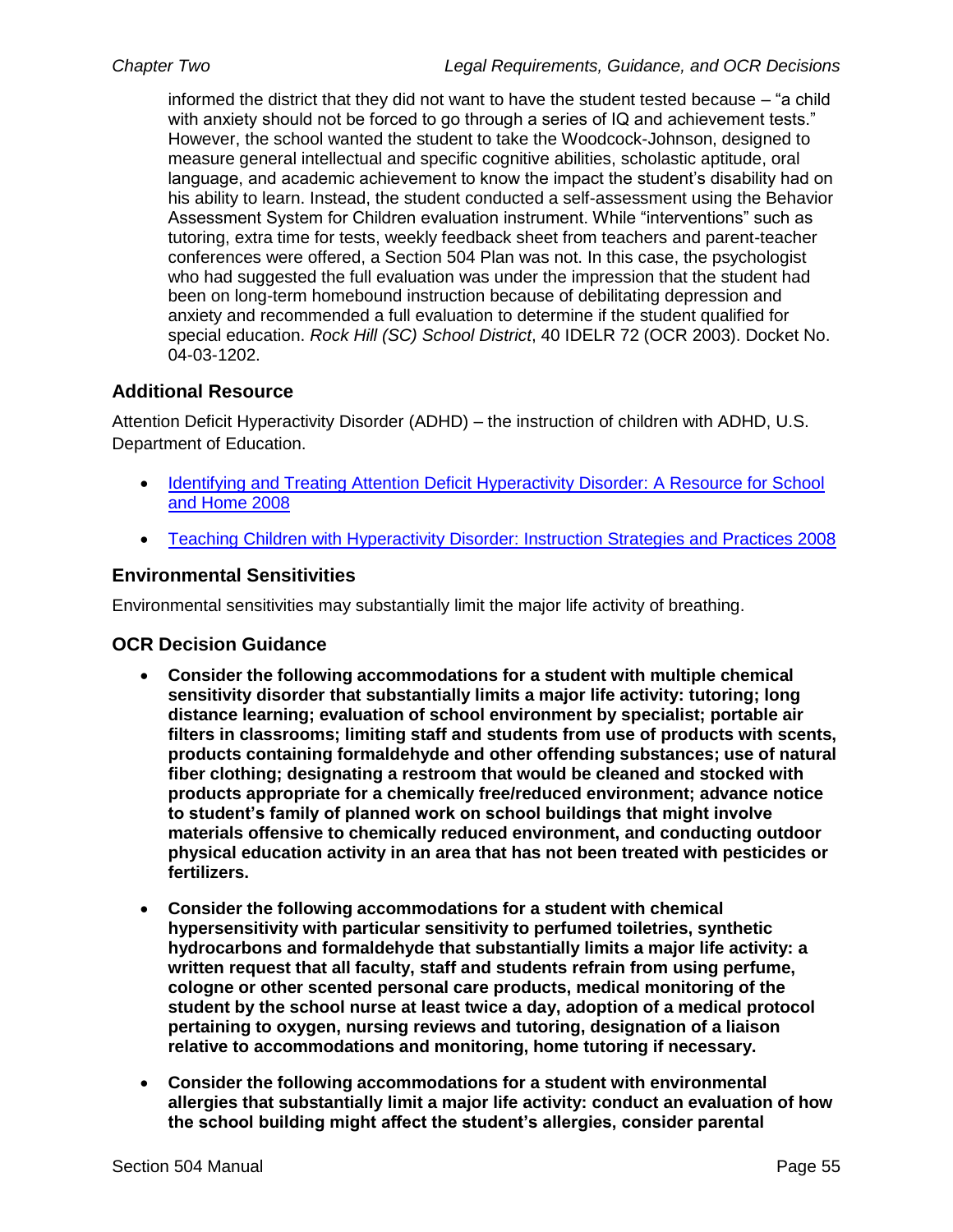**observations of student's symptoms at home which may be related to his daytime school environment, daily cleaning of certain classrooms, installation of an air purifier in the certain areas (e.g. library), requesting staff and students to voluntarily refrain from wearing strongly scented personal care products, inservice training to its appropriate staff to address when and how to respond to Section 504 issues involving indoor air quality concerns such as considering reports of symptoms occurring outside of the school when evaluating a claim that a student is having an adverse reaction to the school environment as well as completing an evaluation of the student and the identified portion of the school building.** 

 **Consider the following accommodations for a student with multiple chemical sensitivity to petroleum-based and other chemicals, including pesticides that substantially limits a major life activity: discontinue spraying for pests except for orders of the state health department and notify parents of necessary spraying, homebound program for student during school re-roofing if there is potential to trigger allergic reaction.** 

## *OCR Decisions*

- In Oregon, the state educational agency determined that a student initially diagnosed with multiple Chemical sensitivity disorder (CMS) and subsequently with undifferentiated somatoform disorder, was eligible for services under Section 504. The student, however, refused the district's plan as she rejected any psychological component to her condition. Although the accommodations for CMS were considered largely unsuccessful, the Section 504 Plan included the following: tutoring, long distance learning, evaluation of school environment by specialist; portable air filters in classrooms; notification to staff and students to refrain from use of products with scents, natural fiber clothing, products containing formaldehyde and other offending substances; cleaning and stocking designated restroom with products appropriate for a chemically free/reduced environment; advance notice to student's family of planned work on school buildings that might involve materials offensive to chemically reduced environment; placement of outdoor physical education activity in an area that has not been treated with pesticides or fertilizers, exploration of appropriate activities and environments by Talented and Gifted personnel and counseling support. The student demonstrated inconsistencies with respect to the limitations of her allergies (e.g. going out with friends, traveling, attending university classes which were "seemingly much more polluted" than parts of the school). Although the initial Section 504 Plan was based on the initial diagnosis of multiple chemical sensitivity disorder, which the district determined lacked a scientific basis and on which the medical community was split, it was discredited by the subsequent psychological diagnosis of undifferentiated somatoform. *Salem-Keizer Sch. Dist*., 26 IDELR 508 (SEA 1997). Docket No. 62289.
- In Massachusetts, the state educational agency found acceptable the Section 504 transition plan which was incorporated into an IEP for a student with chemical hypersensitivity with particular sensitivity to perfumed toiletries, synthetic hydrocarbons and formaldehyde. The Plan included placement in the most appropriate least restrictive environment which was the public high school with accommodations; placement at a private school suggested by the student's parents was rejected. The IEP/504 Plan also provided for the retention of an environmental hygienist to evaluate the public school environment as well as making recommendations for accommodations including reasonable interim accommodations such as implementing all those accommodations that were successful at a prior school, including but not limited to a written request that all faculty, staff and students refrain from using perfume, cologne or other scented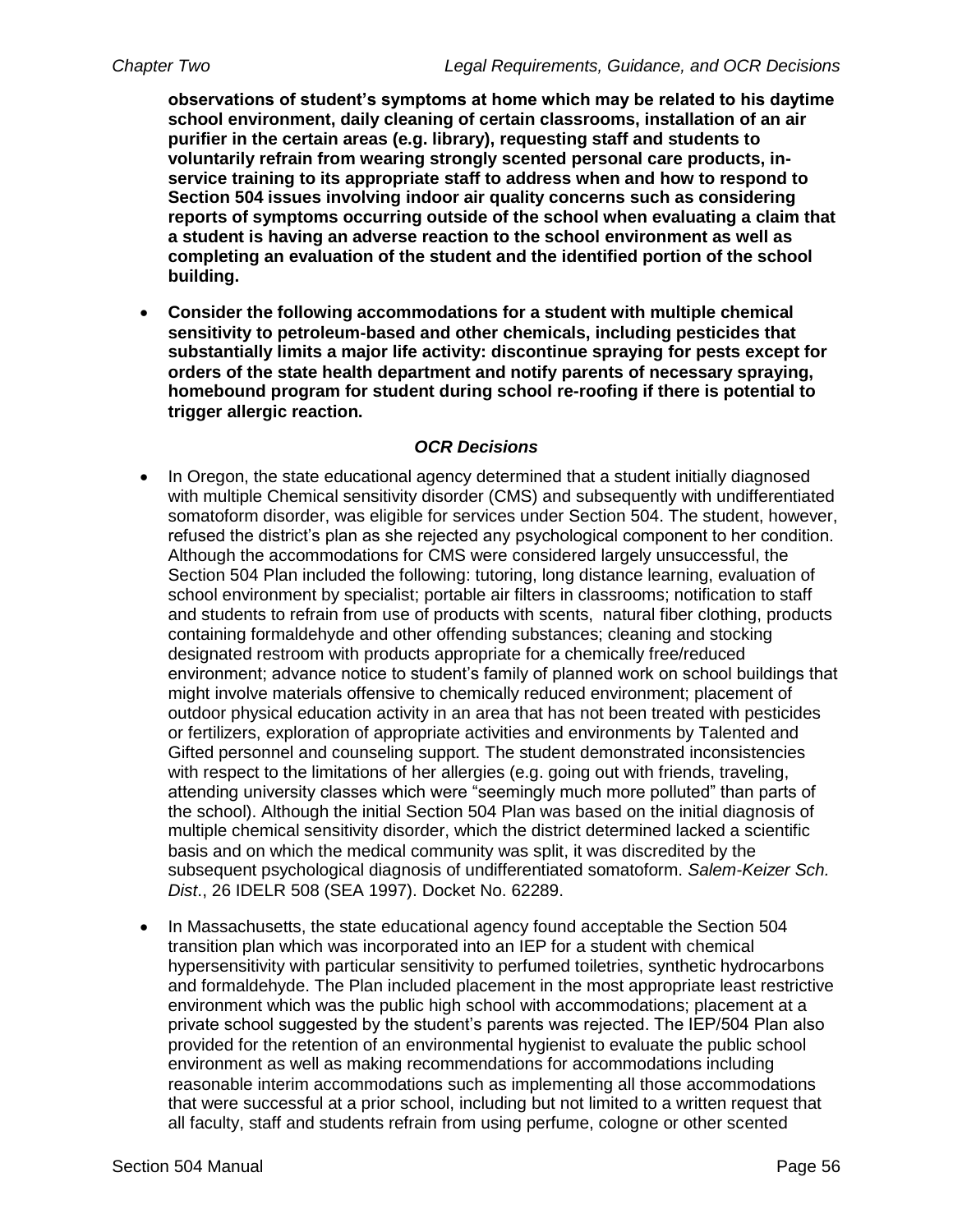personal care products, medical monitoring of the student by the school nurse at least twice a day, adoption of a medical protocol pertaining to oxygen, nursing reviews and tutoring, designation of a liaison relative to accommodations and monitoring, home tutoring if necessary as well as full implementation of the Section 504 transition plan. *Walpole Pub. Schs.,* 26 IDELR 976 (SEA 1997). Docket No. 97-1342.

- In Connecticut, OCR expressed concern that the district took a year to conduct a full evaluation of the student, failed to conduct a timely evaluation of how the school building might have affected the student's environmental allergies and failed to consider at-home observations of student's symptoms which may have been related to his daytime school environment The district agreed to do the following if the student reenrolled: daily cleaning of certain classrooms, installation of an air purifier in the library and requesting staff and students to voluntarily refrain from wearing strongly scented personal care products. Additionally, the district agreed to provide in-service training to its special services staff to address when and how to respond to Section 504 issues. These issues involved indoor air quality concerns such as considering reports of symptoms occurring outside of the school as well as completing an evaluation of the student and the identified portion of the school building and designing and implementing a Section 504 Plan within a reasonable period of time when res. *South Windsor (CT) Public Schs.*, 37 IDELR 133 (OCR 2004). Docket No. 01-02-1010.
- In Maryland, OCR determined that the district developed and implemented appropriate interim homebound programs for siblings while their schools underwent re-roofing. One sibling was diagnosed with severe multiple chemical sensitivity to petroleum-based and other chemicals, including most pesticides, and the other the same to a lesser degree. The district also agreed to discontinue spraying for pests except for orders of the state health department and to notify parents of necessary spraying. Although only one child met the "substantially limits a major life activity" standard in Section 504, the district nonetheless considered the remedies as applicable to both students since the re-roofing process had the potential to trigger allergic reactions by both students. *Baltimore County (MD) Pub. Sch*., 18 IDELR 1041 (OCR 1991). Docket No. 03-91-1158.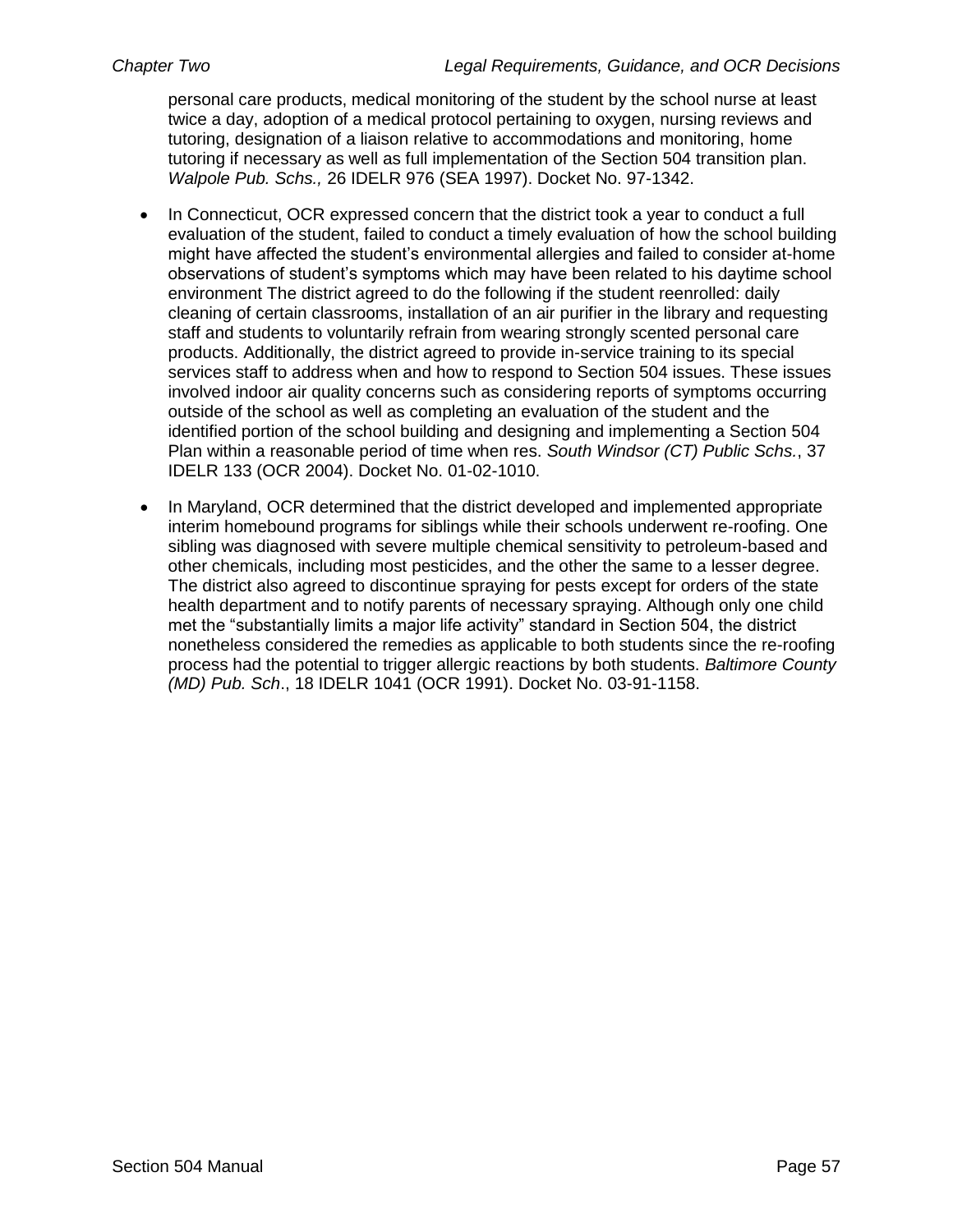## **REGULATIONS**

# **TITLE 34 EDUCATION SUBTITLE B REGULATIONS OF THE OFFICES OF THE DEPARTMENT OF EDUCATION CHAPTER I–OFFICE FOR CIVIL RIGHTS, DEPARTMENT OF EDUCATION PART 104–NONDISCRIMINATION ON THE BASIS OF HANDICAP IN PROGRAMS OR ACTIVITIES RECEIVING FEDERAL FINANCIAL ASSISTANCE**

#### **Subpart A–General Provisions**

**Section** 

- 104.1 Purpose
- 104.2 Application
- 104.3 Definitions
- 104.4 Discrimination prohibited
- 104.5 Assurances required
- 104.6 Remedial action, voluntary action, and self-evaluation
- 104.7 Designation of responsible employee and adoption of grievance procedures
- 104.8 Notice
- 104.9 Administrative requirements for small recipients
- 104.10 Effect of state or local law or other requirements and effect of employment opportunities

#### **Subpart B–Employment Practices**

- 104.11 Discrimination prohibited
- 104.12 Reasonable accommodation
- 104.13 Employment criteria
- 104.14 Preemployment inquiries

#### **Subpart C–Accessibility**

- 104.21 Discrimination prohibited
- 104.22 Existing facilities
- 104.23 New construction

#### **Subpart D–Preschool, Elementary, and Secondary Education**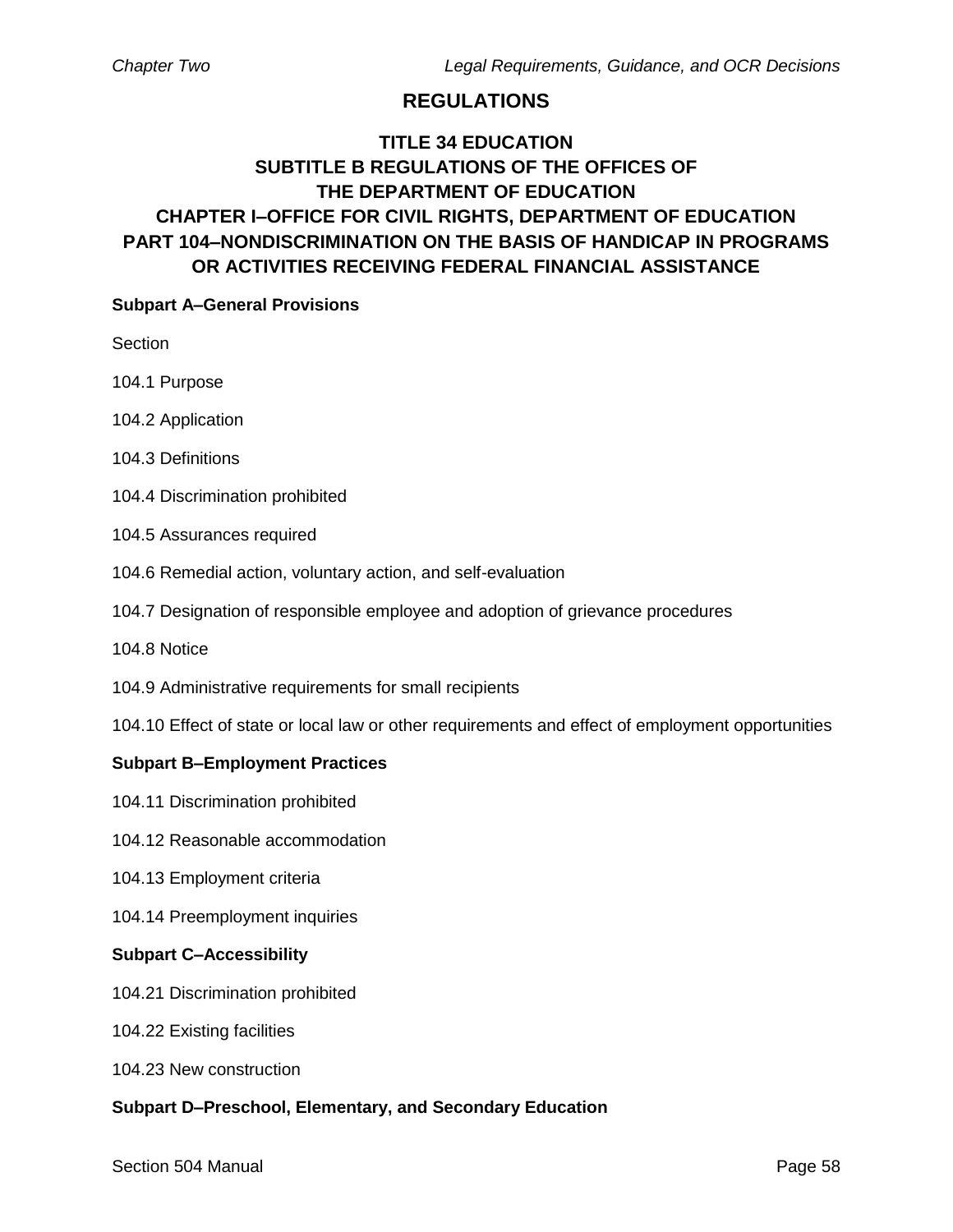- 104.31 Application of this subpart
- 104.32 Location and notification
- 104.33 Free appropriate public education
- 104.34 Educational setting
- 104.35 Evaluation and placement
- 104.36 Procedural safeguards
- 104.37 Nonacademic services
- 104.38 Preschool and adult education
- 104.39 Private education

#### **Subpart E–Postsecondary Education**

- 104.41 Application of this subpart
- 104.42 Admissions and recruitment
- 104.43 Treatment of students; general
- 104.44 Academic adjustments
- 104.45 Housing
- 104.46 Financial and employment assistance to students
- 104.47 Nonacademic services

#### **Subpart F–Health, Welfare, and Social Services**

- 104.51 Application of this subpart
- 104.52 Health, welfare, and other social services
- 104.53 Drug and alcohol addicts
- 104.54 Education of institutionalized persons

#### **Subpart G–Procedures**

104.61 Procedures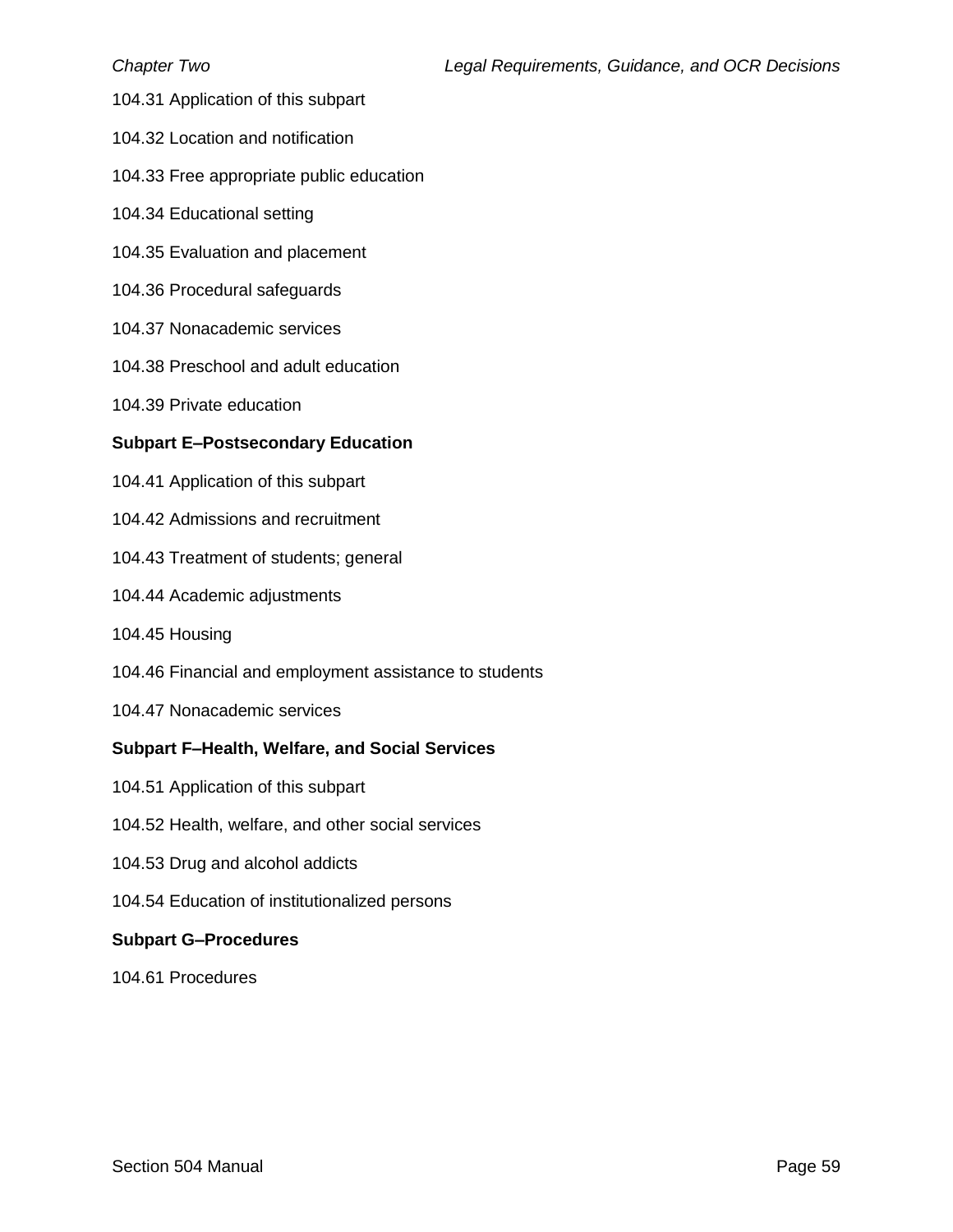# **APPENDIX A TO PART 104 ANALYSIS OF FINAL REGULATION APPENDIX B TO PART 104 GUIDELINES FOR ELIMINATING DISCRIMINATION AND DENIAL OF SERVICES ON THE BASIS OF RACE, COLOR, NATIONAL ORIGIN, SEX, AND HANDICAP IN VOCATIONAL EDUCATION PROGRAMS**

## **AUTHORITY: 20 U.S.C. 1405; 29 U.S.C. 794. SOURCE: 45 FR 30936, May 9, 1980, unless otherwise noted.**

#### **Subpart A–General Provisions**

## **§ 104.1 Purpose**

The purpose of this part is to effectuate section 504 of the Rehabilitation Act of 1973, which is designed to eliminate discrimination on the basis of handicap in any program or activity receiving federal financial assistance.

## **§ 104.2 Application**

This part applies to each recipient of federal financial assistance from the Department of Education and to the program or activity that receives such assistance.

#### **§ 104.3 Definitions**

As used in this part, the term:

- (a) *The Act* means the Rehabilitation Act of 1973, Pub. L. 93 112, as amended by the Rehabilitation Act Amendments of 1974, Pub. L. 93 516, 29 U.S.C. 794.
- (b) *Section 504* means section 504 of the Act.
- (c) *Education of the Handicapped Act* means that statute as amended by the Education for all Handicapped Children Act of 1975, Pub. L. 94 142, 20 U.S.C. 1401 et seq.
- (d) *Department* means the Department of Education.
- (e) *Assistant Secretary* means the Assistant Secretary for Civil Rights of the Department of Education.
- (f) *Recipient* means any state or its political subdivision, any instrumentality of a state or its political subdivision, any public or private agency, institution, organization, or other entity, or any person to which federal financial assistance is extended directly or through another recipient, including any successor, assignee, or transferee of a recipient, but excluding the ultimate beneficiary of the assistance.
- (g) *Applicant for assistance* means one who submits an application, request, or plan required to be approved by a Department official or by a recipient as a condition to becoming a recipient.
- (h) *Federal financial assistance* means any grant, loan, contract (other than a procurement contract or a contract of insurance or guaranty), or any other arrangement by which the Department provides or otherwise makes available assistance in the form of: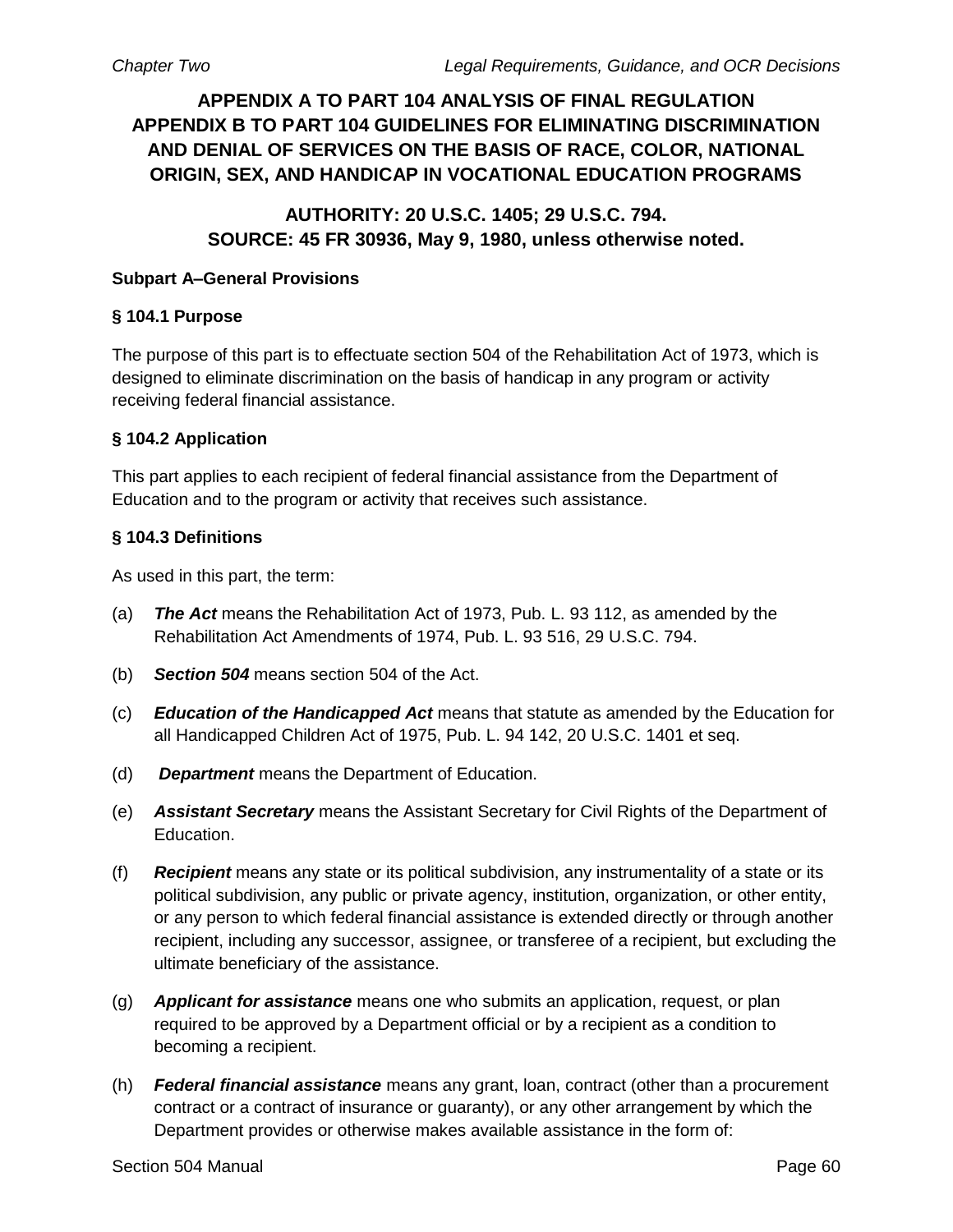- (1) Funds;
- (2) Services of federal personnel; or
- (3) Real and personal property or any interest in or use of such property, including:
- (i) Transfers or leases of such property for less than fair market value or for reduced consideration; and
- (ii) Proceeds from a subsequent transfer or lease of such property if the federal share of its fair market value is not returned to the federal government.
- (i) *Facility* means all or any portion of buildings, structures, equipment, roads, walks, parking lots, or other real or personal property or interest in such property.
- (j) *Handicapped person* -- (1) *Handicapped persons* means any person who (i) has a physical or mental impairment which substantially limits one or more major life activities, (ii) has a record of such an impairment, or (iii) is regarded as having such an impairment.
- (2) As used in paragraph  $(i)(1)$  of this section, the phrase:
- (i) *Physical or mental impairment* means (A) any physiological disorder or condition, cosmetic disfigurement, or anatomical loss affecting one or more of the following body systems: neurological; musculoskeletal; special sense organs; respiratory, including speech organs; cardiovascular; reproductive, digestive, genito urinary; hemic and lymphatic; skin; and endocrine; or (B) any mental or psychological disorder, such as mental retardation, organic brain syndrome, emotional or mental illness, and specific learning disabilities.
- (ii) *Major life activities* means functions such as caring for one's self, performing manual tasks, walking, seeing, hearing, speaking, breathing, learning, and working.
- (iii) *Has a record of such an impairment* means has a history of, or has been misclassified as having, a mental or physical impairment that substantially limits one or more major life activities.
- (iv) *Is regarded as having an impairment means* (A) has a physical or mental impairment that does not substantially limit major life activities but that is treated by a recipient as constituting such a limitation; (B) has a physical or mental impairment that substantially limits major life activities only as a result of the attitudes of others toward such impairment; or  $(C)$  has none of the impairments defined in paragraph  $(j)(2)(i)$  of this section but is treated by a recipient as having such an impairment.
- (k) *Program or activity means* all of the operations of--
- (1)(i) A department, agency, special purpose district, or other instrumentality of a State or of a local government; or
- (ii) The entity of such State or local government that distributes such assistance and each such department or agency (and each other State or local government entity) to which the assistance is extended, in the case of assistance to a State or local government;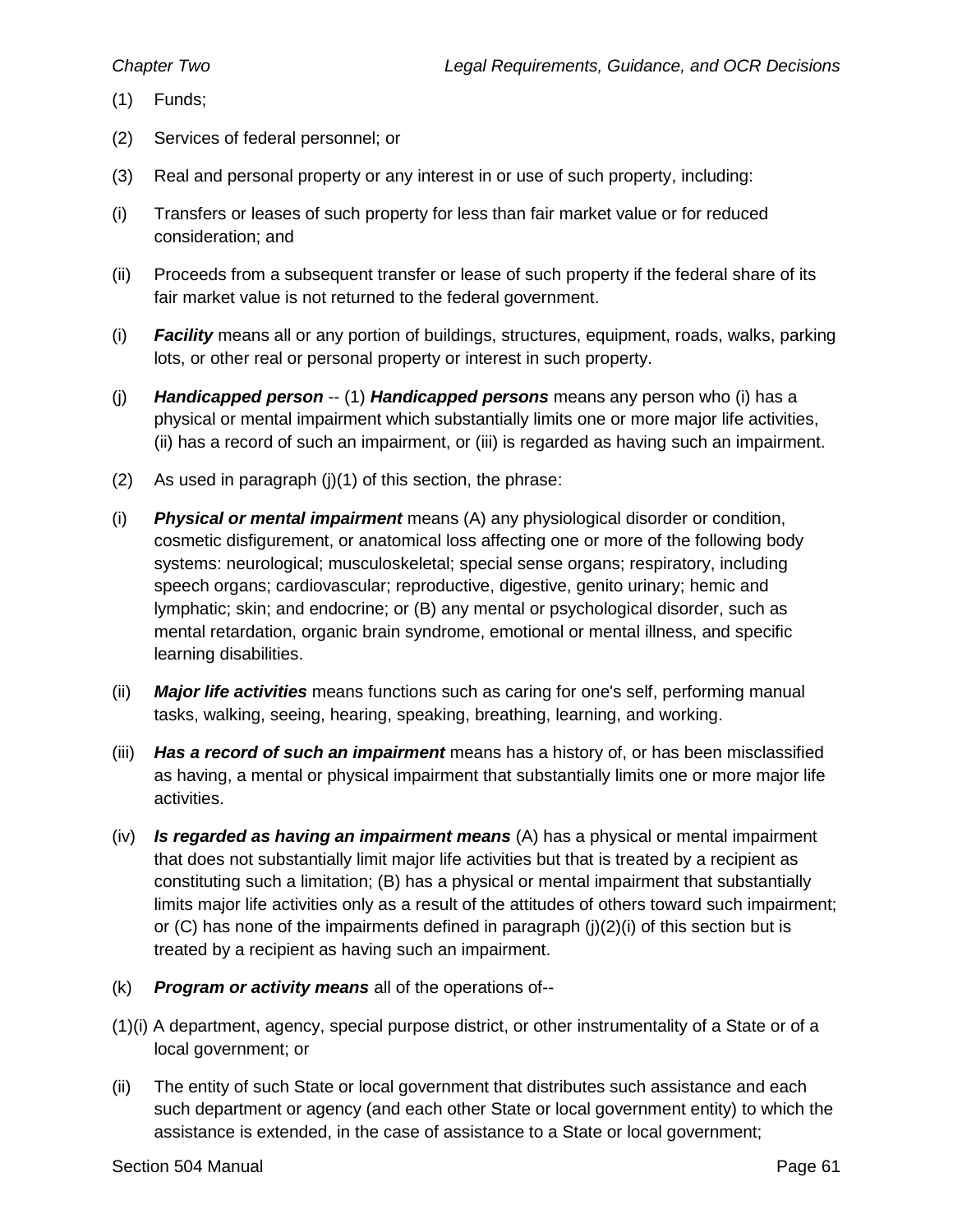- (2)(i) A college, university, or other postsecondary institution, or a public system of higher education; or
- (ii) A local educational agency (as defined in 20 U.S.C. 8801), system of vocational education, or other school system;
- (3)(i) An entire corporation, partnership, or other private organization, or an entire sole proprietorship--
- (A) If assistance is extended to such corporation, partnership, private organization, or sole proprietorship as a whole; or
- (B) Which is principally engaged in the business of providing education, health care, housing, social services, or parks and recreation; or
- (ii) The entire plant or other comparable, geographically separate facility to which federal financial assistance is extended, in the case of any other corporation, partnership, private organization, or sole proprietorship; or
- (4) Any other entity which is established by two or more of the entities described in paragraph (k)(1), (2), or (3) of this section; any part of which is extended federal financial assistance. (Authority: 29 U.S.C. 794(b))
- (l) *Qualified handicapped person* means:
- (1) With respect to employment, a handicapped person who, with reasonable accommodation, can perform the essential functions of the job in question;
- (2) With respect to public preschool elementary, secondary, or adult educational services, a handicapped person (i) of an age during which nonhandicapped persons are provided such services, (ii) of any age during which it is mandatory under state law to provide such services to handicapped persons, or (iii) to whom a state is required to provide a free appropriate public education under section 612 of the Education of the Handicapped Act; and
- (3) With respect to postsecondary and vocational education services, a handicapped person who meets the academic and technical standards requisite to admission or participation in the recipient's education program or activity;
- (4) With respect to other services, a handicapped person who meets the essential eligibility requirements for the receipt of such services.
- (m) *Handicap* means any condition or characteristic that renders a person a handicapped person as defined in paragraph (j) of this section.

## **§ 104.4 Discrimination prohibited**

(a) *General*. No qualified handicapped person shall, on the basis of handicap, be excluded from participation in, be denied the benefits of, or otherwise be subjected to discrimination under any program or activity which receives federal financial assistance.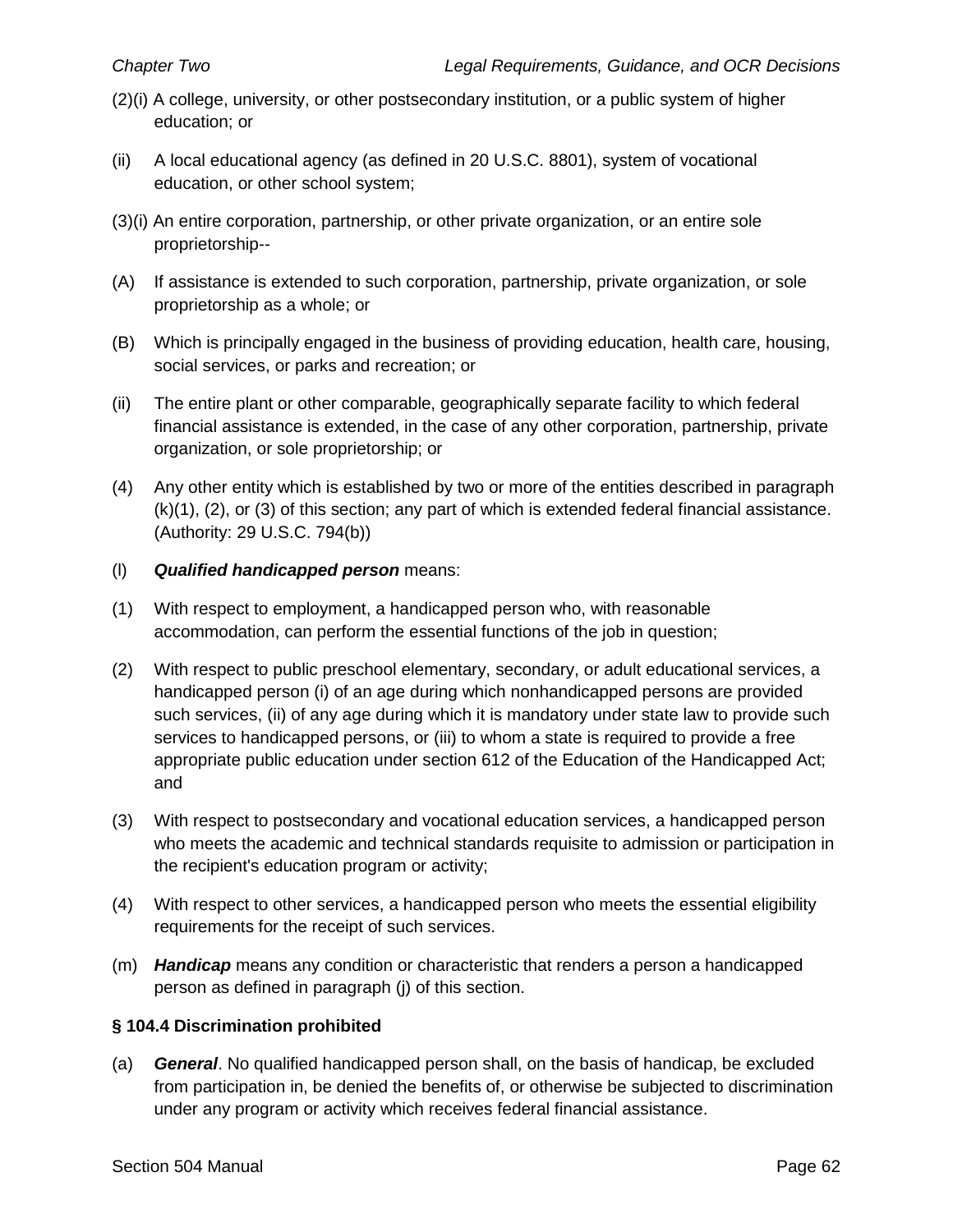- (b) *Discriminatory actions prohibited*. (1) A recipient, in providing any aid, benefit, or service, may not, directly or through contractual, licensing, or other arrangements, on the basis of handicap:
- (i) Deny a qualified handicapped person the opportunity to participate in or benefit from the aid, benefit, or service;
- (ii) Afford a qualified handicapped person an opportunity to participate in or benefit from the aid, benefit, or service that is not equal to that afforded others;
- (iii) Provide a qualified handicapped person with an aid, benefit, or service that is not as effective as that provided to others;
- (iv) Provide different or separate aid, benefits, or services to handicapped persons or to any class of handicapped persons unless such action is necessary to provide qualified handicapped persons with aid, benefits, or services that are as effective as those provided to others;
- (v) Aid or perpetuate discrimination against a qualified handicapped person by providing significant assistance to an agency, organization, or person that discriminates on the basis of handicap in providing any aid, benefit, or service to beneficiaries of the recipients program or activity;
- (vi) Deny a qualified handicapped person the opportunity to participate as a member of planning or advisory boards; or
- (vii) Otherwise limit a qualified handicapped person in the enjoyment of any right, privilege, advantage, or opportunity enjoyed by others receiving an aid, benefit, or service.
- (2) For purposes of this part, aids, benefits, and services, to be equally effective, are not required to produce the identical result or level of achievement for handicapped and nonhandicapped persons, but must afford handicapped persons equal opportunity to obtain the same result, to gain the same benefit, or to reach the same level of achievement, in the most integrated setting appropriate to the person's needs.
- (3) Despite the existence of separate or different aid, benefits, or services provided in accordance with this part, a recipient may not deny a qualified handicapped person the opportunity to participate in such aid, benefits, or services that are not separate or different.
- (4) A recipient may not, directly or through contractual or other arrangements, utilize criteria or methods of administration (i) that have the effect of subjecting qualified handicapped persons to discrimination on the basis of handicap, (ii) that have the purpose or effect of defeating or substantially impairing accomplishment of the objectives of the recipient's program or activity with respect to handicapped persons, or (iii) that perpetuate the discrimination of another recipient if both recipients are subject to common administrative control or are agencies of the same State.
- (5) In determining the site or location of a facility, an applicant for assistance or a recipient may not make selections (i) that have the effect of excluding handicapped persons from,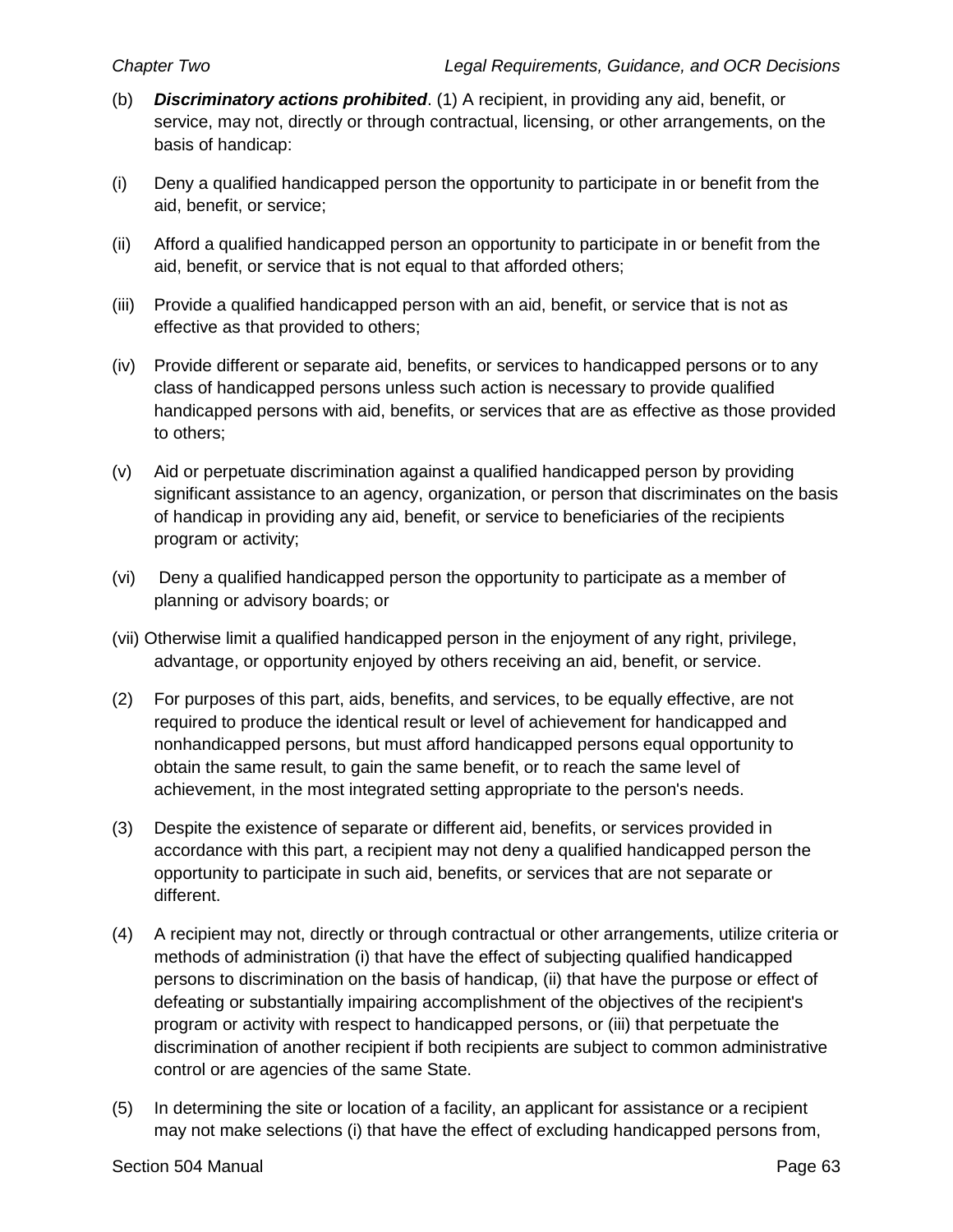denying them the benefits of, or otherwise subjecting them to discrimination under any program or activity that receives federal financial assistance or (ii) that have the purpose or effect of defeating or substantially impairing the accomplishment of the objectives of the program or activity with respect to handicapped persons.

- (6) As used in this section, the aid, benefit, or service provided under a program or activity receiving federal financial assistance includes any aid, benefit, or service provided in or through a facility that has been constructed, expanded, altered, leased or rented, or otherwise acquired, in whole or in part, with federal financial assistance.
- (c) *Aid, benefits or services limited by federal law*. The exclusion of nonhandicapped persons from aid, benefits, or services limited by federal statute or executive order to handicapped persons or the exclusion of a specific class of handicapped persons from aid, benefits, or services limited by federal statute or executive order to a different class of handicapped persons is not prohibited by this part.

## **§ 104.5 Assurances required**

- (a) *Assurances*. An applicant for federal financial assistance to which this part applies shall submit an assurance, on a form specified by the Assistant Secretary, that the program or activity will be operated in compliance with this part. An applicant may incorporate these assurances by reference in subsequent applications to the Department.
- (b) *Duration of obligation*. (1) In the case of federal financial assistance extended in the form of real property or to provide real property or structures on the property, the assurance will obligate the recipient or, in the case of a subsequent transfer, the transferee, for the period during which the real property or structures are used for the purpose for which federal financial assistance is extended or for another purpose involving the provision of similar services or benefits.
- (2) In the case of federal financial assistance extended to provide personal property, the assurance will obligate the recipient for the period during which it retains ownership or possession of the property.
- (3) In all other cases the assurance will obligate the recipient for the period during which federal financial assistance is extended.
- (c) *Covenants*. (1) Where federal financial assistance is provided in the form of real property or interest in the property from the Department, the instrument effecting or recording this transfer shall contain a covenant running with the land to assure nondiscrimination for the period during which the real property is used for a purpose for which the federal financial assistance is extended or for another purpose involving the provision of similar services or benefits.
- (2) Where no transfer of property is involved but property is purchased or improved with federal financial assistance, the recipient shall agree to include the covenant described in paragraph (b)(2) of this section in the instrument effecting or recording any subsequent transfer of the property.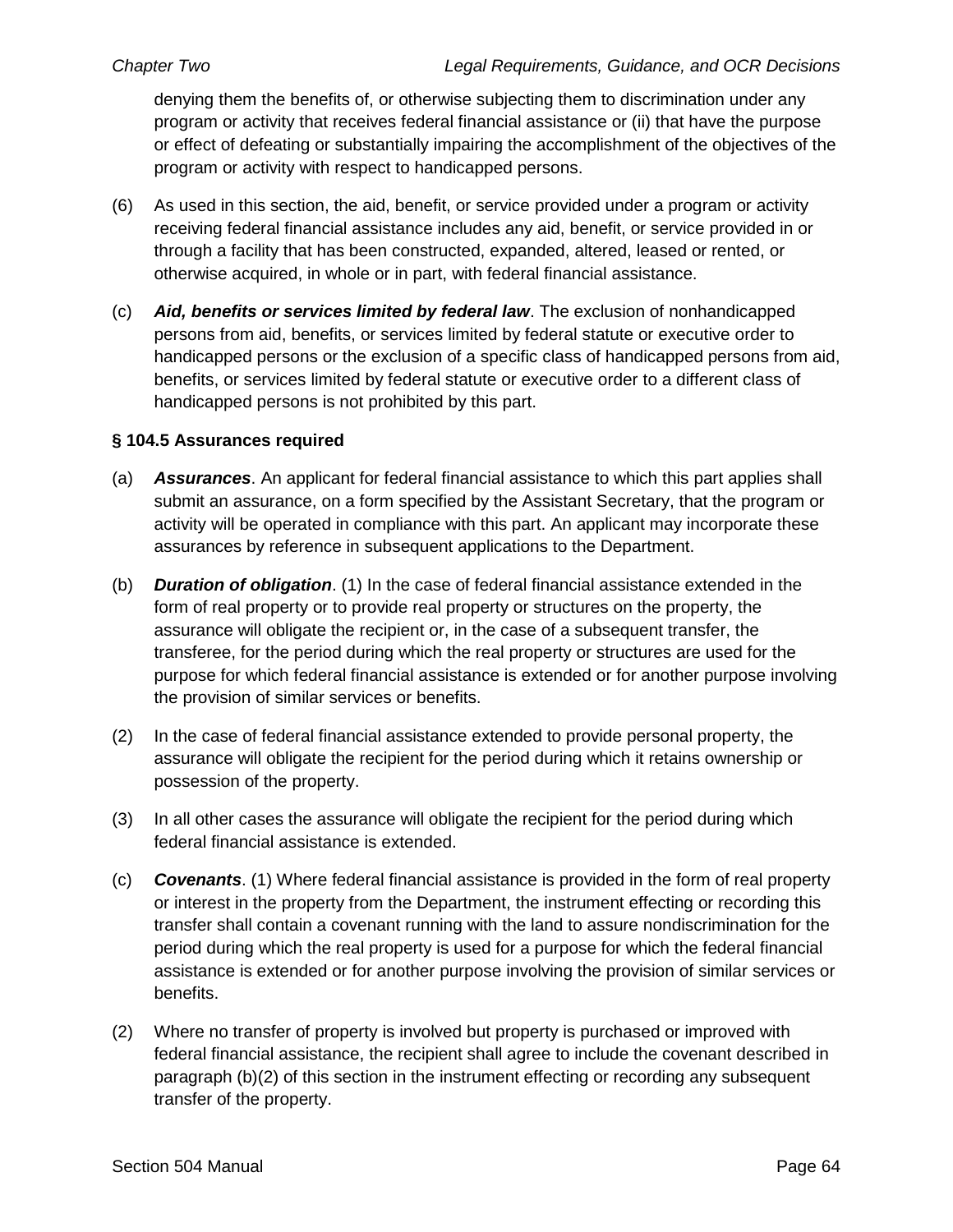(3) Where federal financial assistance is provided in the form of real property or interest in the property from the Department, the covenant shall also include a condition coupled with a right to be reserved by the Department to revert title to the property in the event of a breach of the covenant. If a transferee of real property proposes to mortgage or otherwise encumber the real property as security for financing construction of new, or improvement of existing, facilities on the property for the purposes for which the property was transferred, the Assistant Secretary may, upon request of the transferee and if necessary to accomplish such financing and upon such conditions as he or she deems appropriate, agree to forbear the exercise of such right to revert title for so long as the lien of such mortgage or other encumbrance remains effective.

## **§ 104.6 Remedial action, voluntary action, and self-evaluation**

- (a) *Remedial action.* (1) If the Assistant Secretary finds that a recipient has discriminated against persons on the basis of handicap in violation of section 504 or this part, the recipient shall take such remedial action as the Assistant Secretary deems necessary to overcome the effects of the discrimination.
- (2) Where a recipient is found to have discriminated against persons on the basis of handicap in violation of section 504 or this part and where another recipient exercises control over the recipient that has discriminated, the Assistant Secretary, where appropriate, may require either or both recipients to take remedial action.
- (3) The Assistant Secretary may, where necessary to overcome the effects of discrimination in violation of section 504 or this part, require a recipient to take remedial action (i) with respect to handicapped persons who are no longer participants in the recipient's program or activity but who were participants in the program or activity when such discrimination occurred or (ii) with respect to handicapped persons who would have been participants in the program or activity had the discrimination not occurred.
- (b) *Voluntary action*. A recipient may take steps, in addition to any action that is required by this part, to overcome the effects of conditions that resulted in limited participation in the recipient's program or activity by qualified handicapped persons.
- (c) *Self evaluation*. (1) A recipient shall, within one year of the effective date of this part:
- (i) Evaluate, with the assistance of interested persons, including handicapped persons or organizations representing handicapped persons, its current policies and practices and the effects thereof that do not or may not meet the requirements of this part;
- (ii) Modify, after consultation with interested persons, including handicapped persons or organizations representing handicapped persons, any policies and practices that do not meet the requirements of this part; and
- (iii) Take, after consultation with interested persons, including handicapped persons or organizations representing handicapped persons, appropriate remedial steps to eliminate the effects of any discrimination that resulted from adherence to these policies and practices.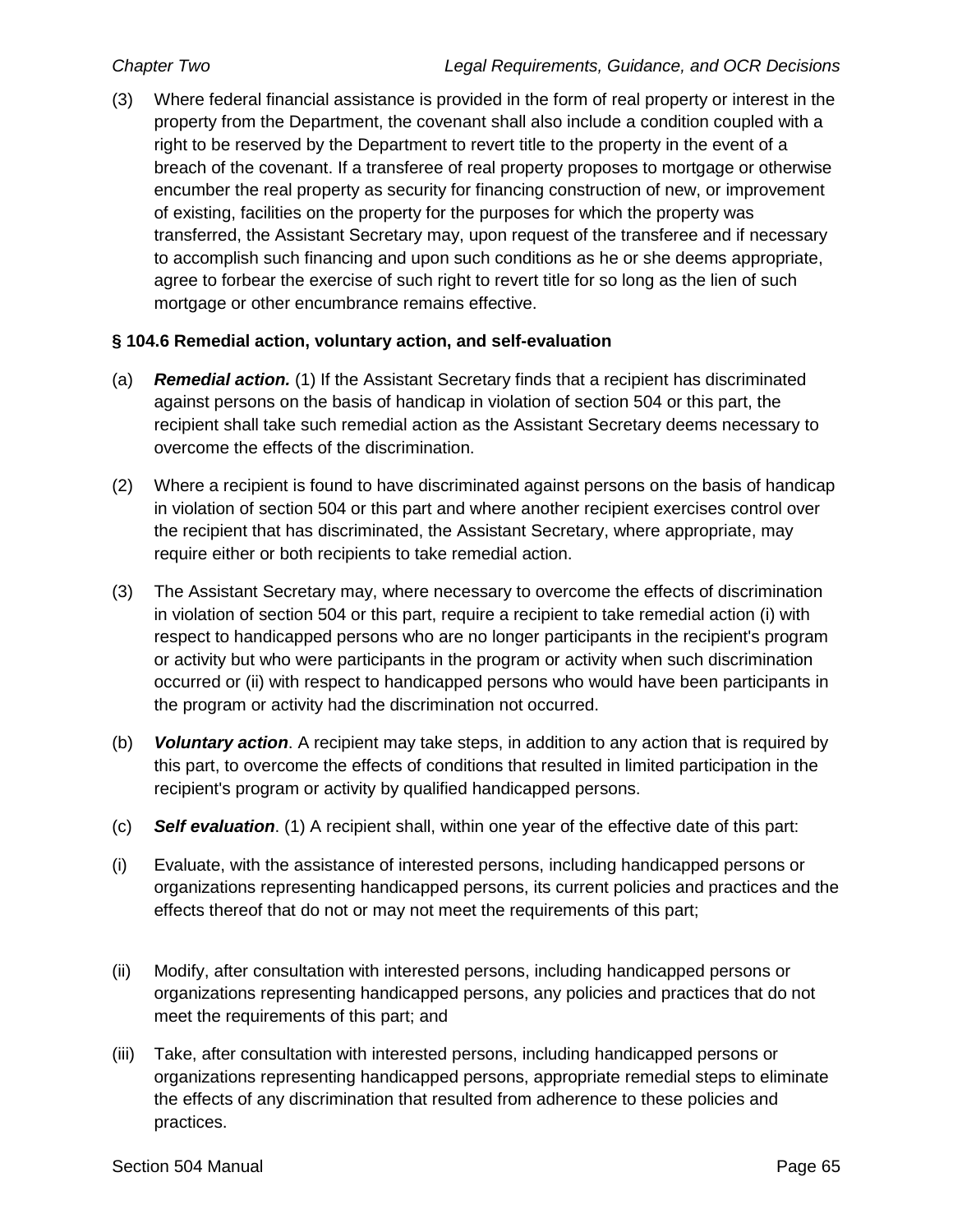- (2) A recipient that employs fifteen or more persons shall, for at least three years following completion of the evaluation required under paragraph (c)(1) of this section, maintain on file, make available for public inspection, and provide to the Assistant Secretary upon request:
- (i) A list of the interested persons consulted,
- (ii) A description of areas examined and any problems identified, and
- (iii) A description of any modifications made and of any remedial steps taken.

## **§ 104.7 Designation of responsible employee and adoption of grievance procedures**

- (a) *Designation of responsible employee*. A recipient that employs fifteen or more persons shall designate at least one person to coordinate its efforts to comply with this part.
- (b) *Adoption of grievance procedures*. A recipient that employs fifteen or more persons shall adopt grievance procedures that incorporate appropriate due process standards and that provide for the prompt and equitable resolution of complaints alleging any action prohibited by this part. Such procedures need not be established with respect to complaints from applicants for employment or from applicants for admission to postsecondary educational institutions.

## **§ 104.8 Notice**

- (a) A recipient that employs fifteen or more persons shall take appropriate initial and continuing steps to notify participants, beneficiaries, applicants, and employees, including those with impaired vision or hearing, and unions or professional organizations holding collective bargaining or professional agreements with the recipient that it does not discriminate on the basis of handicap in violation of section 504 and this part. The notification shall state, where appropriate, that the recipient does not discriminate in admission or access to, or treatment or employment in, its program or activity. The notification shall also include an identification of the responsible employee designated pursuant to 104.7(a). A recipient shall make the initial notification required by this paragraph within 90 days of the effective date of this part. Methods of initial and continuing notification may include the posting of notices, publication in newspapers and magazines, placement of notices in recipients' publication, and distribution of memoranda or other written communications.
- (b) If a recipient publishes or uses recruitment materials or publications containing general information that it makes available to participants, beneficiaries, applicants, or employees, it shall include in those materials or publications a statement of the policy described in paragraph (a) of this section. A recipient may meet the requirement of this paragraph either by including appropriate inserts in existing materials and publications or by revising and reprinting the materials and publications.

## **§ 104.9 Administrative requirements for small recipients**

The Assistant Secretary may require any recipient with fewer than fifteen employees, or any class of such recipients, to comply with 104.7 and 104.8, in whole or in part, when the Assistant

#### Section 504 Manual Page 66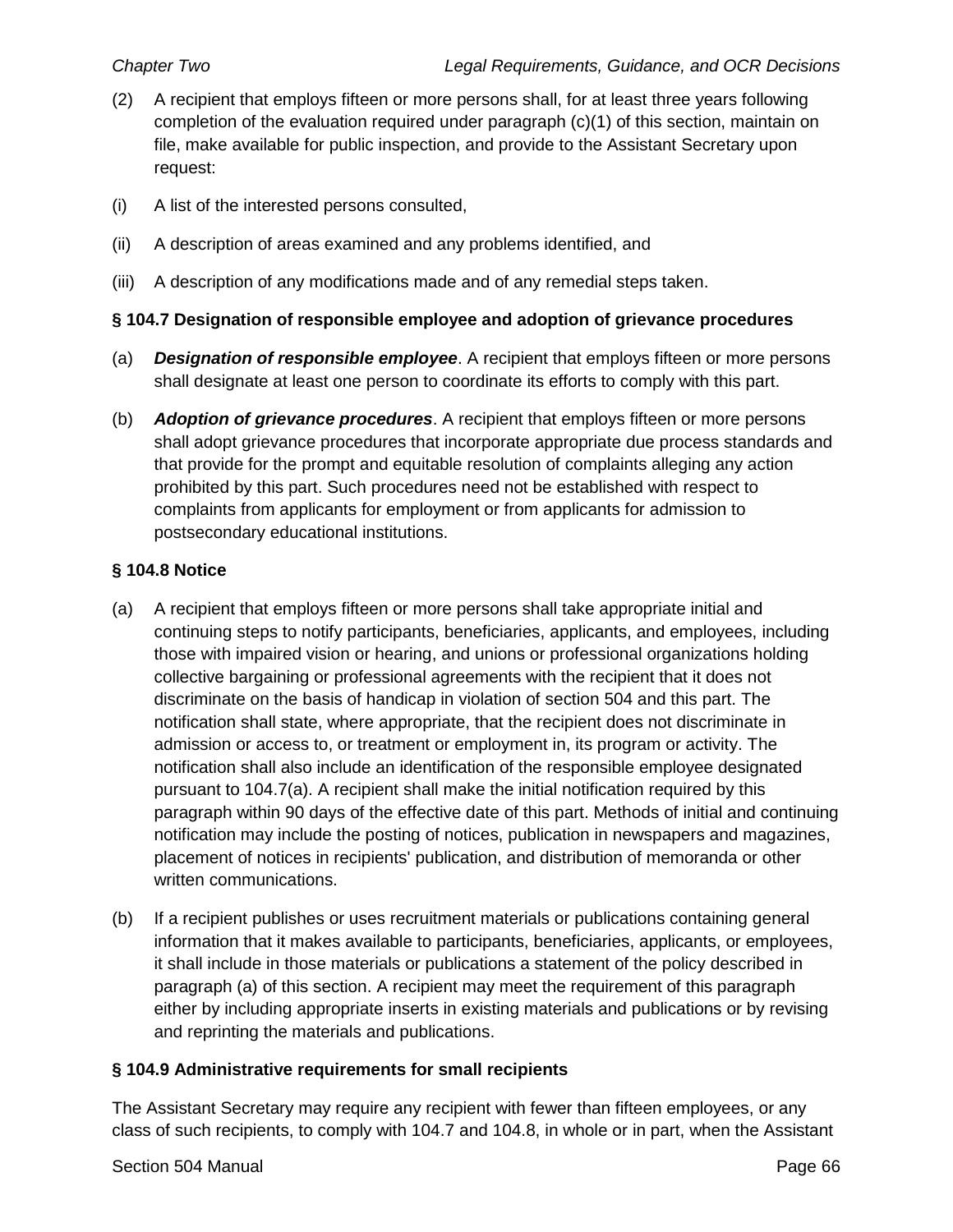Secretary finds a violation of this part or finds that such compliance will not significantly impair the ability of the recipient or class of recipients to provide benefits or services.

## **§ 104.10 Effect of state or local law or other requirements and effect of employment opportunities**

- (a) The obligation to comply with this part is not obviated or alleviated by the existence of any state or local law or other requirement that, on the basis of handicap, imposes prohibitions or limits upon the eligibility of qualified handicapped persons to receive services or to practice any occupation or profession.
- (b) The obligation to comply with this part is not obviated or alleviated because employment opportunities in any occupation or profession are or may be more limited for handicapped persons than for nonhandicapped persons.

#### **Subpart B -- Employment Practices**

§ 104.11 Discrimination prohibited

- (a) *General*. (1) No qualified handicapped person shall, on the basis of handicap, be subjected to discrimination in employment under any program or activity to which this part applies.
- (2) A recipient that receives assistance under the Education of the Handicapped Act shall take positive steps to employ and advance in employment qualified handicapped persons in programs or activities assisted under that Act.
- (3) A recipient shall make all decisions concerning employment under any program or activity to which this part applies in a manner which ensures that discrimination on the basis of handicap does not occur and may not limit, segregate, or classify applicants or employees in any way that adversely affects their opportunities or status because of handicap.
- (4) A recipient may not participate in a contractual or other relationship that has the effect of subjecting qualified handicapped applicants or employees to discrimination prohibited by this subpart. The relationships referred to in this paragraph include relationships with employment and referral agencies, with labor unions, with organizations providing or administering fringe benefits to employees of the recipient, and with organizations providing training and apprenticeships.
- (b) *Specific activities*. The provisions of this subpart apply to:
- (1) Recruitment, advertising, and the processing of applications for employment;
- (2) Hiring, upgrading, promotion, award of tenure, demotion, transfer, layoff, termination, right of return from layoff and rehiring;
- (3) Rates of pay or any other form of compensation and changes in compensation;
- (4) Job assignments, job classifications, organizational structures, position descriptions, lines of progression, and seniority lists;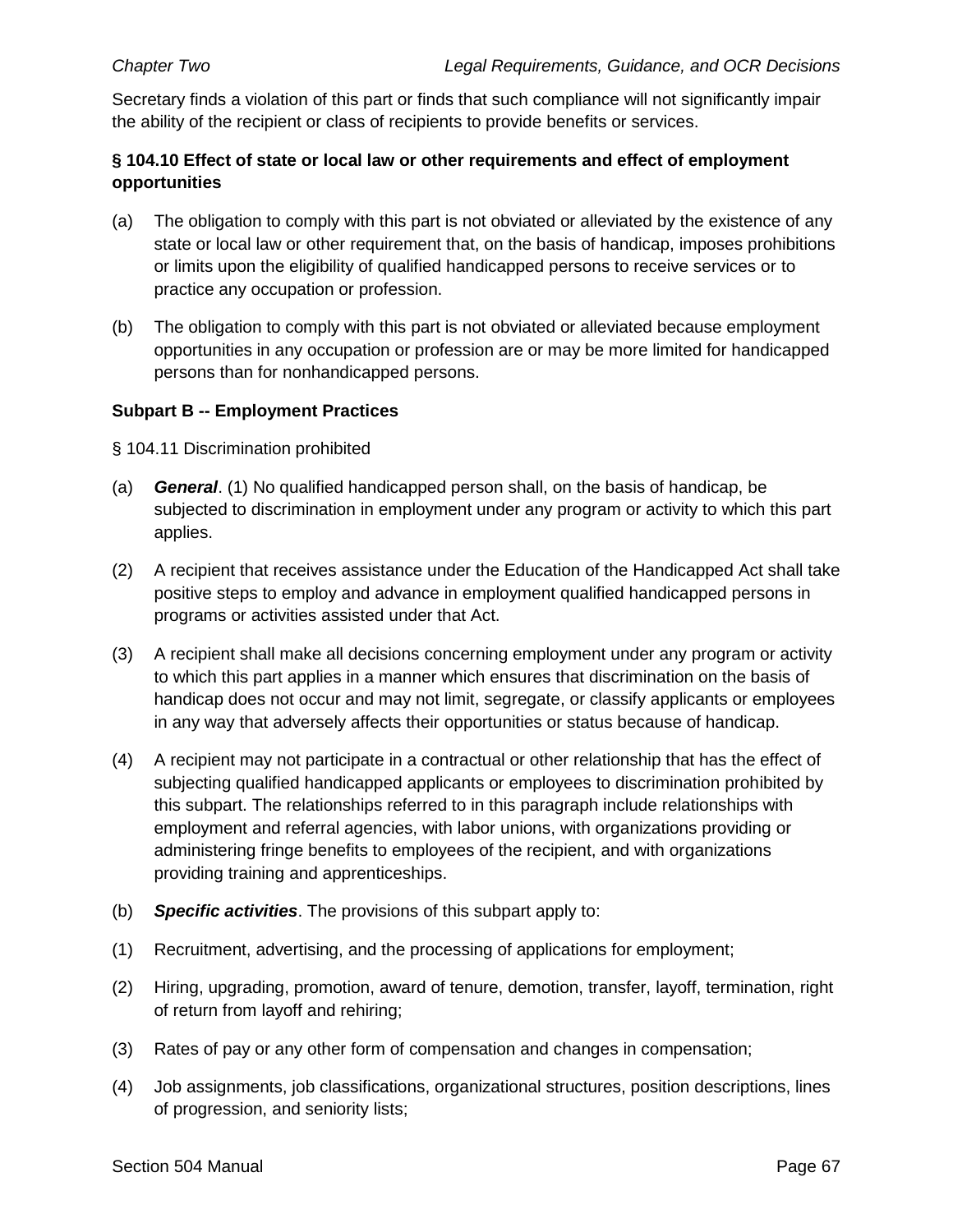- (5) Leaves of absence, sick leave, or any other leave;
- (6) Fringe benefits available by virtue of employment, whether or not administered by the recipient;
- (7) Selection and financial support for training, including apprenticeship, professional meetings, conferences, and other related activities, and selection for leaves of absence to pursue training;
- (8) Employer sponsored activities, including those that are social or recreational; and
- (9) Any other term, condition, or privilege of employment.
- (c) A recipient's obligation to comply with this subpart is not affected by any inconsistent term of any collective bargaining agreement to which it is a party.

#### **§ 104.12 Reasonable accommodation**

- (a) A recipient shall make reasonable accommodation to the known physical or mental limitations of an otherwise qualified handicapped applicant or employee unless the recipient can demonstrate that the accommodation would impose an undue hardship on the operation of its program or activity.
- (b) Reasonable accommodation may include:
- (1) Making facilities used by employees readily accessible to and usable by handicapped persons, and
- (2) Job restructuring, part time or modified work schedules, acquisition or modification of equipment or devices, the provision of readers or interpreters, and other similar actions.
- (c) In determining pursuant to paragraph (a) of this section whether an accommodation would impose an undue hardship on the operation of a recipient's program or activity, factors to be considered include:
- (1) The overall size of the recipient's program or activity with respect to number of employees, number and type of facilities, and size of budget;
- (2) The type of the recipient's operation, including the composition and structure of the recipient's workforce; and
- (3) The nature and cost of the accommodation needed.
- (d) A recipient may not deny any employment opportunity to a qualified handicapped employee or applicant if the basis for the denial is the need to make reasonable accommodation to the physical or mental limitations of the employee or applicant.

#### **§ 104.13 Employment criteria**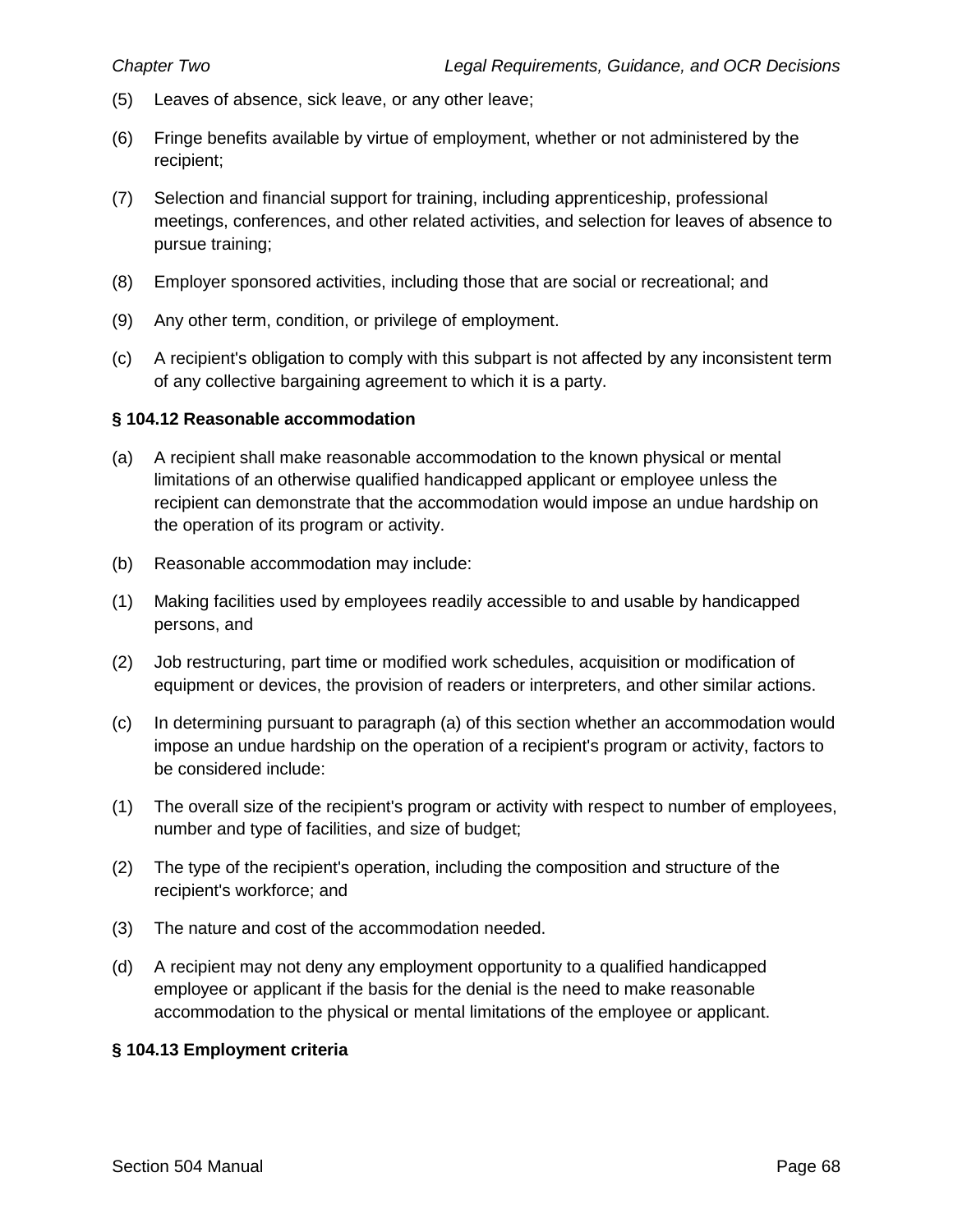- (a) A recipient may not make use of any employment test or other selection criterion that screens out or tends to screen out handicapped persons or any class of handicapped persons unless:
- (1) The test score or other selection criterion, as used by the recipient, is shown to be job related for the position in question, and
- (2) Alternative job related tests or criteria that do not screen out or tend to screen out as many handicapped persons are not shown by the Director to be available.
- (b) A recipient shall select and administer tests concerning employment so as best to ensure that, when administered to an applicant or employee who has a handicap that impairs sensory, manual, or speaking skills, the test results accurately reflect the applicant's or employee's job skills, aptitude, or whatever other factor the test purports to measure, rather than reflecting the applicant's or employee's impaired sensory, manual, or speaking skills (except where those skills are the factors that the test purports to measure).

## **§ 104.14 Preemployment inquiries**

- (a) Except as provided in paragraphs (b) and (c) of this section, a recipient may not conduct a preemployment medical examination or may not make preemployment inquiry of an applicant as to whether the applicant is a handicapped person or as to the nature or severity of a handicap. A recipient may, however, make preemployment inquiry into an applicant's ability to perform job related functions.
- (b) When a recipient is taking remedial action to correct the effects of past discrimination pursuant to 104.6 (a), when a recipient is taking voluntary action to overcome the effects of conditions that resulted in limited participation in its federally assisted program or activity pursuant to 104.6(b), or when a recipient is taking affirmative action pursuant to section 503 of the Act, the recipient may invite applicants for employment to indicate whether and to what extent they are handicapped, *Provided*, That:
- (1) The recipient states clearly on any written questionnaire used for this purpose or makes clear orally if no written questionnaire is used that the information requested is intended for use solely in connection with its remedial action obligations or its voluntary or affirmative action efforts; and
- (2) The recipient states clearly that the information is being requested on a voluntary basis, that it will be kept confidential as provided in paragraph (d) of this section, that refusal to provide it will not subject the applicant or employee to any adverse treatment, and that it will be used only in accordance with this part.
- (c) Nothing in this section shall prohibit a recipient from conditioning an offer of employment on the results of a medical examination conducted prior to the employee's entrance on duty, *Provided*, That:
- (1) All entering employees are subjected to such an examination regardless of handicap, and
- (2) The results of such an examination are used only in accordance with the requirements of this part.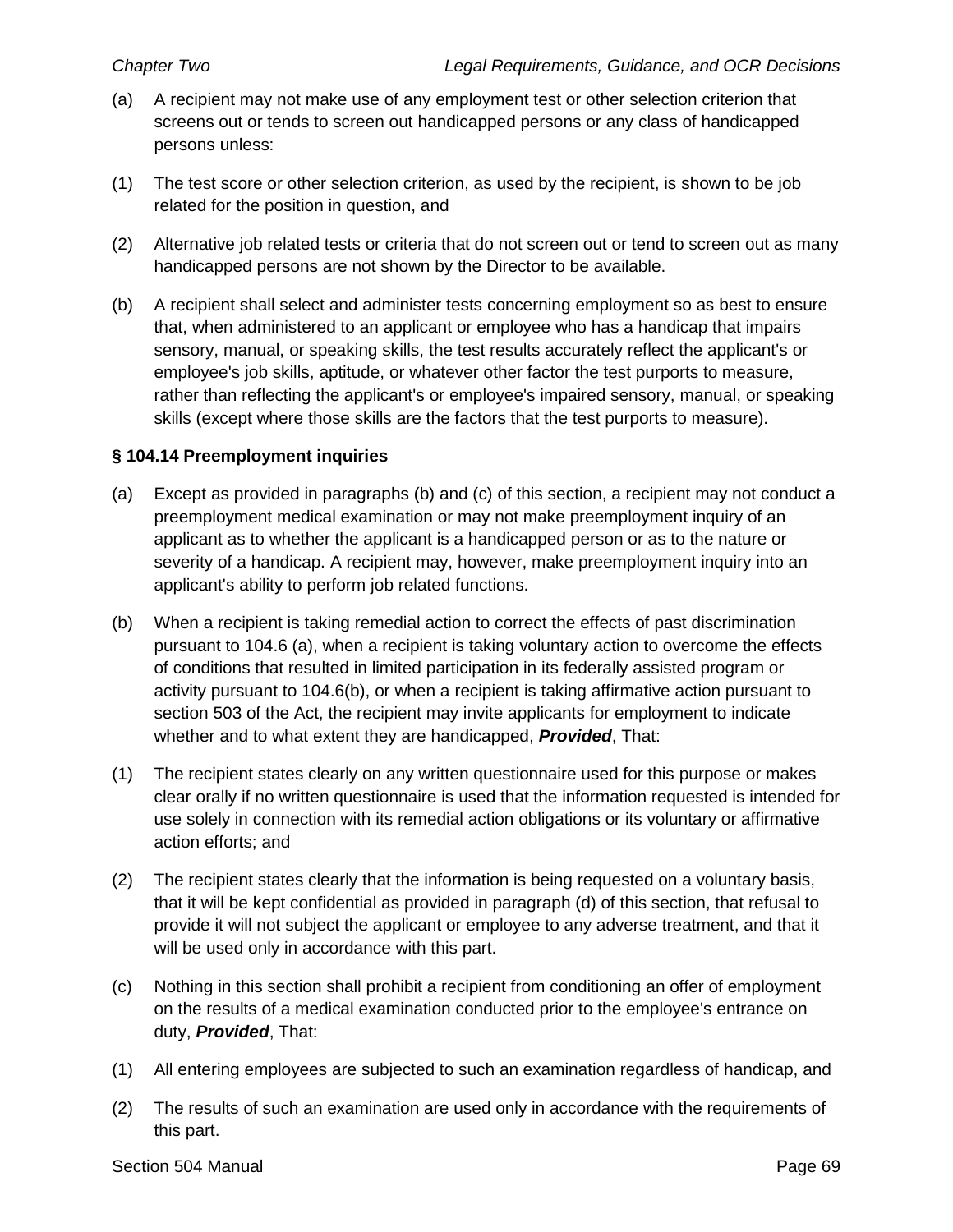- (d) Information obtained in accordance with this section as to the medical condition or history of the applicant shall be collected and maintained on separate forms that shall be accorded confidentiality as medical records, except that:
- (1) Supervisors and managers may be informed regarding restrictions on the work or duties of handicapped persons and regarding necessary accommodations;
- (2) First aid and safety personnel may be informed, where appropriate, if the condition might require emergency treatment; and
- (3) Government officials investigating compliance with the Act shall be provided relevant information upon request.

## **Subpart C--Accessibility**

## **§ 104.21 Discrimination prohibited**

No qualified handicapped person shall, because a recipient's facilities are inaccessible to or unusable by handicapped persons, be denied the benefits of, be excluded from participation in, or otherwise be subjected to discrimination under any program or activity to which this part applies.

## **§ 104.22 Existing facilities**

- (a) *Accessibility*. A recipient shall operate its program or activity so that when each part is viewed in its entirety, it is readily accessible to handicapped persons. This paragraph does not require a recipient to make each of its existing facilities or every part of a facility accessible to and usable by handicapped persons.
- (b) *Methods*. A recipient may comply with the requirements of paragraph (a) of this section through such means as redesign of equipment, reassignment of classes or other services to accessible buildings, assignment of aides to beneficiaries, home visits, delivery of health, welfare, or other social services at alternate accessible sites, alteration of existing facilities and construction of new facilities in conformance with the requirements of 104.23, or any other methods that result in making its program or activity accessible to handicapped persons. A recipient is not required to make structural changes in existing facilities where other methods are effective in achieving compliance with paragraph (a) of this section. In choosing among available methods for meeting the requirement of paragraph (a) of this section, a recipient shall give priority to those methods that serve handicapped persons in the most integrated setting appropriate.
- (c) *Small health, welfare, or other social service providers*. If a recipient with fewer than fifteen employees that provides health, welfare, or other social services finds, after consultation with a handicapped person seeking its services, that there is no method of complying with paragraph (a) of this section other than making a significant alteration in its existing facilities, the recipient may, as an alternative, refer the handicapped person to other providers of those services that are accessible.
- (d) *Time period*. A recipient shall comply with the requirement of paragraph (a) of this section within sixty days of the effective date of this part except that where structural changes in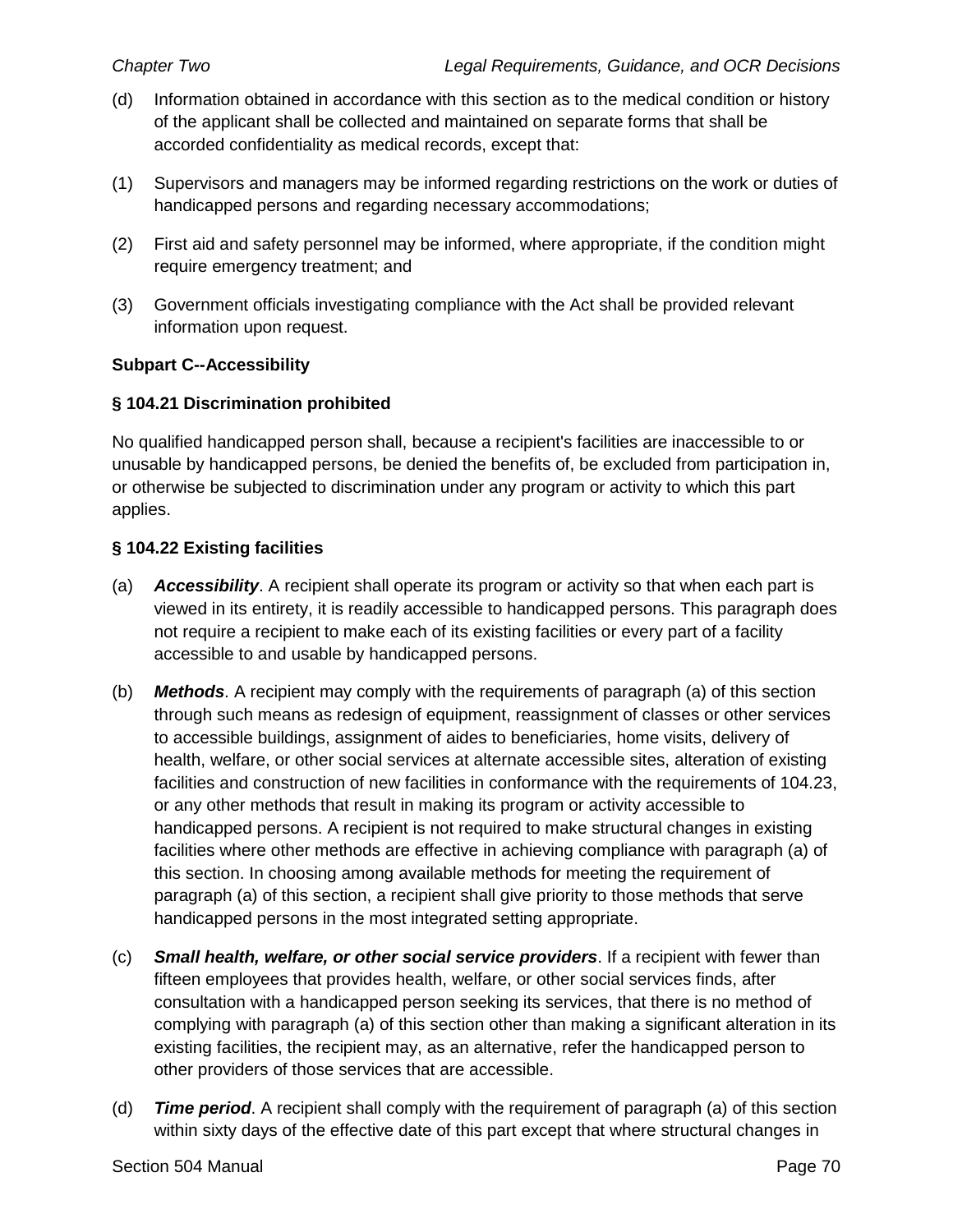facilities are necessary, such changes shall be made within three years of the effective date of this part, but in any event as expeditiously as possible.

- (e) *Transition plan.* In the event that structural changes to facilities are necessary to meet the requirement of paragraph (a) of this section, a recipient shall develop, within six months of the effective date of this part, a transition plan setting forth the steps necessary to complete such changes. The plan shall be developed with the assistance of interested persons, including handicapped persons or organizations representing handicapped persons. A copy of the transition plan shall be made available for public inspection. The plan shall, at a minimum:
- (1) Identify physical obstacles in the recipient's facilities that limit the accessibility of its program or activity to handicapped persons;
- (2) Describe in detail the methods that will be used to make the facilities accessible;
- (3) Specify the schedule for taking the steps necessary to achieve full accessibility in order to comply with paragraph (a) of this section and, if the time period of the transition plan is longer than one year, identify the steps of that will be taken during each year of the transition period; and
- (4) Indicate the person responsible for implementation of the plan.
- (f) *Notice*. The recipient shall adopt and implement procedures to ensure that interested persons, including persons with impaired vision or hearing, can obtain information as to the existence and location of services, activities, and facilities that are accessible to and useable by handicapped persons.

#### **§ 104.23 New construction**

- (a) *Design and construction.* Each facility or part of a facility constructed by, on behalf of, or for the use of a recipient shall be designed and constructed in such manner that the facility or part of the facility is readily accessible to and usable by handicapped persons, if the construction was commenced after the effective date of this part.
- (b) *Alteration*. Each facility or part of a facility which is altered by, on behalf of, or for the use of a recipient after the effective date of this part in a manner that affects or could affect the usability of the facility or part of the facility shall, to the maximum extent feasible, be altered in such manner that the altered portion of the facility is readily accessible to and usable by handicapped persons.
- (c) *Conformance with Uniform Federal Accessibility Standards.* (1) Effective as of January 18, 1991, design, construction, or alteration of buildings in conformance with sections 3 8 of the Uniform Federal Accessibility Standards (UFAS) (Appendix A to 41 C.F.R. subpart 101 19.6) shall be deemed to comply with the requirements of this section with respect to those buildings. Departures from particular technical and scoping requirements of UFAS by the use of other methods are permitted where substantially equivalent or greater access to and usability of the building is provided.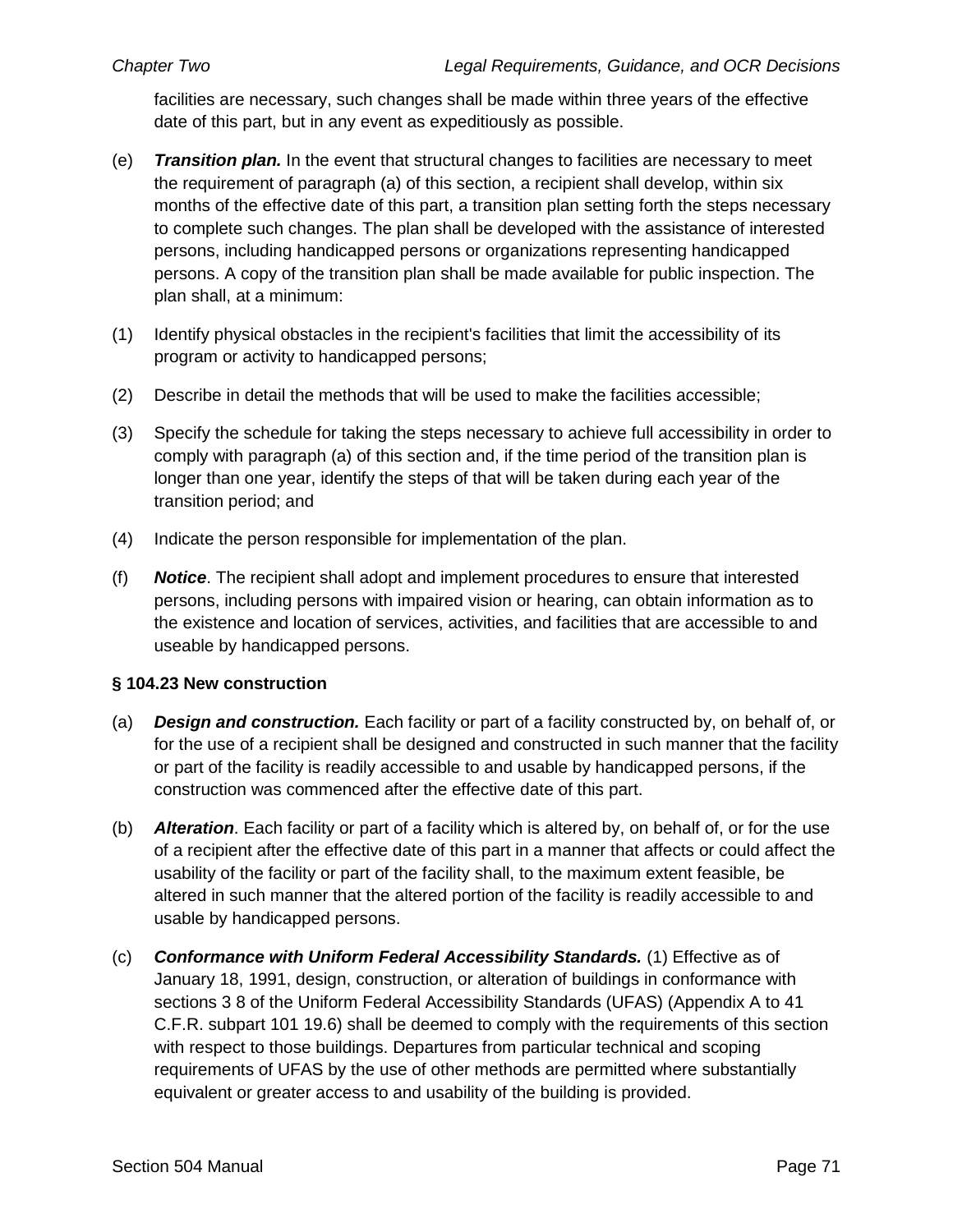- (2) For purposes of this section, section  $4.1.6(1)(g)$  of UFAS shall be interpreted to exempt from the requirements of UFAS only mechanical rooms and other spaces that, because of their intended use, will not require accessibility to the public or beneficiaries or result in the employment or residence therein of persons with physical handicaps.
- (3) This section does not require recipients to make building alterations that have little likelihood of being accomplished without removing or altering a load bearing structural member.
- [45 FR 30936, May 9, 1980; 45 FR 37426, June 3, 1980, as amended at 55 FR 52138, 52141, Dec. 19, 1990]

## **Subpart D -- Preschool, Elementary, and Secondary Education**

## **§ 104.31 Application of this subpart**

Subpart D applies to preschool, elementary, secondary, and adult education programs or activities that receive federal financial assistance and to recipients that operate, or that receive federal financial assistance for the operation of, such programs or activities.

§ 104.32 Location and notification

A recipient that operates a public elementary or secondary education program or activity shall annually:

- (a) Undertake to identify and locate every qualified handicapped person residing in the recipient's jurisdiction who is not receiving a public education; and
- (b) Take appropriate steps to notify handicapped persons and their parents or guardians of the recipient's duty under this subpart.

#### **§ 104.33 Free appropriate public education**

- (a) *General*. A recipient that operates a public elementary or secondary education program or activity shall provide a free appropriate public education to each qualified handicapped person who is in the recipient's jurisdiction, regardless of the nature or severity of the person's handicap.
- (b) *Appropriate education*. (1) For the purpose of this subpart, the provision of an appropriate education is the provision of regular or special education and related aids and services that (i) are designed to meet individual educational needs of handicapped persons as adequately as the needs of nonhandicapped persons are met and (ii) are based upon adherence to procedures that satisfy the requirements of 104.34, 104.35, and 104.36.
- (2) Implementation of an Individualized Education Program developed in accordance with the Education of the Handicapped Act is one means of meeting the standard established in paragraph (b)(1)(i) of this section.
- (3) A recipient may place a handicapped person or refer such a person for aid, benefits, or services other than those that it operates or provides as its means of carrying out the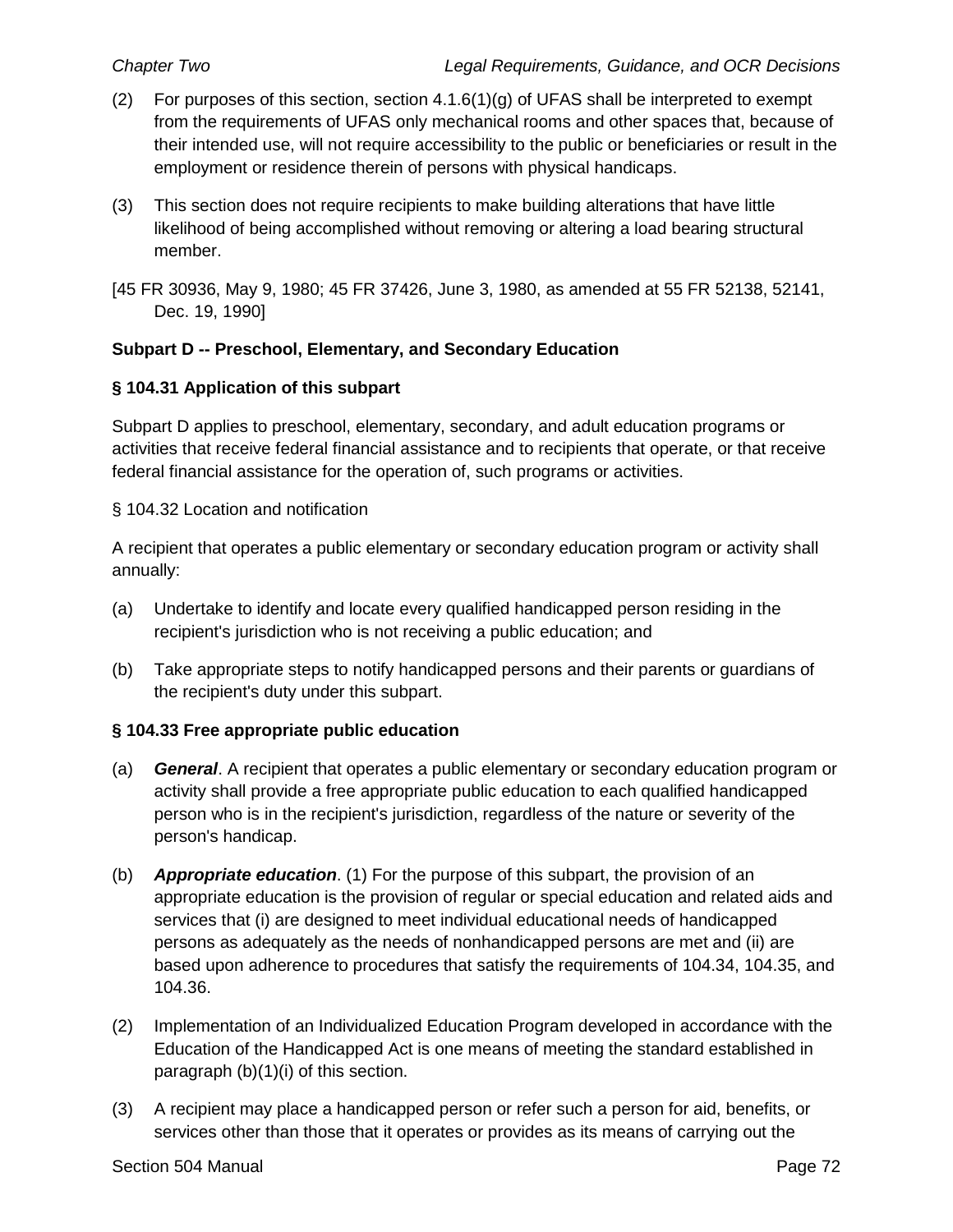requirements of this subpart. If so, the recipient remains responsible for ensuring that the requirements of this subpart are met with respect to any handicapped person so placed or referred.

- (c) *Free education* -- (1) *General*. For the purpose of this section, the provision of a free education is the provision of educational and related services without cost to the handicapped person or to his or her parents or guardian, except for those fees that are imposed on non-handicapped persons or their parents or guardian. It may consist either of the provision of free services or, if a recipient places a handicapped person or refers such person for aid, benefits, or services not operated or provided by the recipient as its means of carrying out the requirements of this subpart, of payment for the costs of the aid, benefits, or services. Funds available from any public or private agency may be used to meet the requirements of this subpart. Nothing in this section shall be construed to relieve an insurer or similar third party from an otherwise valid obligation to provide or pay for services provided to a handicapped person.
- (2) *Transportation*. If a recipient places a handicapped person or refers such person for aid, benefits, or services not operated or provided by the recipient as its means of carrying out the requirements of this subpart, the recipient shall ensure that adequate transportation to and from the aid, benefits, or services is provided at no greater cost than would be incurred by the person or his or her parents or guardian if the person were placed in the aid, benefits, or services operated by the recipient.
- (3) *Residential placement*. If a public or private residential placement is necessary to provide a free appropriate public education to a handicapped person because of his or her handicap, the placement, including nonmedical care and room and board, shall be provided at no cost to the person or his or her parents or guardian.
- (4) *Placement of handicapped persons by parents*. If a recipient has made available, in conformance with the requirements of this section and 104.34, a free appropriate public education to a handicapped person and the person's parents or guardian choose to place the person in a private school, the recipient is not required to pay for the person's education in the private school. Disagreements between a parent or guardian and a recipient regarding whether the recipient has made a free appropriate public education available or otherwise regarding the question of financial responsibility are subject to the due process procedures of 104.36.
- (d) *Compliance*. A recipient may not exclude any qualified handicapped person from a public elementary or secondary education after the effective date of this part. A recipient that is not, on the effective date of this regulation, in full compliance with the other requirements of the preceding paragraphs of this section shall meet such requirements at the earliest practicable time and in no event later than September 1, 1978.

## **§ 104.34 Educational setting**

(a) *Academic setting.* A recipient to which this subpart applies shall educate, or shall provide for the education of, each qualified handicapped person in its jurisdiction with persons who are not handicapped to the maximum extent appropriate to the needs of the handicapped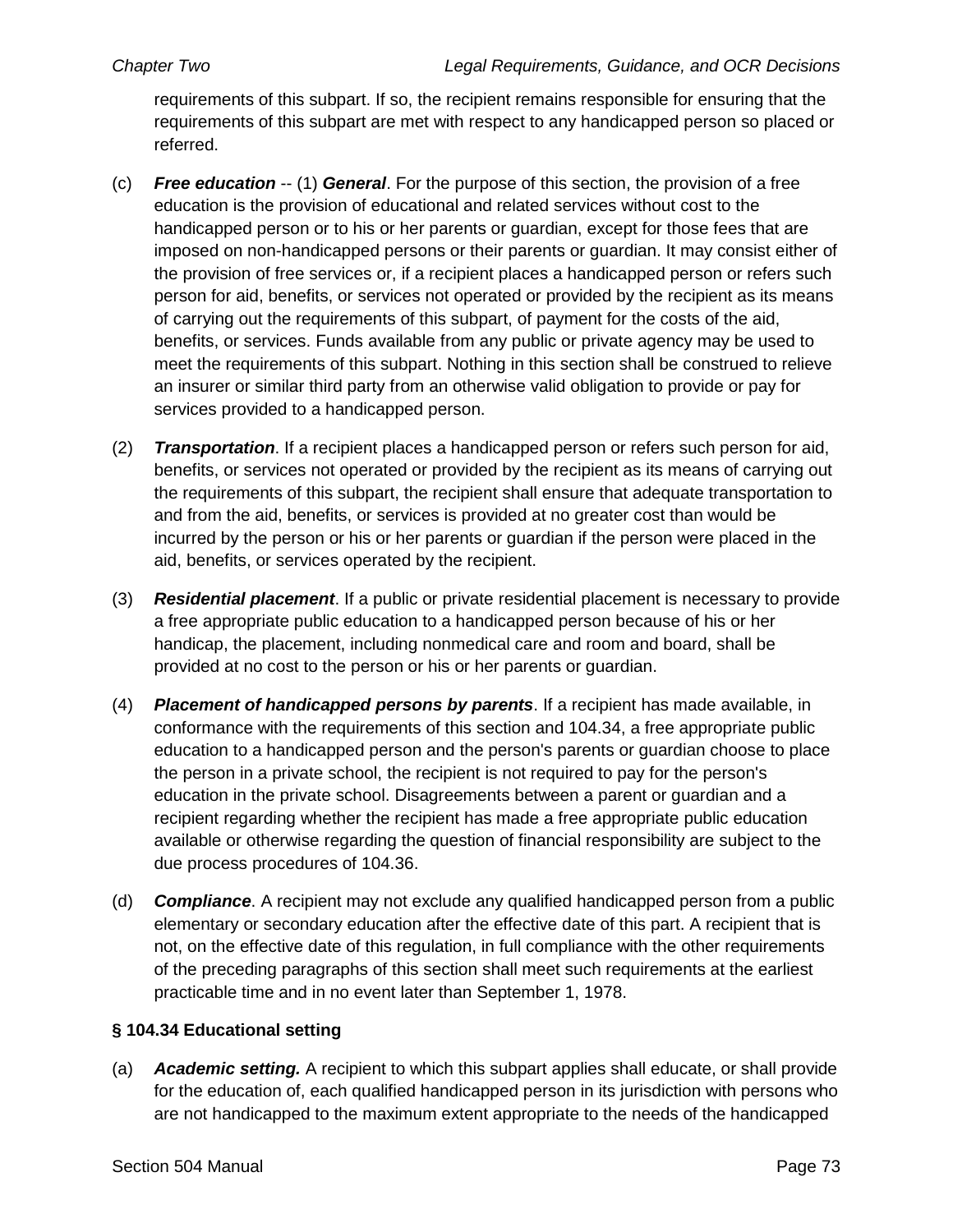person. A recipient shall place a handicapped person in the regular educational environment operated by the recipient unless it is demonstrated by the recipient that the education of the person in the regular environment with the use of supplementary aids and services cannot be achieved satisfactorily. Whenever a recipient places a person in a setting other than the regular educational environment pursuant to this paragraph, it shall take into account the proximity of the alternate setting to the person's home.

- (b) *Nonacademic settings*. In providing or arranging for the provision of nonacademic and extracurricular services and activities, including meals, recess periods, and the services and activities set forth in  $104.37(a)(2)$ , a recipient shall ensure that handicapped persons participate with nonhandicapped persons in such activities and services to the maximum extent appropriate to the needs of the handicapped person in question.
- (c) *Comparable facilities*. If a recipient, in compliance with paragraph (a) of this section, operates a facility that is identifiable as being for handicapped persons, the recipient shall ensure that the facility and the services and activities provided therein are comparable to the other facilities, services, and activities of the recipient.

## **§ 104.35 Evaluation and placement**

- (a) *Preplacement evaluation*. A recipient that operates a public elementary or secondary education program or activity shall conduct an evaluation in accordance with the requirements of paragraph (b) of this section of any person who, because of handicap, needs or is believed to need special education or related services before taking any action with respect to the initial placement of the person in regular or special education and any subsequent significant change in placement.
- (b) *Evaluation procedures*. A recipient to which this subpart applies shall establish standards and procedures for the evaluation and placement of persons who, because of handicap, need or are believed to need special education or related services which ensure that:
- (1) Tests and other evaluation materials have been validated for the specific purpose for which they are used and are administered by trained personnel in conformance with the instructions provided by their producer;
- (2) Tests and other evaluation materials include those tailored to assess specific areas of educational need and not merely those which are designed to provide a single general intelligence quotient; and
- (3) Tests are selected and administered so as best to ensure that, when a test is administered to a student with impaired sensory, manual, or speaking skills, the test results accurately reflect the student's aptitude or achievement level or whatever other factor the test purports to measure, rather than reflecting the student's impaired sensory, manual, or speaking skills (except where those skills are the factors that the test purports to measure).
- (c) *Placement procedures*. In interpreting evaluation data and in making placement decisions, a recipient shall (1) draw upon information from a variety of sources, including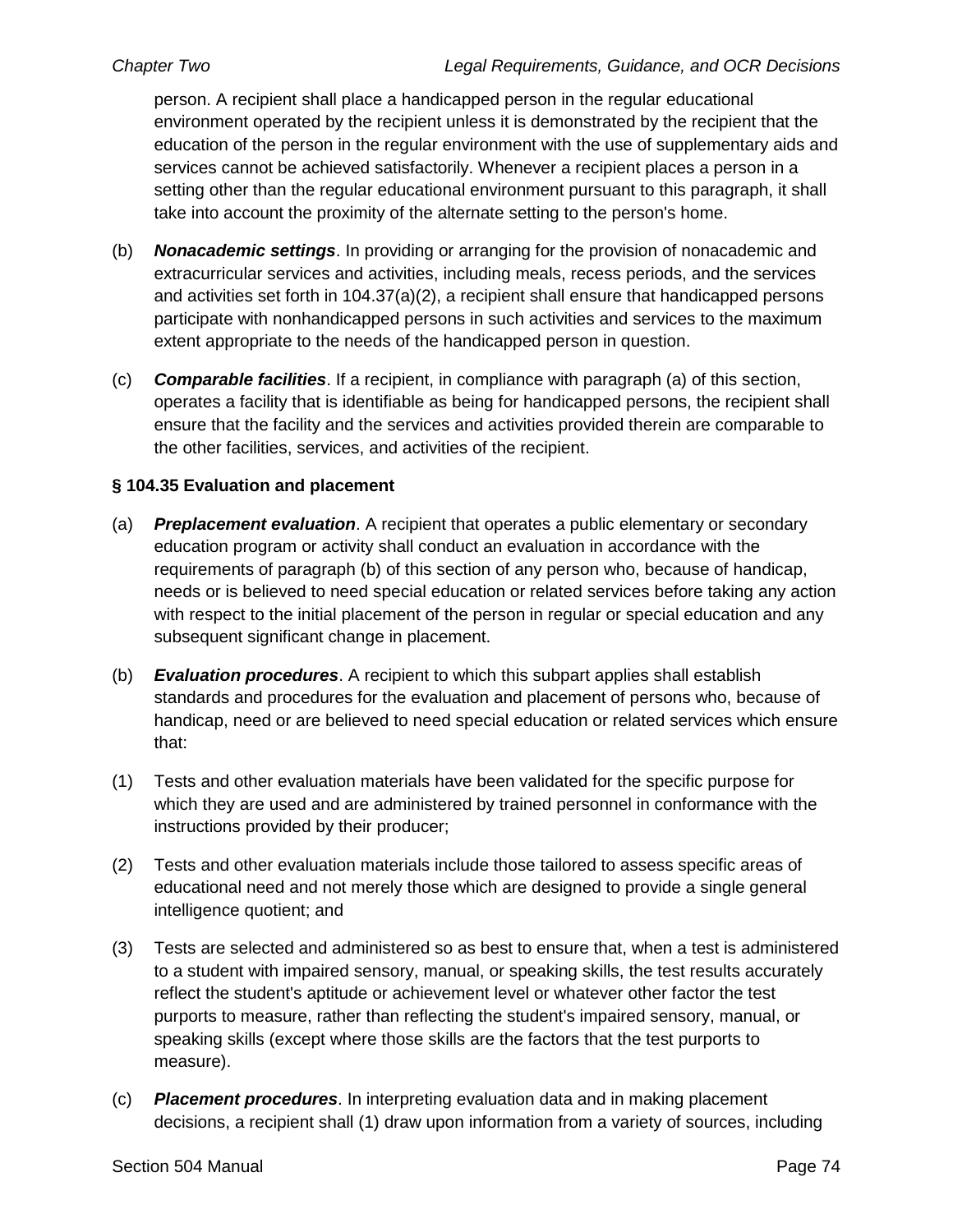aptitude and achievement tests, teacher recommendations, physical condition, social or cultural background, and adaptive behavior, (2) establish procedures to ensure that information obtained from all such sources is documented and carefully considered, (3) ensure that the placement decision is made by a group of persons, including persons knowledgeable about the child, the meaning of the evaluation data, and the placement options, and (4) ensure that the placement decision is made in conformity with 104.34.

(d) *Reevaluation*. A recipient to which this section applies shall establish procedures, in accordance with paragraph (b) of this section, for periodic reevaluation of students who have been provided special education and related services. A reevaluation procedure consistent with the Education for the Handicapped Act is one means of meeting this requirement.

## **§ 104.36 Procedural safeguards**

A recipient that operates a public elementary or secondary education program or activity shall establish and implement, with respect to actions regarding the identification, evaluation, or educational placement of persons who, because of handicap, need or are believed to need special instruction or related services, a system of procedural safeguards that includes notice, an opportunity for the parents or guardian of the person to examine relevant records, an impartial hearing with opportunity for participation by the person's parents or guardian and representation by counsel, and a review procedure. Compliance with the procedural safeguards of section 615 of the Education of the Handicapped Act is one means of meeting this requirement.

## **§ 104.37 Nonacademic services**

- (a) *General*. (1) A recipient to which this subpart applies shall provide non academic and extracurricular services and activities in such manner as is necessary to afford handicapped students an equal opportunity for participation in such services and activities.
- (2) Nonacademic and extracurricular services and activities may include counseling services, physical recreational athletics, transportation, health services, recreational activities, special interest groups or clubs sponsored by the recipients, referrals to agencies which provide assistance to handicapped persons, and employment of students, including both employment by the recipient and assistance in making available outside employment.
- (b) *Counseling services*. A recipient to which this subpart applies that provides personal, academic, or vocational counseling, guidance, or placement services to its students shall provide these services without discrimination on the basis of handicap. The recipient shall ensure that qualified handicapped students are not counseled toward more restrictive career objectives than are nonhandicapped students with similar interests and abilities.
- (c) *Physical education and athletics*. (1) In providing physical education courses and athletics and similar aid, benefits, or services to any of its students, a recipient to which this subpart applies may not discriminate on the basis of handicap. A recipient that offers physical education courses or that operates or sponsors interscholastic, club, or intramural athletics shall provide to qualified handicapped students an equal opportunity for participation.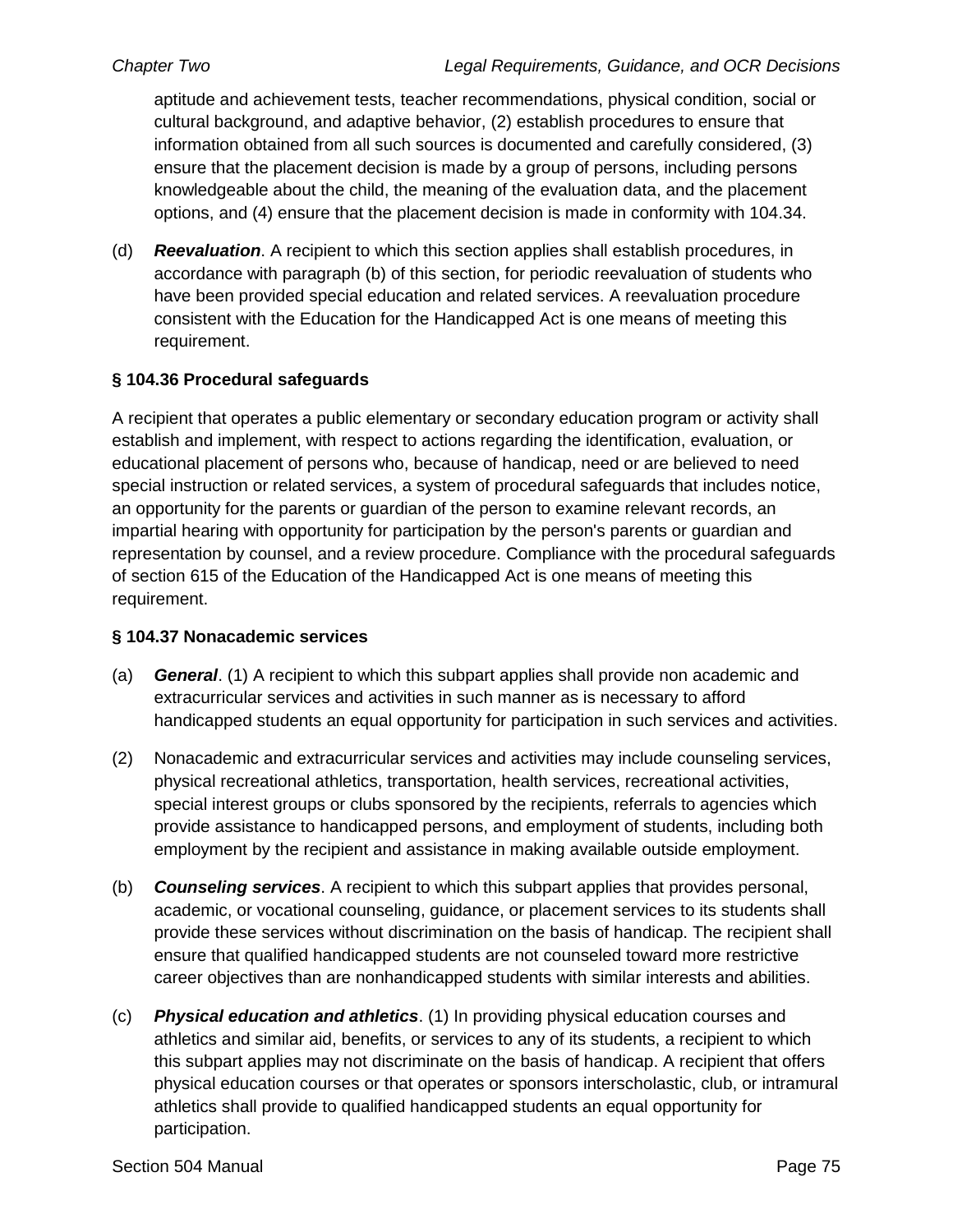(2) A recipient may offer to handicapped students physical education and athletic activities that are separate or different from those offered to nonhandicapped students only if separation or differentiation is consistent with the requirements of 104.34 and only if no qualified handicapped student is denied the opportunity to compete for teams or to participate in courses that are not separate or different.

## **§ 104.38 Preschool and adult education**

A recipient to which this subpart applies that provides preschool education or day care or adult education may not, on the basis of handicap, exclude qualified handicapped persons and shall take into account the needs of such persons in determining the aid, benefits, or services to be provided.

## **§ 104.39 Private education**

- (a) A recipient that provides private elementary or secondary education may not, on the basis of handicap, exclude a qualified handicapped person if the person can, with minor adjustments, be provided an appropriate education, as defined in 104.33(b)(1), within that recipients program or activity.
- (b) A recipient to which this section applies may not charge more for the provision of an appropriate education to handicapped persons than to nonhandicapped persons except to the extent that any additional charge is justified by a substantial increase in cost to the recipient.
- (c) A recipient to which this section applies that provides special education shall do so in accordance with the provisions of 104.35 and 104.36. Each recipient to which this section applies is subject to the provisions of 104.34, 104.37, and 104.38.

## **Subpart E -- Postsecondary Education**

#### **§ 104.41 Application of this subpart**

Subpart E applies to postsecondary education programs or activities, including postsecondary vocational education programs or activities, that receive federal financial assistance and to recipients that operate, or that receive federal financial assistance for the operation of, such programs or activities.

#### **§ 104.42 Admissions and recruitment**

- (a) *General*. Qualified handicapped persons may not, on the basis of handicap, be denied admission or be subjected to discrimination in admission or recruitment by a recipient to which this subpart applies.
- (b) *Admissions*. In administering its admission policies, a recipient to which this subpart applies:
- (1) May not apply limitations upon the number or proportion of handicapped persons who may be admitted;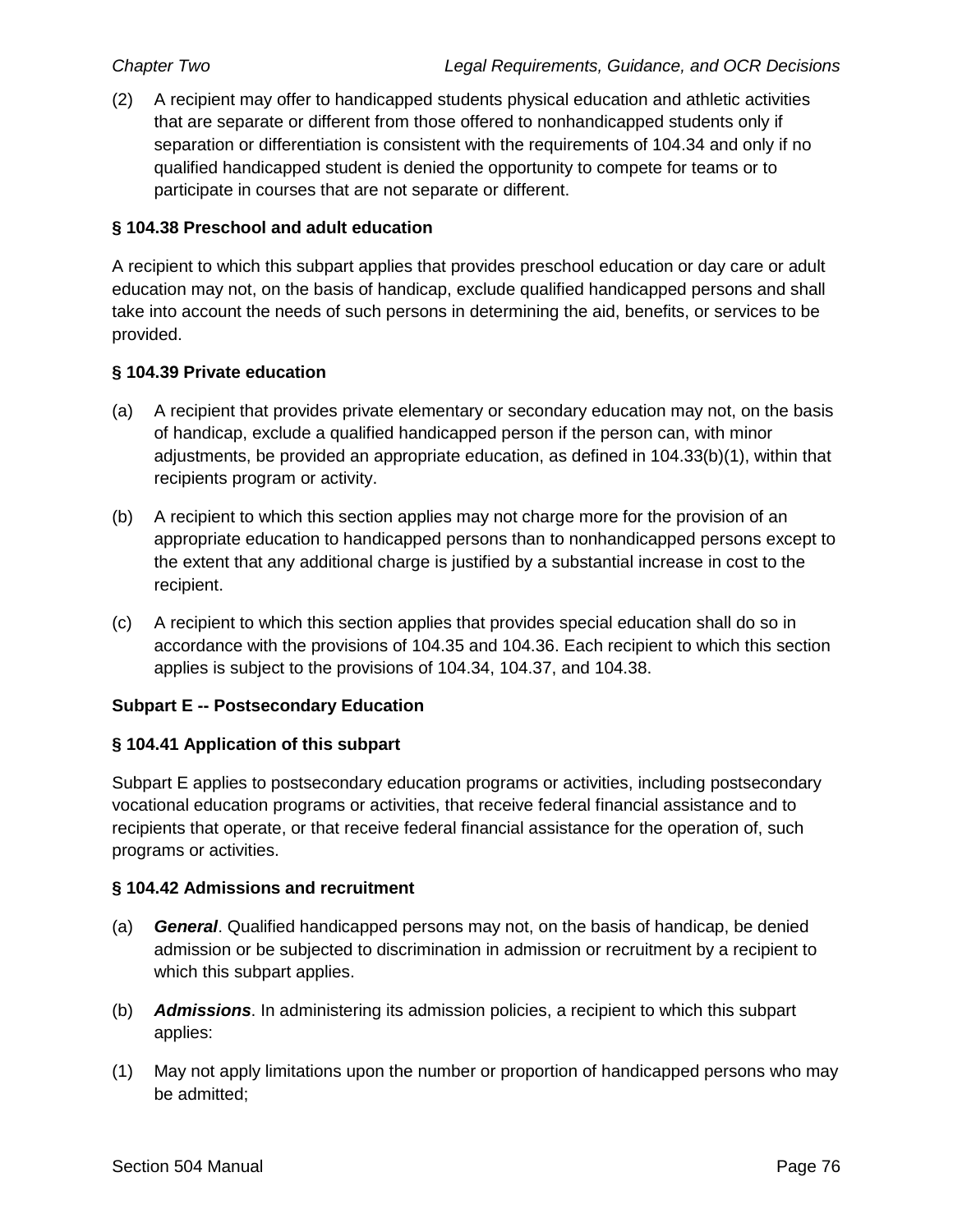- (2) May not make use of any test or criterion for admission that has a disproportionate, adverse effect on handicapped persons or any class of handicapped persons unless (i) the test or criterion, as used by the recipient, has been validated as a predictor of success in the education program or activity in question and (ii) alternate tests or criteria that have a less disproportionate, adverse effect are not shown by the Assistant Secretary to be available.
- (3) Shall assure itself that (i) admissions tests are selected and administered so as best to ensure that, when a test is administered to an applicant who has a handicap that impairs sensory, manual, or speaking skills, the test results accurately reflect the applicant's aptitude or achievement level or whatever other factor the test purports to measure, rather than reflecting the applicant's impaired sensory, manual, or speaking skills (except where those skills are the factors that the test purports to measure); (ii) admissions tests that are designed for persons with impaired sensory, manual, or speaking skills are offered as often and in as timely a manner as are other admissions tests; and (iii) admissions tests are administered in facilities that, on the whole, are accessible to handicapped persons; and
- (4) Except as provided in paragraph (c) of this section, may not make preadmission inquiry as to whether an applicant for admission is a handicapped person but, after admission, may make inquiries on a confidential basis as to handicaps that may require accommodation.
- (c) *Preadmission inquiry exception.* When a recipient is taking remedial action to correct the effects of past discrimination pursuant to 104.6(a) or when a recipient is taking voluntary action to overcome the effects of conditions that resulted in limited participation in its federally assisted program or activity pursuant to 104.6(b), the recipient may invite applicants for admission to indicate whether and to what extent they are handicapped, *Provided*, That:
- (1) The recipient states clearly on any written questionnaire used for this purpose or makes clear orally if no written questionnaire is used that the information requested is intended for use solely in connection with its remedial action obligations or its voluntary action efforts; and
- (2) The recipient states clearly that the information is being requested on a voluntary basis, that it will be kept confidential, that refusal to provide it will not subject the applicant to any adverse treatment, and that it will be used only in accordance with this part.
- (d) *Validity studies*. For the purpose of paragraph (b)(2) of this section, a recipient may base prediction equations on first year grades, but shall conduct periodic validity studies against the criterion of overall success in the education program or activity in question in order to monitor the general validity of the test scores.

## **§ 104.43 Treatment of students; general**

(a) No qualified handicapped student shall, on the basis of handicap, be excluded from participation in, be denied the benefits of, or otherwise be subjected to discrimination under any academic, research, occupational training, housing, health insurance, counseling, financial aid, physical education, athletics, recreation, transportation, other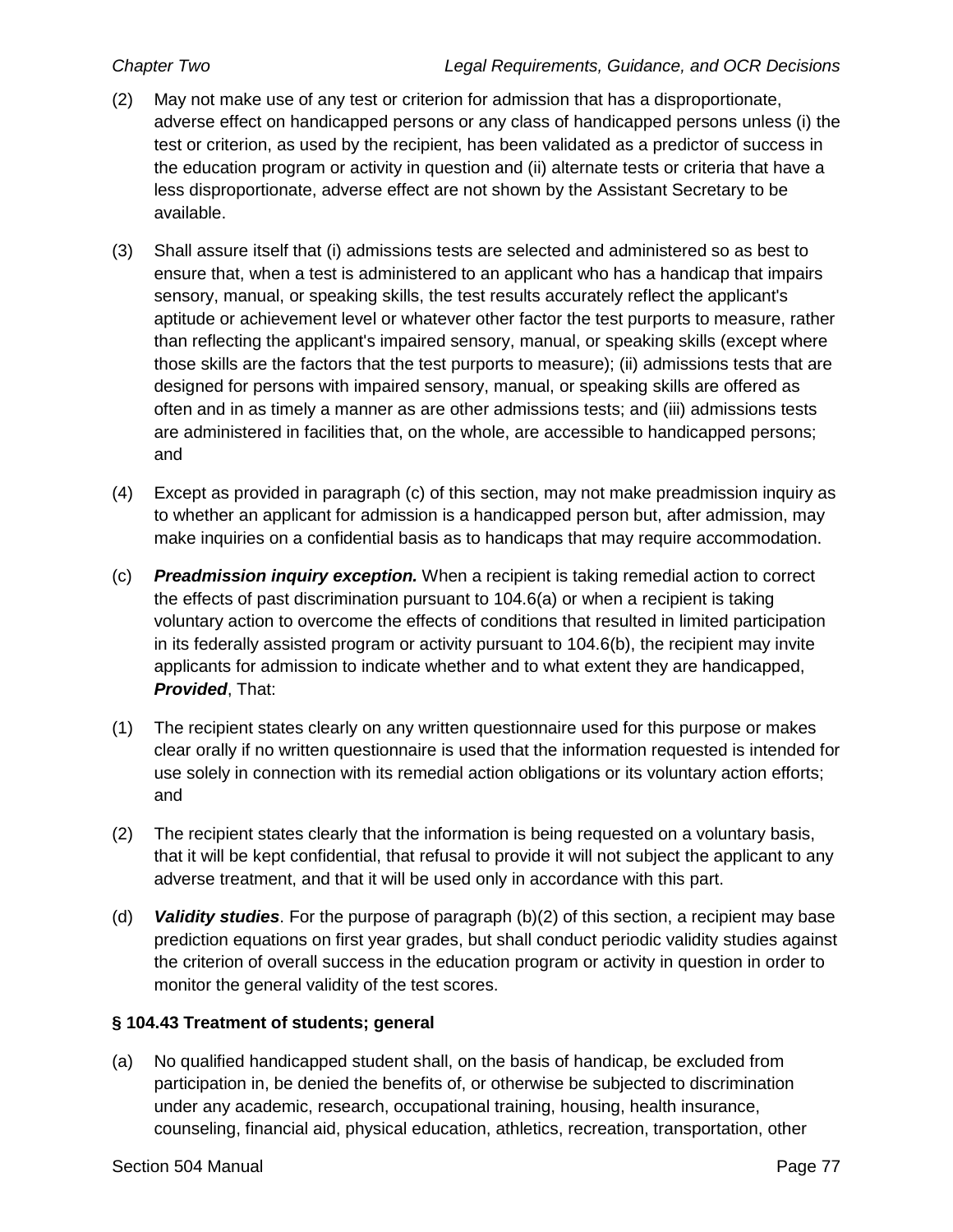extracurricular, or other postsecondary education aid, benefits, or services to which this subpart applies.

- (b) A recipient to which this subpart applies that considers participation by students in education programs or activities not operated wholly by the recipient as part of, or equivalent to, and education program or activity operated by the recipient shall assure itself that the other education program or activity, as a whole, provides an equal opportunity for the participation of qualified handicapped persons.
- (c) A recipient to which this subpart applies may not, on the basis of handicap, exclude any qualified handicapped student from any course, course of study, or other part of its education program or activity.
- (d) A recipient to which this subpart applies shall operate its program or activity in the most integrated setting appropriate.

#### **§ 104.44 Academic adjustments**

- (a) *Academic requirements*. A recipient to which this subpart applies shall make such modifications to its academic requirements as are necessary to ensure that such requirements do not discriminate or have the effect of discriminating, on the basis of handicap, against a qualified handicapped applicant or student. Academic requirements that the recipient can demonstrate are essential to the instruction being pursued by such student or to any directly related licensing requirement will not be regarded as discriminatory within the meaning of this section. Modifications may include changes in the length of time permitted for the completion of degree requirements, substitution of specific courses required for the completion of degree requirements, and adaptation of the manner in which specific courses are conducted.
- (b) *Other rules.* A recipient to which this subpart applies may not impose upon handicapped students other rules, such as the prohibition of tape recorders in classrooms or of dog guides in campus buildings, that have the effect of limiting the participation of handicapped students in the recipient's education program or activity.
- (c) *Course examinations*. In its course examinations or other procedures for evaluating students' academic achievement, a recipient to which this subpart applies shall provide such methods for evaluating the achievement of students who have a handicap that impairs sensory, manual, or speaking skills as will best ensure that the results of the evaluation represents the student's achievement in the course, rather than reflecting the student's impaired sensory, manual, or speaking skills (except where such skills are the factors that the test purports to measure).
- (d) *Auxiliary aids.* (1) A recipient to which this subpart applies shall take such steps as are necessary to ensure that no handicapped student is denied the benefits of, excluded from participation in, or otherwise subjected to discrimination because of the absence of educational auxiliary aids for students with impaired sensory, manual, or speaking skills.
- (2) Auxiliary aids may include taped texts, interpreters or other effective methods of making orally delivered materials available to students with hearing impairments, readers in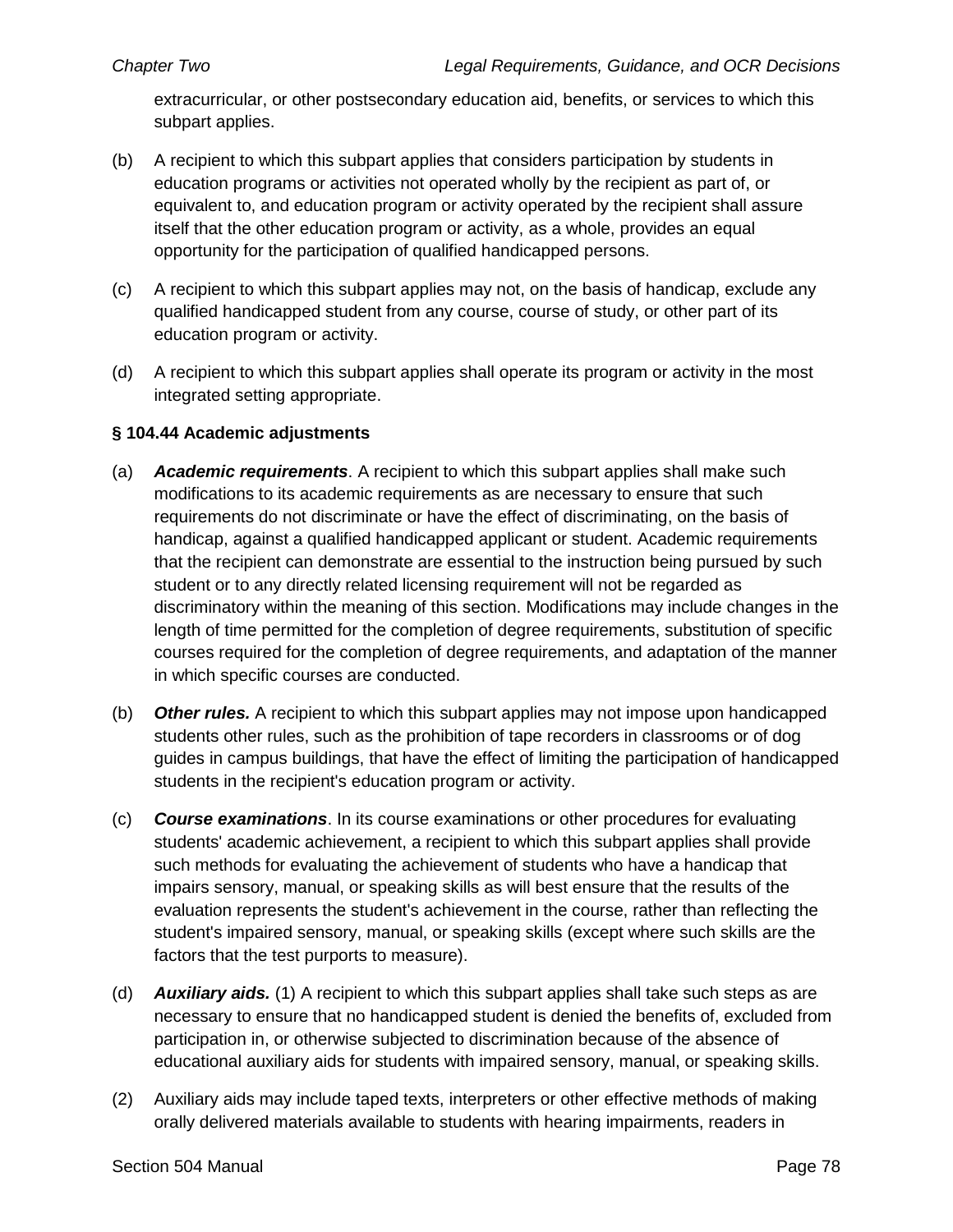libraries for students with visual impairments, classroom equipment adapted for use by students with manual impairments, and other similar services and actions. Recipients need not provide attendants, individually prescribed devices, readers for personal use or study, or other devices or services of a personal nature.

#### **§ 104.45 Housing**

- (a) *Housing provided by the recipient*. A recipient that provides housing to its nonhandicapped students shall provide comparable, convenient, and accessible housing to handicapped students at the same cost as to others. At the end of the transition period provided for in subpart C, such housing shall be available in sufficient quantity and variety so that the scope of handicapped students' choice of living accommodations is, as a whole, comparable to that of nonhandicapped students.
- (b) *Other housing*. A recipient that assists any agency, organization, or person in making housing available to any of its students shall take such action as may be necessary to assure itself that such housing is, as a whole, made available in a manner that does not result in discrimination on the basis of handicap.

#### **§ 104.46 Financial and employment assistance to students**

- (a) *Provision of financial assistance*. (1) In providing financial assistance to qualified handicapped persons, a recipient to which this subpart applies may not,
- (i) On the basis of handicap, provide less assistance than is provided to nonhandicapped persons, limit eligibility for assistance, or otherwise discriminate or
- (ii) Assist any entity or person that provides assistance to any of the recipient's students in a manner that discriminates against qualified handicapped persons on the basis of handicap.
- (2) A recipient may administer or assist in the administration of scholarships, fellowships, or other forms of financial assistance established under wills, trusts, bequests, or similar legal instruments that require awards to be made on the basis of factors that discriminate or have the effect of discriminating on the basis of handicap only if the overall effect of the award of scholarships, fellowships, and other forms of financial assistance is not discriminatory on the basis of handicap.
- (b) *Assistance in making available outside employment.* A recipient that assists any agency, organization, or person in providing employment opportunities to any of its students shall assure itself that such employment opportunities, as a whole, are made available in a manner that would not violate subpart B if they were provided by the recipient.
- (c) *Employment of students by recipients*. A recipient that employs any of its students may not do so in a manner that violates subpart B.

#### **§ 104.47 Nonacademic services**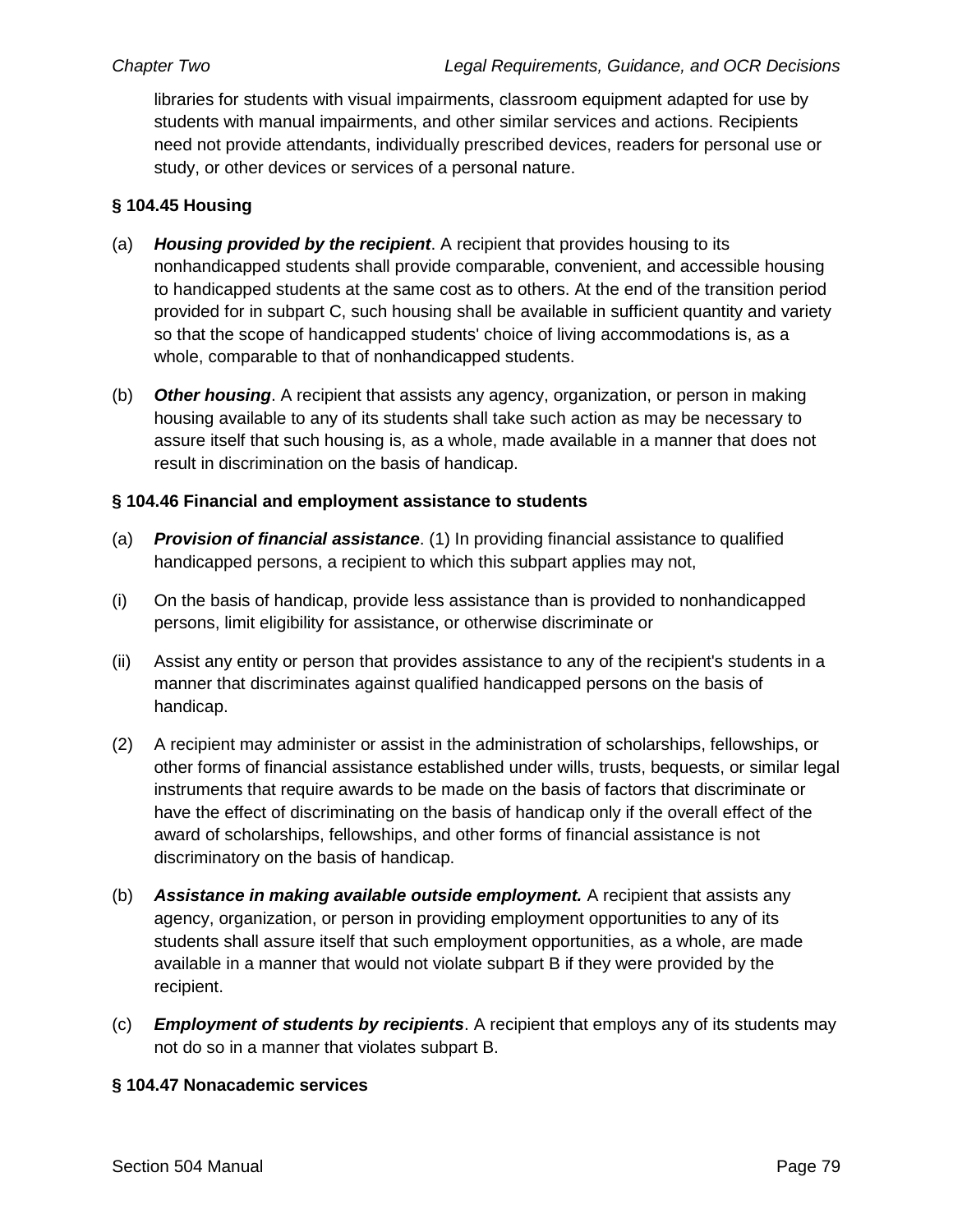- (a) *Physical education and athletics*. (1) In providing physical education courses and athletics and similar aid, benefits, or services to any of its students, a recipient to which this subpart applies may not discriminate on the basis of handicap. A recipient that offers physical education courses or that operates or sponsors intercollegiate, club, or intramural athletics shall provide to qualified handicapped students an equal opportunity for participation in these activities.
- (2) A recipient may offer to handicapped students physical education and athletic activities that are separate or different only if separation or differentiation is consistent with the requirements of 104.43(d) and only if no qualified handicapped student is denied the opportunity to compete for teams or to participate in courses that are not separate or different.
- (b) *Counseling and placement services.* A recipient to which this subpart applies that provides personal, academic, or vocational counseling, guidance, or placement services to its students shall provide these services without discrimination on the basis of handicap. The recipient shall ensure that qualified handicapped students are not counseled toward more restrictive career objectives than are nonhandicapped students with similar interests and abilities. This requirement does not preclude a recipient from providing factual information about licensing and certification requirements that may present obstacles to handicapped persons in their pursuit of particular careers.
- (c) *Social organizations*. A recipient that provides significant assistance to fraternities, sororities, or similar organizations shall assure itself that the membership practices of such organizations do not permit discrimination otherwise prohibited by this subpart.

## **Subpart F -- Health, Welfare, and Social Services**

## **§ 104.51 Application of this subpart**

Subpart F applies to health, welfare, and other social service programs or activities that receive federal financial assistance and to recipients that operate, or that receive federal financial assistance for the operation of, such programs or activities.

## **§ 104.52 Health, welfare, and other social services**

- (a) General. In providing health, welfare, or other social services or benefits, a recipient may not, on the basis of handicap:
- (1) Deny a qualified handicapped person these benefits or services;
- (2) Afford a qualified handicapped person an opportunity to receive benefits or services that is not equal to that offered nonhandicapped persons;
- (3) Provide a qualified handicapped person with benefits or services that are not as effective (as defined in 104.4(b)) as the benefits or services provided to others;
- (4) Provide benefits or services in a manner that limits or has the effect of limiting the participation of qualified handicapped persons; or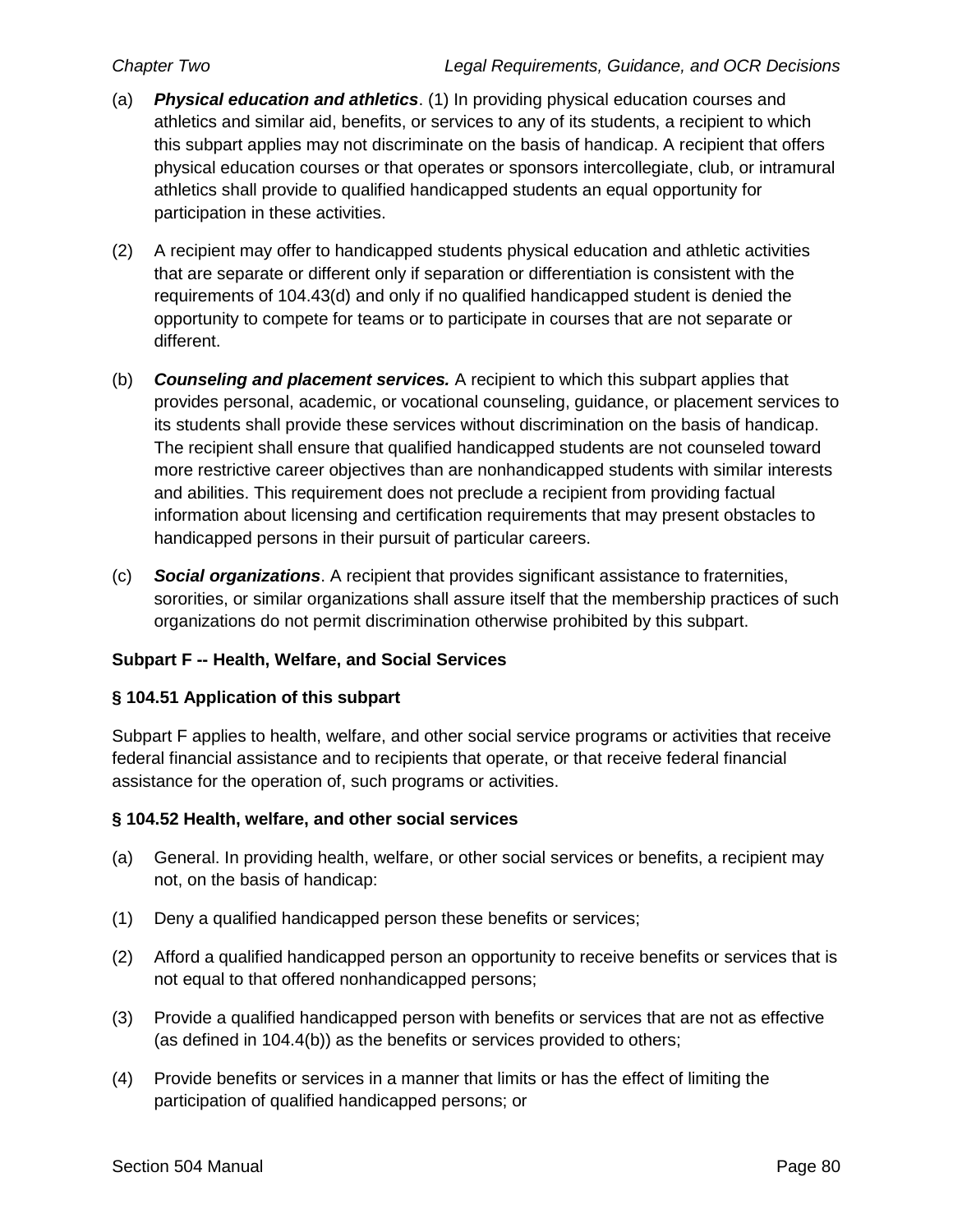- (5) Provide different or separate benefits or services to handicapped persons except where necessary to provide qualified handicapped persons with benefits and services that are as effective as those provided to others.
- (b) *Notice*. A recipient that provides notice concerning benefits or services or written material concerning waivers of rights or consent to treatment shall take such steps as are necessary to ensure that qualified handicapped persons, including those with impaired sensory or speaking skills, are not denied effective notice because of their handicap.
- (c) *Emergency treatment for the hearing impaired.* A recipient hospital that provides health services or benefits shall establish a procedure for effective communication with persons with impaired hearing for the purpose of providing emergency health care.
- (d) *Auxiliary aids.* (1) A recipient to which this subpart applies that employs fifteen or more persons shall provide appropriate auxiliary aids to persons with impaired sensory, manual, or speaking skills, where necessary to afford such persons an equal opportunity to benefit from the service in question.
- (2) The Assistant Secretary may require recipients with fewer than fifteen employees to provide auxiliary aids where the provision of aids would not significantly impair the ability of the recipient to provide its benefits or services.
- (3) For the purpose of this paragraph, auxiliary aids may include brailed and taped material, interpreters, and other aids for persons with impaired hearing or vision.

# **§ 104.53 Drug and alcohol addicts**

A recipient to which this subpart applies that operates a general hospital or outpatient facility may not discriminate in admission or treatment against a drug or alcohol abuser or alcoholic who is suffering from a medical condition, because of the person's drug or alcohol abuse or alcoholism.

## **§ 104.54 Education of institutionalized persons**

A recipient to which this subpart applies and that operates or supervises a program or activity that provides aid, benefits or services for persons who are institutionalized because of handicap shall ensure that each qualified handicapped person, as defined in 104.3(k)(2), in its program or activity is provided an appropriate education, as defined in 104.33(b). Nothing in this section shall be interpreted as altering in any way the obligations of recipients under subpart D.

## **Subpart G -- Procedures**

## **§ 104.61 Procedures**

The procedural provisions applicable to title VI of the Civil Rights Act of 1964 apply to this part. These procedures are found in 100.6 100.10 and part 101 of this title.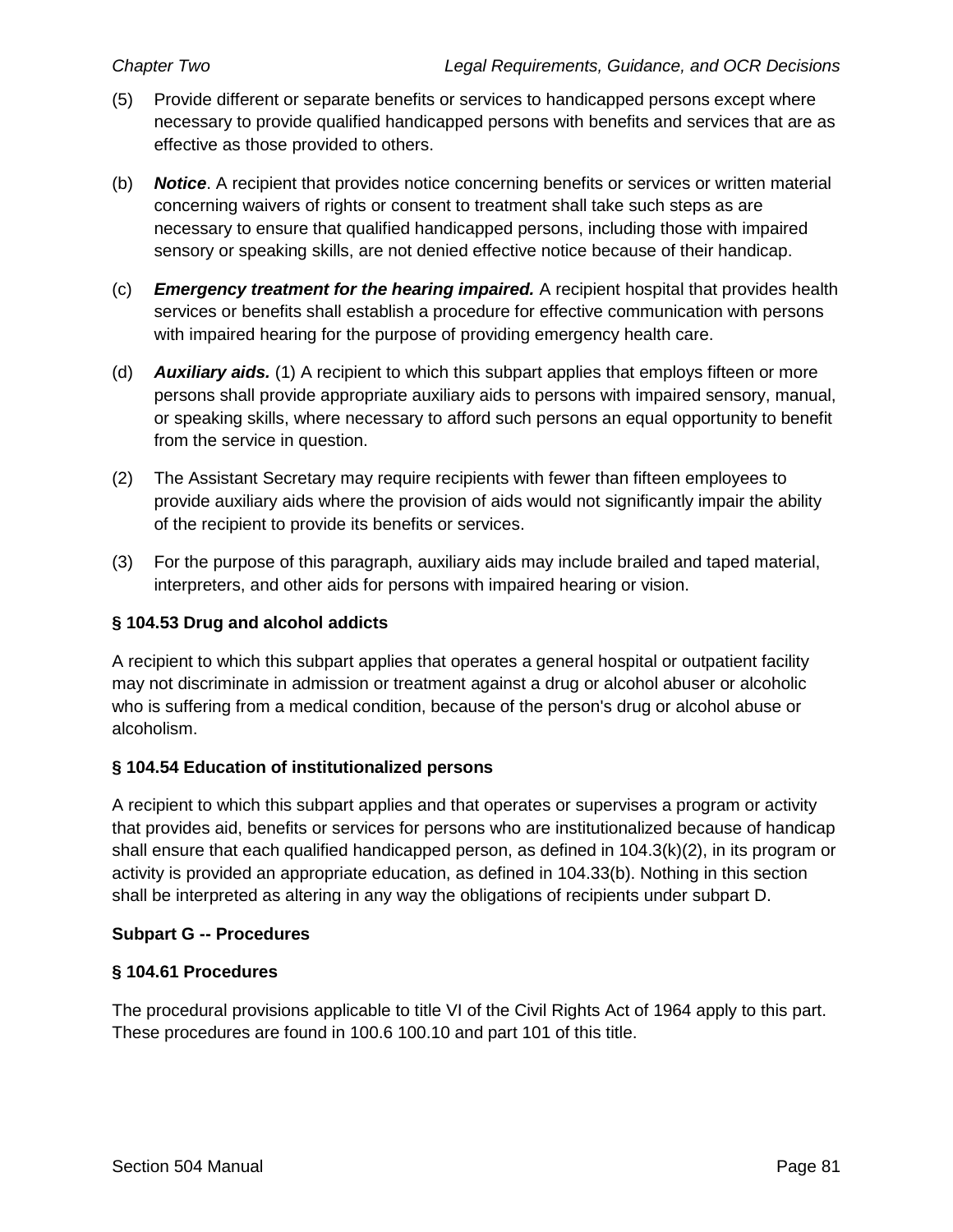# **CHAPTER THREE:**

# **OFFICE FOR CIVIL RIGHTS GUIDANCE**

This chapter provides links to important guidance from the Office for Civil Rights of the U.S. Department of Education's website (www.ed.gov). The guidance addresses current issues such as harassment and bullying, the education of students with disabilities with respect Section 504 of the Rehabilitation Act and the Americans with Disabilities Act Amendments Act, accelerated programs such as Advanced Placement and International Baccalaureate, rights and responsibilities in preparing for postsecondary education, as well as guidance for educators regarding transition issues to postsecondary education for students with disabilities.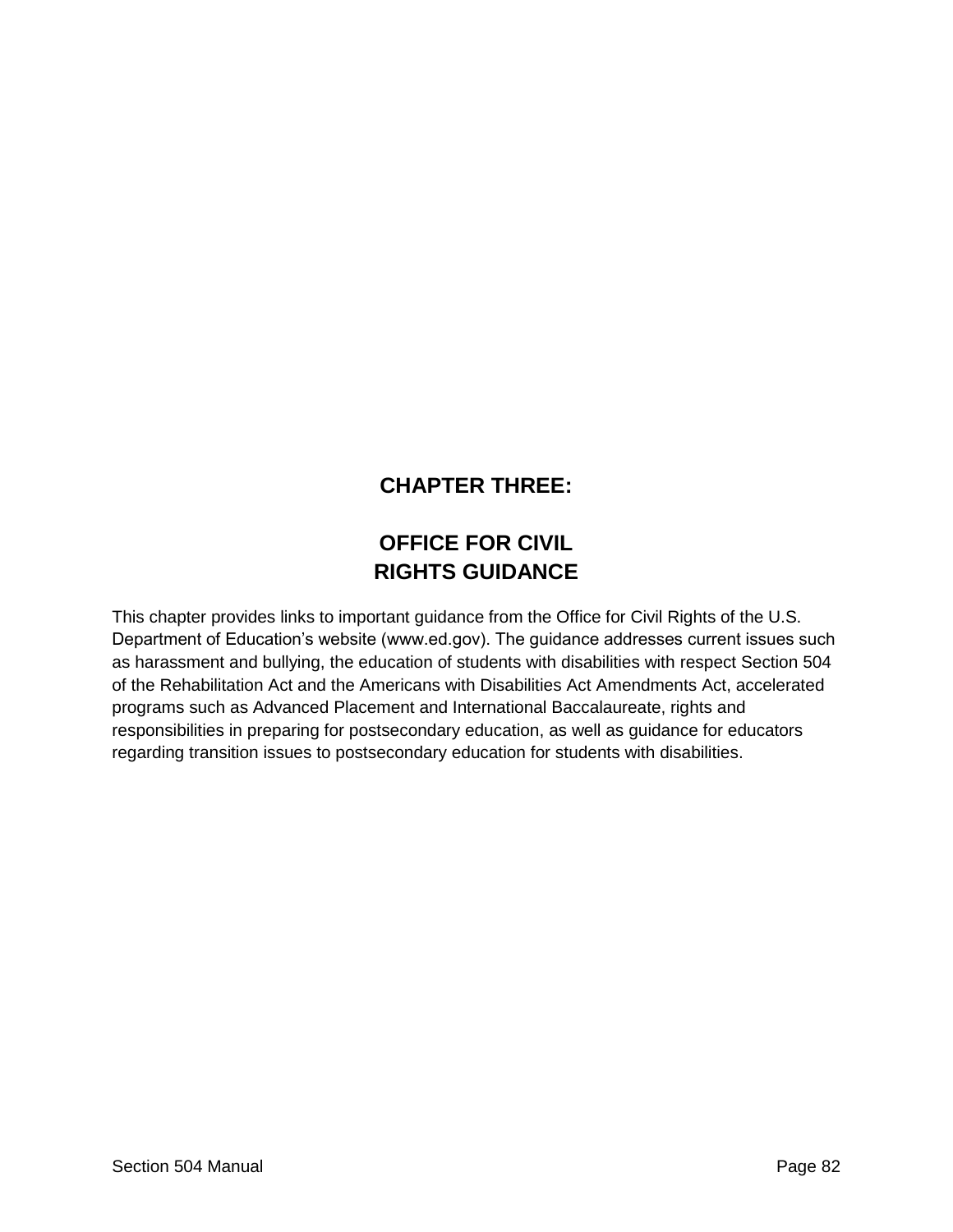# **"Dear Colleague Letter: Students with Disabilities in Extracurricular Athletics," U.S. Department of Education, Office for Civil Rights, January 25, 2013**

The U.S. Department of Education provides an overview of the obligations of public elementary and secondary schools under Section 504 of the Rehabilitation Act (Section 504), and the Department's Section 504 regulations; cautions schools against making decisions based on presumptions and stereotypes; details the specific Section 504 regulations that require students with disabilities to have an equal opportunity for participation in nonacademic and extracurricular services and activities; and discusses the provision of separate or different athletic opportunities. [View the Dear Colleague Letter: Students with Disabilities in Extracurricular](http://www2.ed.gov/about/offices/list/ocr/letters/colleague-201301-504.html)  [Athletics on the Office for Civil Rights' webpage](http://www2.ed.gov/about/offices/list/ocr/letters/colleague-201301-504.html)<sup>3</sup>.

## **"Dear Colleague Letter: Questions and Answers on the ADA Amendments Act of 2008 for Students with Disabilities Attending Public Elementary and Secondary Schools," U.S. Department of Education, Office for Civil Rights, January 19, 2012**

The Office for Civil Rights of the U.S. Department of Education provides additional guidance for school officials on the effects of the Americans with Disabilities Act Amendments Act (ADAAA) of 2008. In a question and answer format, it addresses how the ADAAA alters coverage under Section 504 and Title II, district policies as well as the interrelationship to health plans. [View](http://www2.ed.gov/about/offices/list/ocr/docs/dcl-504faq-201109.html)  ["Questions and Answers on the ADA Amendments Act of 2008 for Students with Disabilities](http://www2.ed.gov/about/offices/list/ocr/docs/dcl-504faq-201109.html)  [Attending Public Elementary and Secondary Schools"](http://www2.ed.gov/about/offices/list/ocr/docs/dcl-504faq-201109.html) on the Office for Civil Rights' webpage.<sup>4</sup>

# **"Creating Equal Opportunities For Children and Youth with Disabilities To Participate in Physical Education and Extracurricular Athletics," OCR and the Office of Special Education and Rehabilitative Services, Office of Special Education Programs, Washington DC, 2011**

The Office for Civil Rights of the U.S. Department of Education, the Office of Special Education and Rehabilitative Service and the Office of Special Education Programs provide suggestions and resources to increase opportunities for students with disabilities in physical education and athletic extracurricular activities. Suggestions address accessibility, equipment, personnel preparation, teaching style, management of behavior and program options, curriculum assessment, progress, achievement, and grading. [View "Creating Equal Opportunities For](http://www2.ed.gov/policy/speced/guid/idea/equal-pe.pdf)  [Children and Youth with Disabilities To Participate in Physical Education and Extracurricular](http://www2.ed.gov/policy/speced/guid/idea/equal-pe.pdf)  [Athletics" on the Office for Civil Rights' webpage.](http://www2.ed.gov/policy/speced/guid/idea/equal-pe.pdf)<sup>5</sup>

# **"Dear Colleague Letter: Harassment and Bullying," Assistant Secretary for Civil Rights, U.S. Department of Education, October 26, 2010**

The Office for Civil Rights of the U.S. Department of Education provides guidance concerning the obligations of school districts to protect students from student-on-student harassment on the basis of sex, race, color and national origin, and disability. The letter clarifies the relationship between bullying and discriminatory harassment, provides examples of harassment, and illustrates how a school should respond in each case. View the Dear Colleague Letter: [Harassment and Bullying on the Office for Civil Rights' webpage.](http://www2.ed.gov/about/offices/list/ocr/letters/colleague-201010.pdf)<sup>6</sup>